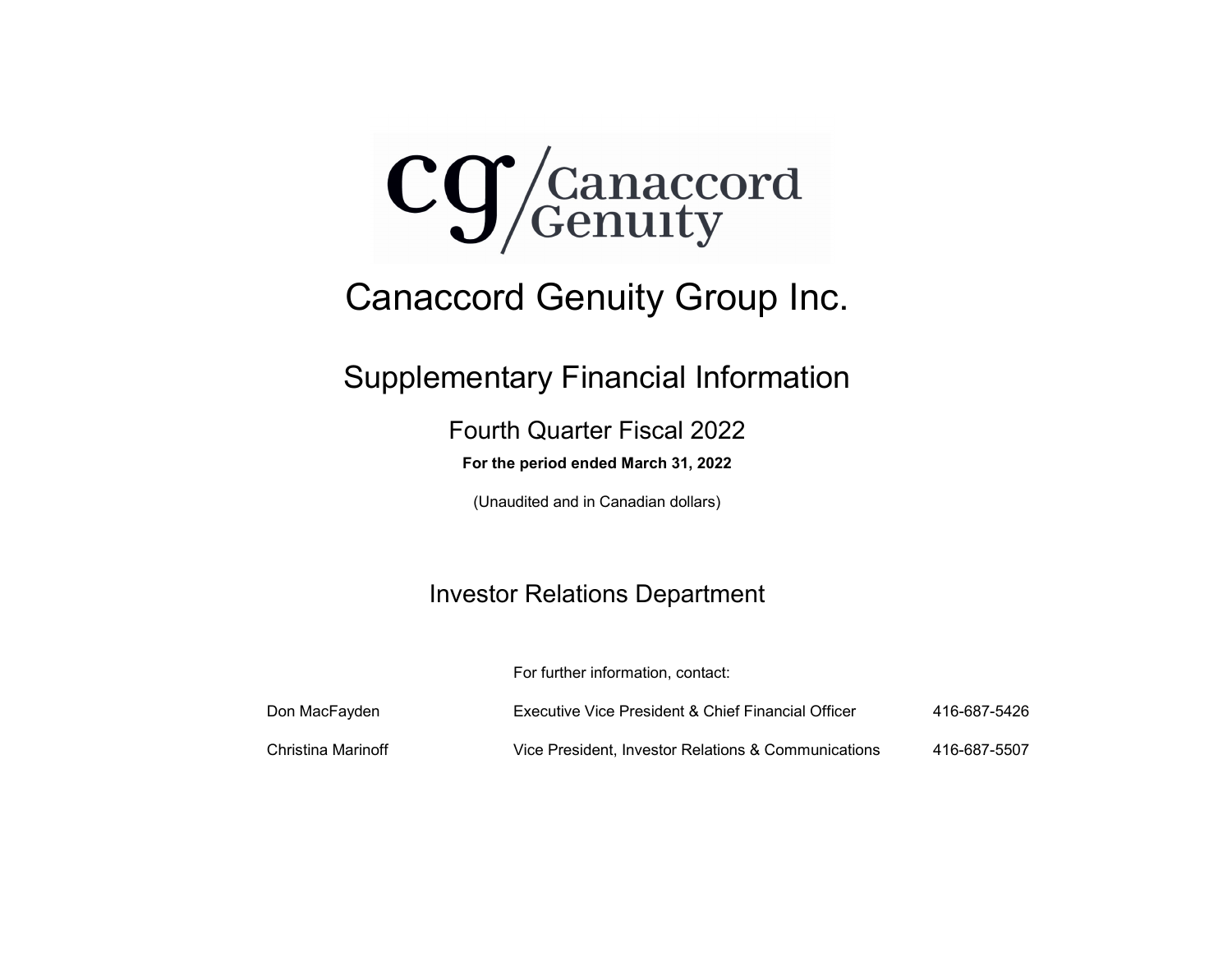

#### *Table of contents*Page Non-IFRS Measures $\sim$  100  $\,$  100  $\,$  100  $\,$  100  $\,$  100  $\,$  100  $\,$  100  $\,$  100  $\,$  100  $\,$  100  $\,$  100  $\,$  100  $\,$  100  $\,$  100  $\,$  100  $\,$  100  $\,$  100  $\,$  100  $\,$  100  $\,$  100  $\,$  100  $\,$  100  $\,$  100  $\,$  100  $\,$   $\mathfrak{p}$ 3 Summary of results for Q4 fiscal 2022 and selected financial information excluding significant items 4 5Summary of operating results and earning per share by segment 6 7Canaccord Genuity Capital Markets Canada statement of operations 8 Canaccord Genuity Capital Markets US statement of operations 9 Canaccord Genuity Capital Markets UK, Europe and Dubai statement of operations 10 Canaccord Genuity Capital Markets Australia statement of operations 11 1213Canaccord Genuity Wealth Management UK & Crown Dependencies statement of operations 14 Canaccord Genuity Wealth Management Australia statement of operations 15 Corporate and Other segment statement of operations 16  $\sim$  16  $\sim$  16  $\sim$  16  $\sim$  16  $\sim$  16  $\sim$  16  $\sim$  16  $\sim$  16  $\sim$  16  $\sim$  16  $\sim$  16  $\sim$  16  $\sim$  16  $\sim$  16  $\sim$  16  $\sim$  16  $\sim$  16  $\sim$  16  $\sim$  16  $\sim$  16  $\sim$  16 171819 - 20Canaccord Genuity Wealth Management North America statement of operations Financial highlights Condensed consolidated statement of operations Canaccord Genuity Capital Markets statement of operations Canaccord Genuity Wealth Management statement of operations Business segment results Consolidated statement of financial position Miscellaneous operational statistics **Notes**

# *Advisory note:*

This document is not audited and should be read in conjunction with the audited consolidated financial statements and management discussion and analysis dated June 2, 2022. Canaccord's fiscal year end is defined as March 31st of each year.

Operating results of Jitneytrade Inc. and Finlogik Inc. are included as part of Canaccord Genuity Capital Markets Canada since June 6, 2018. In addition, operating results of Petsky Prunier LLC are included since February 13, 2019 and Sawaya Partners are included since January 1, 2022 as part of Capital Markets US. Operating results of Hargreave Hale since September 18, 2017, McCarthy Taylor since January 29, 2019, Thomas Miller since May 1, 2019 and Adam & Company since October 1, 2021 are included as part of Canaccord Genuity Wealth Management UK & Europe ("CGWM UK").

Commencing in Q3/20, the Australian wealth management business, comprised of the operating results of Patersons Securities Limited since October 21, 2019, and the wealth management business of Australia previously included as part of Canaccord Genuity Capital Markets Australia, is disclosed as a separate operating segment. Comparatives have not been restated.

### *Currency:*

Unless otherwise specified, all currencies are in thousands of Canadian dollars.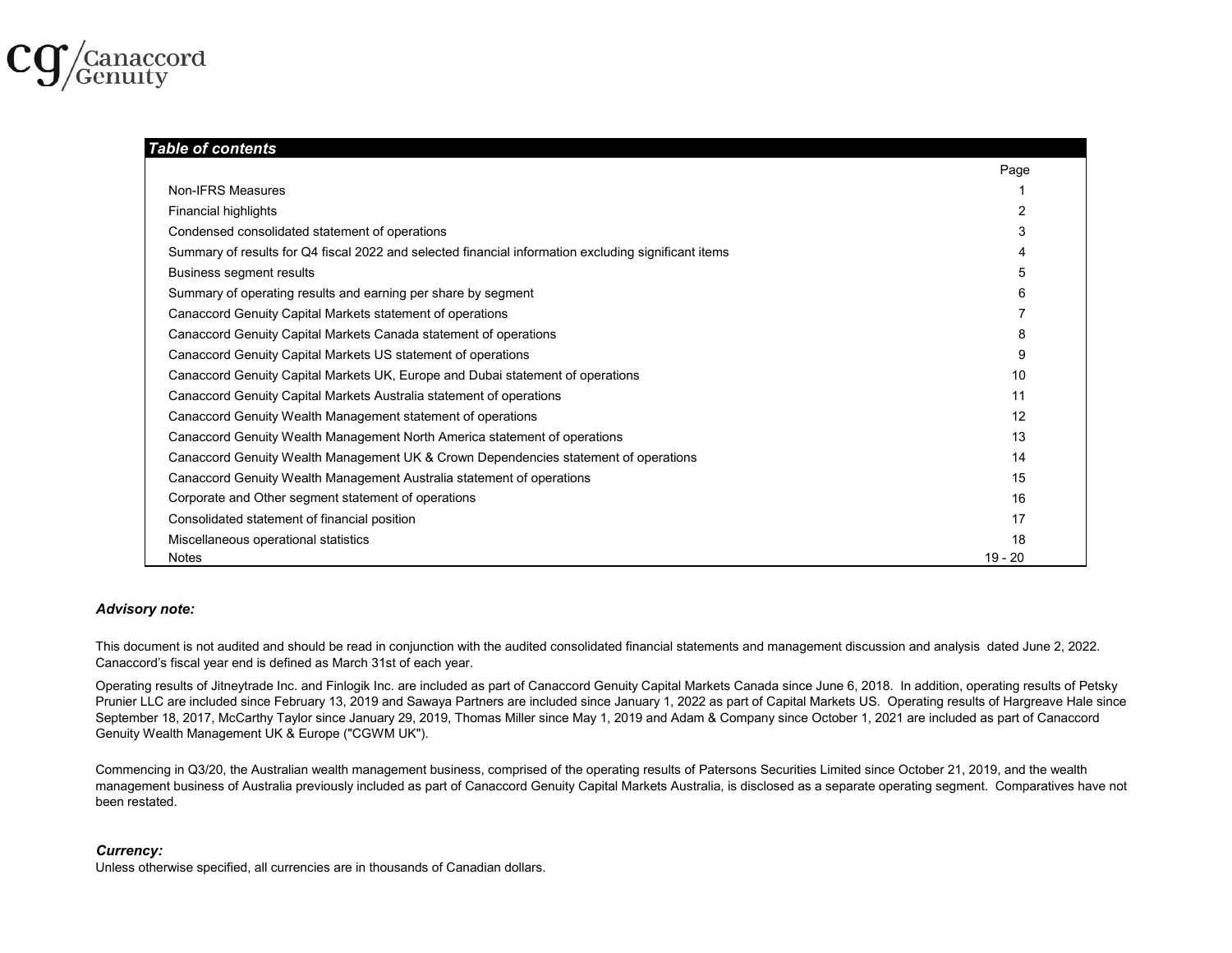

Certain non-IFRS measures, non-IFRS ratios and supplementary financial measures are utilized by the Company as measures of financial performance. Non-IFRS measures, non-IFRS ratios and supplementary financial measures do not have any standardized meaning prescribed by IFRS and are therefore unlikely to be comparable to similar measures presented by other companies.

Management believes that these non-IFRS measures, non-IFRS ratios and supplementary financial measures allow for a better evaluation of the operating performance of the Company's business and facilitate meaningful comparison of results in the current period to those in prior periods and future periods. Non-IFRS measures presented in this Supplementary Financial Information include certain figures from our Statement of Operations tha adjusted to exclude significant items. Although figures that exclude significant items provide useful information by excluding certain items that may not be indicative of the Company's core operating results, a limitation these figures that exclude significant items is that the IFRS accounting effects of these items do in fact reflect the underlying financial results of the Company's business. Accordingly, these effects should not be ignore evaluating and analyzing the Company's financial results. Therefore, management believes that the Company's IFRS measures of financial performance and the respective non-IFRS measures should be considered together.

#### Non-IFRS Measures (Adjusted Figures)

Figures that exclude significant items provide useful information by excluding certain items that may not be indicative of the Company's core operating results. Financial statement items that exclude significant items are measures. To calculate these non-IFRS financial statement items we exclude certain items from our financial results prepared in accordance with IFRS. The items which have been excluded are referred to herein as significant items. The following is a description of the composition of the non-IFRS measures used in this document (note that some significant items excluded may not be applicable to the calculation of the non-IFRS measure for each comparative period): (i) revenue excluding significant items, which is composed of revenue per IFRS less any applicable fair value adjustments on certain illiquid or restricted marketable securities as recorded for IFRS re purposes but which are excluded for management reporting purposes and are not used by management to assess operating performance; (ii) expenses excluding significant items, which is composed of expenses per IFRS less any applicable amortization of intangible assets acquired in connection with a business combination, acquisition-related expense items, which includes costs recognized in relation to both prospective and completed acquisit certain incentive-based costs related to the acquisitions and growth initiatives in the CGWM UK and US capital markets, costs associated with the redemption of convertible debentures, costs associated with the reorganizati CGWM UK, and fair value adjustments to the derivative liability component of non-controlling interests in CGWM UK; (iii) non-compensation expenses excluding significant items are expenses excluding significant items are ex excluding compensation expense; (iv) net income before taxes after intersegment allocations and excluding significant items, which is composed of revenue excluding significant items less expenses excluding significant item (v) income taxes (adjusted), which is composed of income taxes per IFRS adjusted to reflect the associated tax effect of the excluded significant items; (vi) net income excluding significant items, which is composed of net before income taxes excluding significant items less income taxes (adjusted); (vii) non-controlling interests (adjusted), which is composed of the non-controlling interests per IFRS less the amortization of the equity comp the non-controlling interests in CGWM UK; and (viii) net income attributable to common shareholders excluding significant items, which is composed of net income excluding significant items less non-controlling interests (adjusted) and preferred share dividends paid on Series A and Series C Preferred Shares. Other items which have been excluded as significant items from revenue per IFRS in prior periods include gains or losses related to business disposals including recognition of realized translation gains on the disposal of foreign operations. Other items which have been excluded as significant items from expenses per IFRS in prior periods include impair goodwill and other assets, certain accounting charges related to the change in the Company's long-term incentive plan (LTIP) as recorded with effect on March 31, 2018, and loss related to the extinguishment of convertible debentures as recorded for accounting purposes.

A reconciliation of non-IFRS measures that exclude significant items to the applicable IFRS measures from the consolidated financial statements for fiscal 2022 can be found in the table entitled "Summary of results for Q4 2022 and selected financial information excluding significant items" on page 4 of the supplementary financial information.

#### Non-IFRS Ratios

Non-IFRS ratios are calculated using the non-IFRS measures defined above. For the periods presented herein, we have used the following non-IFRS ratios: (i) total expenses excluding significant items as a percentage of revenue which is calculated by dividing expenses excluding significant items by revenue excluding significant items; (ii) total compensation expense excluding significant items as a percentage of revenue which is calculate dividing compensation expenses excluding significant items by revenue excluding significant items; (iii) non-compensation expense excluding significant items as a percentage of revenue which is calculated by dividing noncompensation expense excluding significant items by revenue excluding significant items; (iv) earnings per common share excluding significant items which is calculated by dividing net income attributable to common shareholders excluding significant items by the weighted average number of common shares outstanding (basic); (v) diluted earnings per common share excluding significant items which is calculated by dividing net income attributable to common shareholders excluding significant items by the weighted average number of common shares outstanding (diluted); (vi) pre-tax profit margin which is calculated by dividing net income before taxes excl significant items by revenue excluding significant items; (vii) effective tax rate which is calculated by dividing income taxes (adjusted) by net income before taxes after intersegment allocations and excluding significant (viii) net profit margin which is calculated as net income excluding significant items divided by revenue excluding significant items.

#### Supplementary Financial Measures

Client assets are supplementary financial measures that do not have any definitions prescribed under IFRS but do not meet the definition of a non-IFRS measure or non-IFRS ratio. Client assets, which include both Assets und Management (AUM) and Assets under Administration (AUA), is a measure that is common to the wealth management business. Client assets is the market value of client assets managed and administered by the Company from which the Company earns commissions and fees. This measure includes funds held in client accounts as well as the aggregate market value of long and short security positions. The Company's method of calculating client assets may differ from the methods used by other companies and therefore these measures may not be comparable to other companies. Management uses these measures to assess operational performance of the Canaccord Genuity Wealth Management business segment.

Book value per diluted share is calculated as total common shareholders' equity adjusted for assumed proceeds from the exercise of outstanding options divided by the number of issued shares outstanding on a diluted basis. The number of issued shares outstanding on a diluted basis is calculated as number of shares issued and outstanding, adjusted for share issuance or repurchase commitments and assumed forfeitures.

Market capitalization is calculated as number of issued shares outstanding on a diluted basis multiplied by the closing share price at the end of the period.

Common dividend yield is calculated as annualized dividends per share divided by closing share price.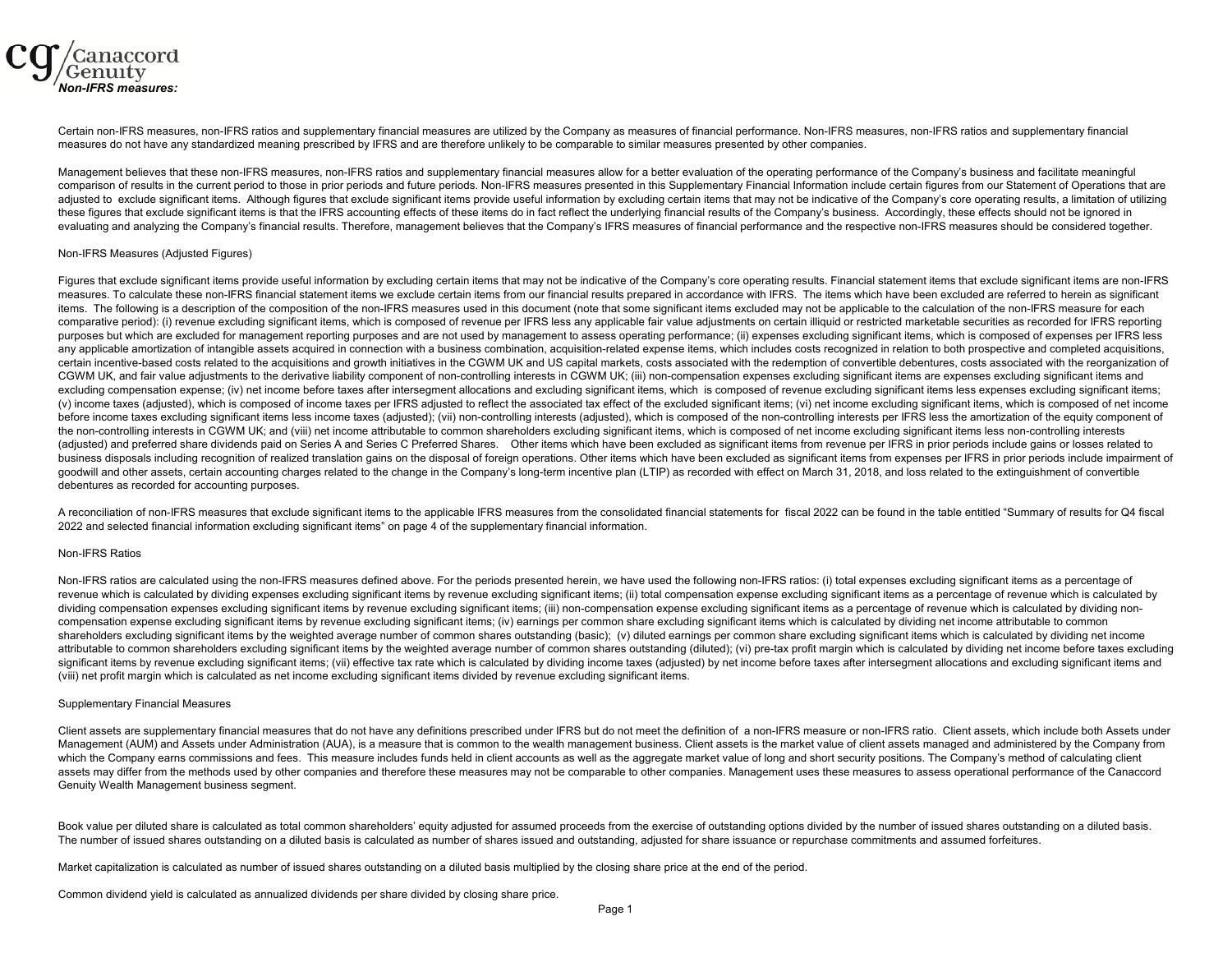

#### *Financial highlights*

| (Unaudited, for the period ended)                                   | Q4/22 vs. Q4/21     |                       |                   |                   |                   |                   |           |                   |                   |           |                   | <b>FY22 vs FY21</b> |                      |                   |                   |                   |                   |             |
|---------------------------------------------------------------------|---------------------|-----------------------|-------------------|-------------------|-------------------|-------------------|-----------|-------------------|-------------------|-----------|-------------------|---------------------|----------------------|-------------------|-------------------|-------------------|-------------------|-------------|
| (in thousands of dollars) <sup>(1)</sup>                            | Increase (decrease) |                       | Q4/22             | Q3/22             | Q2/22             | Q1/22             | Q4/21     | Q3/21             | Q2/21             | Q1/21     | Q4/20             | Increase (decrease) |                      | <b>FY22</b>       | FY21              | <b>FY20</b>       | <b>FY19</b>       | <b>FY18</b> |
| <b>Financial results</b>                                            |                     |                       |                   |                   |                   |                   |           |                   |                   |           |                   |                     |                      |                   |                   |                   |                   |             |
| Revenue                                                             | (206.733)           | $(29.3)\%$            | 499.793           | 552.217           | 475.161           | 518.831           | 706.526   | 533.077           | 390,357           | 377.728   | 319.648           | 38.314              | 1.9%                 | 2.046.002         | 2.007.688         | 1.223.867         | 1.190.567         | 1,022,877   |
| Expenses                                                            | (115, 565)          | $(22.3)$ <sup>9</sup> | 403.245           | 457,234           | 388,124           | 419.130           | 518,810   | 433.803           | 344,499           | 340.674   | 289.430           | 29.947              | 1.8%                 | 1.667.733         | 1.637.786         | 1,123,844         | 1.097.911         | 987,131     |
| Income taxes (recovery)                                             | (20.769)            | $(43.0)$ %            | 27.553            | 28,251            | 25.252            | 26.648            | 48.322    | 30.823            | 12.865            | 8.090     | 3.972             | 7.604               | 7.6%                 | 107.704           | 100,100           | 13.469            | 21.074            | 18,669      |
| Net income (loss)                                                   | (70, 399)           | $(50.5)\%$            | 68,995            | 66,732            | 61,785            | 73,053            | 139,394   | 68,451            | 32,993            | 28,964    | 26,246            | 763                 | 0.3%                 | 270,565           | 269,802           | 86,554            | 71,582            | 17,077      |
| Net income (loss) attributable to CGGI shareholders                 | (79, 220)           | $(57.5)\%$            | 58.657            | 58,645            | 56,583            | 72,001            | 137,877   | 66,991            | 31,435            | 27,483    | 26,288            | (17,900)            | $(6.8)$ %            | 245,886           | 263,786           | 86,490            | 70,530            | 13,024      |
| Net income (loss) attributable to common shareholders               | (79, 260)           | $(58.5)\%$            | 56,266            | 56,254            | 54,232            | 69,650            | 135,526   | 64,640            | 29,084            | 25,132    | 23,937            | (17,980)            | (7.1)                | 236,402           | 254,382           | 77,086            | 61,126            | 3,431       |
|                                                                     |                     |                       |                   |                   |                   |                   |           |                   |                   |           |                   |                     |                      |                   |                   |                   |                   |             |
| <b>Balance sheet information</b>                                    |                     |                       |                   |                   |                   |                   |           |                   |                   |           |                   |                     |                      |                   |                   |                   |                   |             |
| <b>Total assets</b>                                                 | (381, 556)          | (5.0)%                | 7,250,245         | 7,039,426         | 7,886,293         | 7,098,990         | 7.631.801 | 6.085.307         | 5.651.721         | 4.981.475 | 5,956,195         | (381, 556)          | $(5.0)$ <sup>9</sup> | 7,250,245         | 7,631,801         | 5.956.195         | 4,749,294         | 4,020,736   |
| <b>Total liabilities</b>                                            | (683, 041)          | $(10.5)\%$            | 5,833,476         | 5,692,955         | 6,526,656         | 5,969,409         | 6,516,517 | 5,110,664         | 4,710,600         | 4,060,015 | 5,027,421         | (683, 041)          | $(10.5)$ %           | 5,833,476         | 6,516,517         | 5,027,42          | 3,870,934         | 3,165,813   |
| Non-controlling interests                                           | 230,510             | n.m.                  | 238,700           | 238,499           | 208,208           | 6,337             | 8,190     | 6,844             | 5,439             | 3,469     | 156               | 230,510             | n.m                  | 238,700           | 8,190             | 156               | 1,997             | 13,571      |
| Total shareholders' equity                                          | 70,975              | 6.4%                  | 1,178,069         | 1,107,972         | 1,151,429         | 1,123,244         | 1,107,094 | 967.799           | 935,682           | 917,991   | 928,618           | 70.975              | 6.4%                 | 1,178,069         | 1,107,094         | 928,618           | 876,363           | 841,352     |
|                                                                     |                     |                       |                   |                   |                   |                   |           |                   |                   |           |                   |                     |                      |                   |                   |                   |                   |             |
| Client assets (\$ millions)                                         |                     |                       |                   |                   |                   |                   |           |                   |                   |           |                   |                     |                      |                   |                   |                   |                   |             |
| Assets under mgmt. (discretionary) - Canada <sup>(2)</sup>          | 2,175               | 34.5%                 | 8,482             | 8,385             | 7,637             | 6,989             | 6,307     | 5,728             | 4,941             | 4,551     | 4,009             | 2,175               | 34.5%                | 8,482             | 6,307             | 4,009             | 4,221             | 2,815       |
| Assets under admin. - Canada <sup>(2</sup> )                        | 5.641               | 17.5%                 | 37.881            | 37.472            | 35.768            | 34,588            | 32.240    | 29.270            | 24.648            | 22,243    | 18,440            | 5.641               | 17.5%                | 37.881            | 32,240            | 18,440            | 20,674            | 15,567      |
| Assets under mgmt. - UK and Crown Dependencies <sup>(3)</sup>       |                     |                       |                   |                   |                   |                   |           |                   |                   |           |                   |                     |                      |                   |                   |                   |                   |             |
|                                                                     | 532                 | 1.0%                  | 52,830            | 59,407            | 57,508            | 55,605            | 52,298    | 51,762            | 45,380            | 43,566    | 39,879            | 532                 | 1.0%                 | 52,830            | 52,298            | 39,879            | 44,195            | 44,877      |
| Assets under mgmt. - Australia <sup>(3)</sup>                       | 1.124               | 26.6%                 | 5,352             | 5,065             | 4,814             | 4,691             | 4,228     | 4,174             | 3,366             | 3,064     | 2,400             | 1,124               | 26.6%                | 5,352             | 4,228             | 2,400             | 854               | 830         |
| Total assets under administration, management & management contract | 7,297               | 8.2%                  | 96.063            | 101,944           | 98.090            | 94.884            | 88.766    | 85.206            | 73,394            | 68,873    | 60.719            | 7,297               | 8.2%                 | 96.063            | 88,766            | 60,71             | 65,723            | 61,274      |
| <b>Common share information</b>                                     |                     |                       |                   |                   |                   |                   |           |                   |                   |           |                   |                     |                      |                   |                   |                   |                   |             |
| Per share (\$)                                                      |                     |                       |                   |                   |                   |                   |           |                   |                   |           |                   |                     |                      |                   |                   |                   |                   |             |
|                                                                     | (0.45)              |                       |                   |                   |                   |                   | 1.07      | 0.67              | 0.30              |           |                   | 0.20                |                      |                   |                   | 0.78              |                   | 0.04        |
| Basic earnings (loss) <sup>(24)</sup>                               |                     | $(42.1)$ <sup>9</sup> | 0.62              | 0.59              | 0.56              | 0.72              |           |                   |                   | 0.26      | 0.25              |                     | 8.7%                 | 2.50              | 2.30              |                   | 0.58              |             |
| Diluted earnings (loss) <sup>(24)</sup>                             | (0.40)              | $(43.0)\%$            | 0.53              | 0.52              | 0.49              | 0.63              | 0.93      | 0.54              | 0.25              | 0.22      | 0.21              | 0.12                | 5.9%                 | 2.16              | 2.04              | 0.65              | 0.48              | 0.03        |
| Book value per diluted share (4)                                    | 1.29                | 15.4%                 | 9.67              | 9.05              | 8.90              | 8.57              | 8.38      | 7.30              | 6.96              | 6.80      | 6.84              | 1.29                | 15.4%                | 9.67              | 8.38              | 6.84              | 6.25              | 5.71        |
| Share price (\$)                                                    |                     |                       |                   |                   |                   |                   |           |                   |                   |           |                   |                     |                      |                   |                   |                   |                   |             |
| High                                                                | 2.60                | 19.6%                 | 15.85             | 16.52             | 15.5              | 14.27             | 13.25     | 11.44             | 8.15              | 6.94      | 5.75              | 3.27                | 24.79                | 16.52             | 13.25             | 6.00              | 7.47              | 7.49        |
| Low                                                                 | 0.47                | 4.3%                  | 11.48             | 12.95             | 12.63             | 11.42             | 11.01     | 6.46              | 6.37              | 3.93      | 3.29              | 0.41                | 3.7%                 | 11.42             | 3.93              | 3.29              | 5.54              | 4.08        |
|                                                                     |                     |                       |                   |                   |                   |                   |           |                   |                   |           |                   |                     |                      |                   |                   |                   |                   | 6.93        |
| Close                                                               | 0.85                | 7.4%                  | 12.35             | 15.08             | 13.93             | 13.58             | 11.50     | 11.21             | 6.79              | 6.9       | 4.33              | 0.85                | 7.4%                 | 12.35             | 11.50             | 4.33              | 5.84              |             |
| Shares outstanding (thousands)                                      |                     |                       |                   |                   |                   |                   |           |                   |                   |           |                   |                     |                      |                   |                   |                   |                   |             |
| Issued shares excluding unvested shares <sup>(b)</sup>              | (7, 734)            | $(8.1)$ <sup>9</sup>  | 88,057            | 88,221            | 94,689            | 96,836            | 95,791    | 96,382            | 96,873            | 98,479    | 93,464            | (7, 734)            | $(8.1)$ %            | 88,057            | 95,791            | 93,464            | 97,580            | 93,054      |
| Issued and outstanding (6)                                          | (8, 493)            | (7.9)%                | 99,698            | 105,811           | 106,444           | 107.407           | 108,191   | 107,996           | 107,784           | 107,813   | 107,812           | (8, 493)            | (7.9)                | 99,698            | 108,191           | 107,812           | 115,617           | 113,523     |
| Diluted shares <sup>(7)</sup>                                       |                     |                       |                   |                   |                   |                   |           |                   |                   |           |                   |                     |                      |                   |                   |                   |                   | 124,294     |
|                                                                     | (8,068)<br>(5,632)  | (7.2)%                | 104,500<br>91,235 | 104,038<br>94,997 | 110,765<br>96,138 | 111,834<br>97,065 | 112,568   | 127,801<br>96,719 | 129,632<br>97,669 | 129,988   | 130,723<br>94,291 | (8,068)             | (7.2)%               | 104,500<br>94,871 | 112,568<br>96,659 | 130,723<br>98,449 | 140,241<br>96,260 | 92,587      |
| Average outstanding - basic                                         |                     | (5.8)%                |                   |                   |                   |                   | 96,867    |                   |                   | 95,370    |                   | (1,788)             | $(1.8)$ <sup>9</sup> |                   |                   |                   |                   |             |
| Average diluted <sup>(8)</sup>                                      | (5, 109)            | (4.6)%                | 105,790           | 108,976           | 110,084           | 110,810           | 110,899   | 123,760           | 125,254           | 122,715   | 124,064           | 636                 | 0.6%                 | 109,434           | 108,978           | 128,303           | 130,944           | 110,862     |
| Market Capitalization (thousands) (34)                              | (3,957)             | $(0.3)$ <sup>9</sup>  | 1,290,575         | 1,568,893         | 1,542,956         | 1,518,706         | 1,294,532 | 1,432,649         | 880,201           | 898,21    | 566,031           | (3,957)             | $(0.3)$ <sup>o</sup> | ,290,575          | 1.294.532         | 566,03            | 819,007           | 861,357     |
|                                                                     |                     |                       |                   |                   |                   |                   |           |                   |                   |           |                   |                     |                      |                   |                   |                   |                   |             |
| Preferred share information (thousands)                             |                     |                       |                   |                   |                   |                   |           |                   |                   |           |                   |                     |                      |                   |                   |                   |                   |             |
| Shares issued and outstanding (number)                              |                     |                       | 8,540             | 8,540             | 8,540             | 8,540             | 8,540     | 8,540             | 8,540             | 8,540     | 8,540             |                     |                      | 8,540             | 8,540             | 8,540             | 8,540             | 8,540       |
|                                                                     |                     |                       |                   |                   |                   |                   |           |                   |                   |           |                   |                     |                      |                   |                   |                   |                   |             |
| <b>Dividends</b>                                                    |                     |                       |                   |                   |                   |                   |           |                   |                   |           |                   |                     |                      |                   |                   |                   |                   |             |
| Dividends per common share                                          | 0.01                | 13.3%                 | 0.085             | 0.085             | 0.075             | 0.075             | 0.075     | 0.065             | 0.055             | 0.055     | 0.05              | 0.07                | 28.0%                | 0.32              | 0.25              | 0.20              | 0.20              | 0.15        |
| Common dividend yield (closing share price) <sup>(9</sup>           | 0.0 p.p.            | 5.5%                  | 2.8%              | 2.3%              | 2.2%              | 2.2%              | 2.6%      | 2.3%              | 3.2%              | 3.2%      | 4.6%              | 0.4 p.p.            |                      | 2.6%              | 2.2%              | 4.6%              | 3.4%              | 2.2%        |
|                                                                     |                     |                       |                   |                   |                   |                   |           |                   |                   |           |                   |                     |                      |                   |                   |                   |                   |             |

# *Supplementary Information Excluding Significant Items (Non-IFRS) (12)*

| (Unaudited, for the period ended)                     | Q4/22 vs. Q4/21     |            |         |         |         |         |         |         |         |         |         | <b>FY22 vs FY21</b> |        |             |             |             |             |             |
|-------------------------------------------------------|---------------------|------------|---------|---------|---------|---------|---------|---------|---------|---------|---------|---------------------|--------|-------------|-------------|-------------|-------------|-------------|
| (in thousands of dollars) (                           | Increase (decrease) |            | Q4/22   | Q3/22   | Q2/22   | Q1/22   | Q4/21   | Q3/21   | Q2/21   | Q1/21   | Q4/20   | Increase (decrease) |        | <b>FY22</b> | <b>FY21</b> | <b>FY20</b> | <b>FY19</b> | <b>FY18</b> |
| <b>Financial results</b>                              |                     |            |         |         |         |         |         |         |         |         |         |                     |        |             |             |             |             |             |
| Revenue                                               | (201, 533)          | $(29.1)\%$ | 490,793 | 550,817 | 475,161 | 523,831 | 692,326 | 533,077 | 390,357 | 377,728 | 319,648 | 47,114              | 2.4%   | 2,040,602   | 1,993,488   | 1,223,867   | 1,190,567   | 1,022,877   |
| Expenses                                              | (112, 819)          | $(22.2)\%$ | 396,268 | 437,385 | 379,509 | 409,874 | 509,087 | 422.503 | 339,843 | 335,965 | 294,703 | 15,638              | 1.0%   | 1,623,036   | 1,607,398   | 1,100,810   | 1,054,981   | 912.270     |
| Income taxes (recovery)                               | (18, 408)           | $(39.9)\%$ | 27,703  | 28,800  | 25,933  | 29,303  | 46.111  | 31,603  | 13,623  | 8,866   | 3.494   | 11,536              | 11.5%  | 111.739     | 100,203     | 16,734      | 28,231      | 28,950      |
| Net income (loss)                                     | (70, 306)           | (51.3)%    | 66,822  | 84,632  | 69.719  | 84,654  | 137,128 | 78.971  | 36,891  | 32,897  | 21,451  | 19.940              | 7.0%   | 305,827     | 285,887     | 106,323     | 107,355     | 81,657      |
| Net income (loss) attributable to CGGI shareholders   | (78.542)            | (57.9)%    | 57,069  | 77,489  | 65,677  | 83,602  | 135,611 | 77.511  | 35,333  | 31,416  | 21,493  | 4,198               | 1.5%   | 284,069     | 279,871     | 105,895     | 106,303     | 77,604      |
| Net income (loss) attributable to common shareholders | (78, 582)           | $(59.0)\%$ | 54.678  | 75,098  | 63,326  | 81.251  | 133,260 | 75,160  | 32,982  | 29,065  | 19,142  | 4.118               | 1.5%   | 274.585     | 270,467     | 96,491      | 96,899      | 68,011      |
| <b>Common share information</b>                       |                     |            |         |         |         |         |         |         |         |         |         |                     |        |             |             |             |             |             |
| Per share (\$)                                        |                     |            |         |         |         |         |         |         |         |         |         |                     |        |             |             |             |             |             |
| Basic earnings (loss) <sup>(24)</sup>                 | (0.76)              | (55.1)%    | 0.62    | 0.80    | 0.66    | 0.84    | 1.38    | 0.78    | 0.34    | 0.30    | 0.20    | 0.12                | 4.3%   | 2.92        | 2.80        | 0.98        | 1.01        | 0.73        |
| Diluted earnings (loss) <sup>(24)</sup>               | (0.68)              | (56.7)%    | 0.52    | 0.69    | 0.58    | 0.73    | 1.20    | 0.62    | 0.28    | 0.25    | $0.17$  | 0.03                | 1.2%   | 2.51        | 2.48        | 0.81        | 0.80        | 0.59        |
| Average outstanding - basic, adjusted                 | (5,632)             | (5.8)%     | 91,235  | 94,997  | 96,138  | 97,065  | 96,867  | 96,719  | 97,669  | 95,370  | 94,291  | (1,788)             | (1.8)% | 94.871      | 96,659      | 98,449      | 96,260      | 92,587      |
| Average diluted, adjusted (8)                         | (5, 109)            | (4.6)%     | 105,790 | 108.976 | 110,084 | 110,810 | 110,899 | 123,760 | 125,254 | 122.715 | 124,064 | 636                 | 0.6%   | 109,434     | 108,978     | 128,303     | 130,944     | 120,093     |
|                                                       |                     |            |         |         |         |         |         |         |         |         |         |                     |        |             |             |             |             |             |

n.m.: not meaningful (percentages above 300% are indicated as n.m.) p.p.: percentage points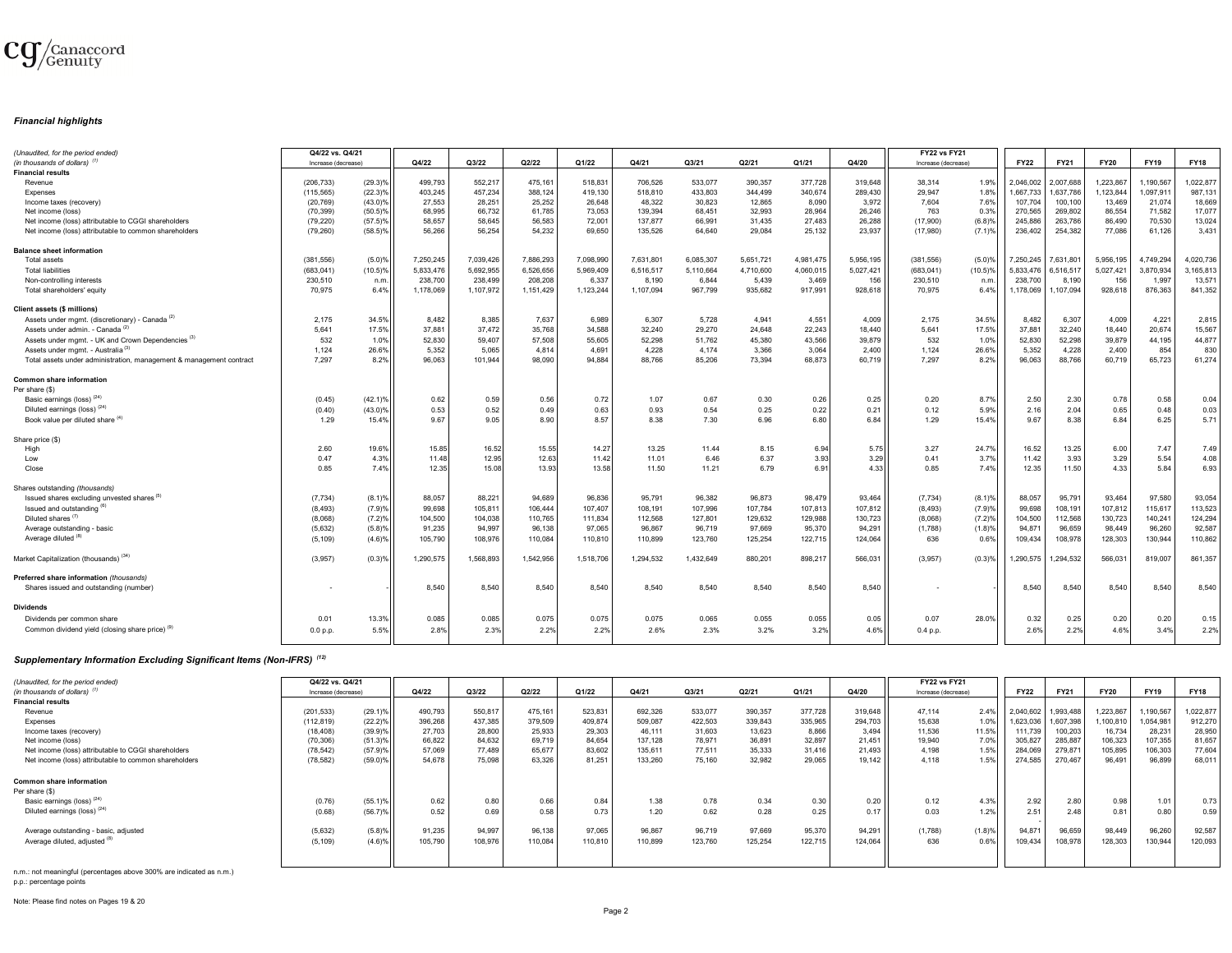

# *Canaccord Genuity Group of Companies*

*Condensed Consolidated Statement of Operations* (20)

| (Unaudited, for the period ended)                                     | Q4/22 vs. Q4/21     |                                     |               |               |                |                  |                |                |          |               |               | <b>FY22 vs FY21</b> |                      |                  |                  |                 |                                                      |                |
|-----------------------------------------------------------------------|---------------------|-------------------------------------|---------------|---------------|----------------|------------------|----------------|----------------|----------|---------------|---------------|---------------------|----------------------|------------------|------------------|-----------------|------------------------------------------------------|----------------|
| (in thousands of dollars) $(1)$                                       | Increase (decrease) |                                     | Q4/22         | Q3/22         | Q2/22          | Q1/22            | Q4/21          | Q3/21          | Q2/21    | Q1/21         | Q4/20         | Increase (decrease) |                      | <b>FY22</b>      | FY21             | <b>FY20</b>     | <b>FY19</b>                                          | <b>FY18</b>    |
| Revenue                                                               |                     |                                     |               |               |                |                  |                |                |          |               |               |                     |                      |                  |                  |                 |                                                      |                |
| Commissions and fees                                                  | (17.500)            | $(8.2)$ <sup>9</sup>                | 196.976       | 197.009       | 185.105        | 182.753          | 214.476        | 184.186        | 167.575  | 169,002       | 165,576       | 26.604              | 3.6%                 | 761.843          | 735,239          | 586.884         | 556.475                                              | 461.937        |
| Investment banking                                                    | (197, 138)          | $(64.4)$ <sup>9</sup>               | 108,801       | 151,025       | 106,261        | 195,638          | 305,939        | 213,419        | 131,625  | 110,568       | 48,619        | (199, 826)          | (26.2)%              | 561,725          | 761,551          | 236,962         | 294,241                                              | 282,195        |
| Advisory fees                                                         | 55,592              | 83.39                               | 122,353       | 153,297       | 139,413        | 77,994           | 66,761         | 72,004         | 37,281   | 21,046        | 49,997        | 295,965             | 150.2%               | 493,057          | 197,092          | 206,507         | 142,228                                              | 122,372        |
| Principal trading                                                     | (45, 870)           | (52.2)                              | 41,960        | 33,980        | 30.390         | 52,648           | 87,830         | 51.113         | 42,746   | 65,112        | 35,352        | (87, 823)           | $(35.6)\%$           | 158,978          | 246,801          | 108,834         | 125,830                                              | 113,921        |
| Interest                                                              | 2.777               | 37.19                               | 10.264        | 9.639         | 8.458          | 7,667            | 7.487          | 5,791          | 6,005    | 7,005         | 15,222        | 9.740               | 37.1%                | 36,028           | 26,288           | 63.690          | 51,008                                               | 27,875         |
| Other                                                                 | (4.594)             | (19.1)                              | 19.439        | 7.267         | 5.534          | 2.13             | 24.033         | 6.564          | 5.125    | 4.995         | 4.882         | (6.346)             | $(15.6)$ %           | 34.371           | 40.717           | 20.990          | 20.785                                               | 14.577         |
|                                                                       | (206, 733)          | $(29.3)$ <sup>9</sup>               | 499,793       | 552,217       | 475.161        | 518,83           | 706,526        | 533,077        | 390,357  | 377,728       | 319,648       | 38.314              | 1.9%                 | 2,046,002        | 2,007,688        | .223,867        | 1,190,567                                            | 1,022,877      |
| <b>Expenses</b>                                                       |                     |                                     |               |               |                |                  |                |                |          |               |               |                     |                      |                  |                  |                 |                                                      |                |
| Compensation expense (33)                                             | (100, 943)          | $(25.5)$ <sup>9</sup>               | 294,695       | 340,929       | 290,234        | 322,326          | 395,638        | 328,647        | 250,796  | 252,814       | 198,976       | 20,289              | 1.7%                 | 1,248,184        | 1,227,895        | 738,313         | 716,625                                              | 625,853        |
| <b>Trading costs</b>                                                  | (15, 832)           | (40.2)%                             | 23,588        | 25,401        | 25,451         | 28,384           | 39,420         | 27,982         | 27,783   | 26,969        | 22,925        | (19, 330)           | (15.8)%              | 102,824          | 122,154          | 83,964          | 83,577                                               | 68,209         |
| Premises and equipment                                                | (311)               | (5.5)%                              | 5,327         | 5,389         | 5.195          | 4,163            | 5.638          | 4.948          | 4,984    | 4,378         | 4,585         | 126                 | 0.6%                 | 20,074           | 19,948           | 18.094          | 41,719                                               | 39,605         |
| Communication and technology                                          | 2.913               | 16.7%                               | 20.336        | 18.048        | 18.958         | 16,531           | 17.423         | 16.020         | 17,284   | 16.748        | 17,378        | 6.398               | 9.5%                 | 73.873           | 67,475           | 66.666          | 64.930                                               | 56,346         |
| Interest                                                              | (756)               | (9.2)                               | 7,483         | 6,014         | 5,353          | 4,748            | 8,239          | 6,724          | 6,671    | 6,730         | 8,764         | (4,766)             | (16.8)%              | 23,598           | 28,364           | 33,678          | 25,453                                               | 18,437         |
| General and administrative                                            | 5.913               | 25.19                               | 29,434        | 28.658        | 21,782         | 21,557           | 23,521         | 22,690         | 20,181   | 15,918        | 30,437        | 19,121              | 23.2%                | 101,431          | 82,310           | 113,612         | 100,768                                              | 83,982         |
| Amortization                                                          | 2.427               | 37.2%                               | 8,945         | 6.792         | 5.987          | 5,869            | 6.518          | 6.145          | 6,941    | 6,552         | 8,194         | 1.437               | 5.5%                 | 27,593           | 26,156           | 32.594          | 24,280                                               | 24,007         |
| Amortization of right of use assets                                   | 521                 | 8.4%                                | 6.697         | 5.464         | 5.715          | 6.018            | 6.176          | 6.053          | 6.078    | 6,733         | 5,513         | (1.146)             | (4.6)%               | 23,894           | 25,040           | 22.866          |                                                      |                |
| Development costs                                                     | (4, 635)            | (42.7)%                             | 6,214         | 5,195         | 6,943          | 4,070            | 10,849         | 8,815          | 3,767    | 3,815         | (2,710)       | (4,824)             | (17.7)%              | 22,422           | 27,246           | 12,053          | 15,513                                               | 7,664          |
| Restructuring costs                                                   |                     |                                     |               |               |                |                  |                |                |          |               | (427)         |                     |                      |                  |                  | 1,921           | 13,070                                               | 7,643          |
| Acquisition-related costs                                             | 97                  | 23.29                               | 515           | 6.762         | 1.920          | $\sim$           | 418            | 5.504          |          |               | (4, 238)      | 3.275               | n.m.                 | 9.197            | 5,922            | (124)           | 3,064                                                | 6,732          |
| Acceleration of long-term Incentive plan expense (31)                 |                     |                                     |               |               |                |                  |                |                |          |               |               |                     |                      |                  |                  |                 |                                                      | 48,355         |
| Change in derivative fair value                                       |                     |                                     |               | 8.519         |                | $\sim$<br>$\sim$ |                |                |          |               | $\sim$        | 8,519               |                      | 8,519            |                  |                 | $\overline{\phantom{a}}$<br>$\overline{\phantom{a}}$ |                |
|                                                                       |                     |                                     |               |               |                |                  |                |                |          |               |               |                     |                      |                  |                  |                 |                                                      |                |
| Loss and other costs on extinguishment of convertible debentures (32) | (4, 354)            | $(100.0)$ <sup>9</sup>              |               |               | 468            | 5,464            | 4,354          |                | 14       |               |               | 1,578               |                      | 5,932            | 4,354            |                 | 8,608                                                |                |
| Share of loss (gain) of an associate                                  | (605)<br>(115, 565) | $(98.2)$ <sup>o</sup><br>$(22.3)^6$ | 11<br>403,245 | 63<br>457,234 | 118<br>388,124 | 419,13           | 616<br>518,810 | 275<br>433,803 | 344.499  | 17<br>340,674 | 33<br>289,430 | (730)<br>29.947     | (79.2)%<br>1.8%      | 192<br>1,667,733 | 922<br>1,637,786 | 207<br>.123,844 | 304<br>1.097.911                                     | 298<br>987,131 |
|                                                                       |                     |                                     |               |               |                |                  |                |                |          |               |               |                     |                      |                  |                  |                 |                                                      |                |
| Income (loss) before income taxes                                     | (91, 168)           | $(48.6)$ <sup>9</sup>               | 96,548        | 94.983        | 87,037         | 99,701           | 187.716        | 99,274         | 45,858   | 37,054        | 30,218        | 8,367               | 2.3%                 | 378,269          | 369,902          | 100,023         | 92,656<br>$\overline{\phantom{a}}$                   | 35,746         |
| Income taxes (recovery)                                               | (20.769)            | $(43.0)$ <sup>9</sup>               | 27.553        | 28.251        | 25.252         | 26.648           | 48,322         | 30,823         | 12.865   | 8.090         | 3.972         | 7.604               | 7.6%                 | 107.704          | 100.100          | 13.469          | 21,074                                               | 18,669         |
| Net income (loss)                                                     | (70.399)            | $(50.5)$ <sup>9</sup>               | 68.995        | 66,732        | 61,785         | 73,053           | 139,394        | 68,451         | 32,993   | 28,964        | 26.246        | 763                 | 0.3%                 | 270,565          | 269,802          | 86,554          | 71.582                                               | 17.077         |
| Non-controlling interests (38) - see note B below                     | 8.821               | 581.5%                              | 10.338        | 8.087         | 5.202          | 1,052            | 1,517          | 1.460          | 1.558    | 1.481         | (42)          | 18,235              | n.m                  | 24,251           | 6.016            | 64              | 1.052                                                | 4,053          |
| Net income (loss) attributable to CGGI shareholders                   | (79, 220)           | $(57.5)$ %                          | 58.657        | 58.645        | 56.583         | 72,001           | 137.877        | 66.991         | 31,435   | 27,483        | 26,288        | (17.472)            | $(6.6)$ <sup>9</sup> | 246.314          | 263.786          | 86.490          | 70,530                                               | 13,024         |
| Preferred share dividends                                             | (40)                | 1.7%                                | (2, 391)      | (2, 391)      | (2, 351)       | (2, 351)         | (2, 351)       | (2, 351)       | (2, 351) | (2, 351)      | (2, 351)      | (80)                | 0.9%                 | (9, 484)         | (9.404)          | (9.404)         | (9,404)                                              | (9, 593)       |
| Net income (loss) attributable to common shareholders                 | (79.260)            | $(58.5)$ <sup>9</sup>               | 56.266        | 56.254        | 54.232         | 69.650           | 135,526        | 64.640         | 29.084   | 25,132        | 23,937        | (17, 552)           | (6.9)%               | 236,830          | 254,382          | 77.086          | 61,126                                               | 3,431          |
| Total compensation exp. as % of revenue (11)                          | 3.0 p.p.            |                                     | 59.0%         | 61.7%         | 61.1%          | 62.1%            | 56.0%          | 61.7%          | 64.2%    | 66.9%         | 62.2%         | $(0.2)$ p.p.        |                      | 61.0%            | 61.2%            | 60.3%           | 60.2%                                                | 61.2%          |
| Non-compensation exp. as % of revenue                                 | 4.3 p.p.            |                                     | 21.7%         | 21.1%         | 20.6%          | 18.7%            | 17.4%          | 19.7%          | 24.0%    | 23.3%         | 28.3%         | 0.1 p.p.            |                      | 20.5%            | 20.4%            | 31.5%           | 32.0%                                                | 35.3%          |
| Total expenses as % of revenue                                        | 7.3 p.p.            |                                     | 80.7%         | 82.8%         | 81.7%          | 80.8%            | 73.4%          | 81.4%          | 88.3%    | 90.2%         | 90.5%         | $(0.1)$ p.p.        |                      | 81.5%            | 81.6%            | 91.8%           | 92.2%                                                | 96.5%          |
| Pre-tax profit margin                                                 | (7.3) p.p.          |                                     | 19.3%         | 17.2%         | 18.3%          | 19.2%            | 26.6%          | 18.6%          | 11.7%    | 9.8%          | 9.5%          | 0.1 p.p.            |                      | 18.5%            | 18.4%            | 8.2%            | 7.8%                                                 | 3.5%           |
| Effective tax rate                                                    | 2.8 p.p.            |                                     | 28.5%         | 29.7%         | 29.0%          | 26.7%            | 25.7%          | 31.0%          | 28.1%    | 21.8%         | 13.1%         | 1.4 p.p             |                      | 28.5%            | 27.1%            | 13.5%           | 22.7%                                                | 52.2%          |
| Net profit margin                                                     | (5.9) p.p.          |                                     | 13.8%         | 12.1%         | 13.0%          | 14.1%            | 19.7%          | 12.8%          | 8.5%     | 7.7%          | 8.2%          | $(0.2)$ p.p.        |                      | 13.2%            | 13.4%            | 7.1%            | 6.0%                                                 | 1.7%           |
|                                                                       |                     |                                     |               |               |                |                  |                |                |          |               |               |                     |                      |                  |                  |                 |                                                      |                |
| Basic earnings (loss) per common share (24)                           | (0.45)              | (42.1)%                             | 0.62          | 0.59          | 0.56           | 0.72             | 1.07           | 0.67           | 0.30     | 0.26          | 0.25          | 0.20                | 8.7%                 | 2.50             | 2.30             | 0.78            | 0.58                                                 | 0.04           |
| Diluted earnings (loss) per common share (24)                         | (0.40)              | $(43.0)\%$                          | 0.53          | 0.52          | 0.49           | 0.63             | 0.93           | 0.54           | 0.25     | 0.22          | 0.21          | 0.12                | 5.9%                 | 2.16             | 2.04             | 0.65            | 0.48                                                 | 0.03           |
| Book value per diluted common share                                   | 1.29                | 15.4%                               | 9.67          | 9.05          | 8.90           | 8.57             | 8.38           | 7.30           | 6.96     | 6.80          | 6.84          | 1.29                | 15.4%                | 9.67             | 8.38             | 6.84            | 6.25                                                 | 5.71           |

# *Supplementary Information Excluding Significant Items (Non-IFRS ) (12)*

|                                                       | Q4/22 vs. Q4/21     |            |         |         |         |         |         |         |         |         |         | <b>FY22 vs FY21</b> |      |             |             | 12 months Ended |             |             |
|-------------------------------------------------------|---------------------|------------|---------|---------|---------|---------|---------|---------|---------|---------|---------|---------------------|------|-------------|-------------|-----------------|-------------|-------------|
| (in thousands of dollars) <sup>(1)</sup>              | Increase (decrease) |            | Q4/22   | Q3/22   | Q2/22   | Q1/22   | Q4/21   | Q3/21   | Q2/21   | Q1/21   | Q4/20   | Increase (decrease) |      | <b>FY22</b> | <b>FY21</b> | <b>FY20</b>     | <b>FY19</b> | <b>FY18</b> |
| Revenue                                               | (201, 533)          | $(29.1)\%$ | 490.793 | 550.81  | 475.161 | 523,831 | 692.326 | 533.077 | 390,357 | 377.728 | 319.648 | 47.114              | 2.4% | 2.040.602   | 1.993.488   | 1.223.867       | 1,190,567   | 1.022.877   |
| Total expenses                                        | (112, 819)          | $(22.2)\%$ | 396,268 | 437.385 | 379,509 | 409,874 | 509,087 | 422,503 | 339,843 | 335,965 | 294,703 | 15.638              | 1.0% | 623,036     | 1,607,398   | 1.100.810       | 1,054,981   | 912,270     |
| Income before income taxes                            | (88, 714)           | $(48.4)$ % | 94,525  | 113.432 | 95.652  | 113,957 | 183,239 | 110,574 | 50.514  | 41.763  | 24.945  | 31.476              | 8.2% | 417,566     | 386,090     | 123.057         | 135,586     | 110,607     |
| Net income (loss)                                     | (70, 306)           | $(51.3)\%$ | 66,822  | 84,632  | 69,719  | 84,654  | 137,128 | 78.971  | 36,891  | 32.897  | 21,451  | 19.940              | 7.0% | 305,827     | 285,887     | 106,323         | 107,355     | 81,657      |
| Net income (loss) attributable to CGGI shareholders   | (78, 542)           | (57.9)%    | 57,069  | 77.489  | 65.677  | 83,602  | 135,611 | 77.511  | 35,333  | 31.416  | 21,493  | 4.198               | 1.5% | 284,069     | 279.87      | 105,895         | 106,303     | 77.604      |
| Net income (loss) attributable to common shareholders | (78, 582)           | $(59.0)\%$ | 54,678  | 75,098  | 63,326  | 81,251  | 133.260 | 75.160  | 32.982  | 29.065  | 19.142  | 4.118               | 1.5% | 274,585     | 270,467     | 96.491          | 96,899      | 68,011      |
|                                                       |                     |            |         |         |         |         |         |         |         |         |         |                     |      |             |             |                 |             |             |
| Total compensation as % of revenue                    | 2.9 p.p.            |            | 60.0%   | 61.9%   | 61.1%   | 61.5%   | 57.1%   | 61.7%   | 64.2%   | 66.9%   | 62.2%   | $(0.4)$ p.p.        |      | 61.2%       | 61.6%       | 60.3%           | 60.2%       | 61.2%       |
| Non-compensation exp. as % of revenue                 | 4.3 p.p.            |            | 20.7%   | 17.5%   | 18.8%   | 16.7%   | 16.4%   | 17.6%   | 22.8%   | 22.0%   | 29.9%   | $(0.7)$ p.p.        |      | 18.4%       | 19.0%       | 29.6%           | 28.4%       | 28.0%       |
| Total expenses as % of revenue                        | 7.2 p.p.            |            | 80.7%   | 79.4%   | 79.9%   | 78.2%   | 73.5%   | 79.3%   | 87.1%   | 88.9%   | 92.2%   | $(1.1)$ p.p         |      | 79.5%       | 80.6%       | 89.9%           | 88.6%       | 89.2%       |
| Pre-tax profit margin                                 | $(7.2)$ p.p.        |            | 19.3%   | 20.6%   | 20.1%   | 21.8%   | 26.5%   | 20.7%   | 12.9%   | 11.1%   | 7.8%    | 1.1 p.p.            |      | 20.5%       | 19.4%       | 10.1%           | 11.4%       | 10.8%       |
| Effective tax rate                                    | 4.1 p.p.            |            | 29.3%   | 25.4%   | 27.1%   | 25.7%   | 25.2%   | 28.6%   | 27.0%   | 21.2%   | 14.0%   | 0.8 p.p.            |      | 26.8%       | 26.0%       | 13.6%           | 20.8%       | 26.2%       |
| Net profit margin                                     | $(6.2)$ p.p.        |            | 13.6%   | 15.4%   | 14.7%   | 16.2%   | 19.8%   | 14.8%   | 9.5%    | 8.7%    | 6.7%    | 0.6 p.p.            |      | 15.0%       | 14.3%       | 8.7%            | 9.0%        | 8.0%        |
| Basic earnings (loss) per common share (24)           | (0.76)              | $(55.1)$ % | 0.62    | 0.80    | 0.66    | 0.84    | 1.38    | 0.78    | 0.34    | 0.30    | 0.20    | 0.12                | 4.3% | 2.92        | 2.80        | 0.98            | 1.01        | 0.73        |
| Diluted earnings (loss) per common share (24)         | (0.68)              | (56.7)%    | 0.52    | 0.69    | 0.58    | 0.73    | 1.20    | 0.62    | 0.28    | 0.25    | 0.17    | 0.03                | 1.2% | 2.51        | 2.48        | 0.81            | 0.80        | 0.59        |

n.m.: not meaningful (percentages above 300% are indicated as n.m.)

p.p.: percentage points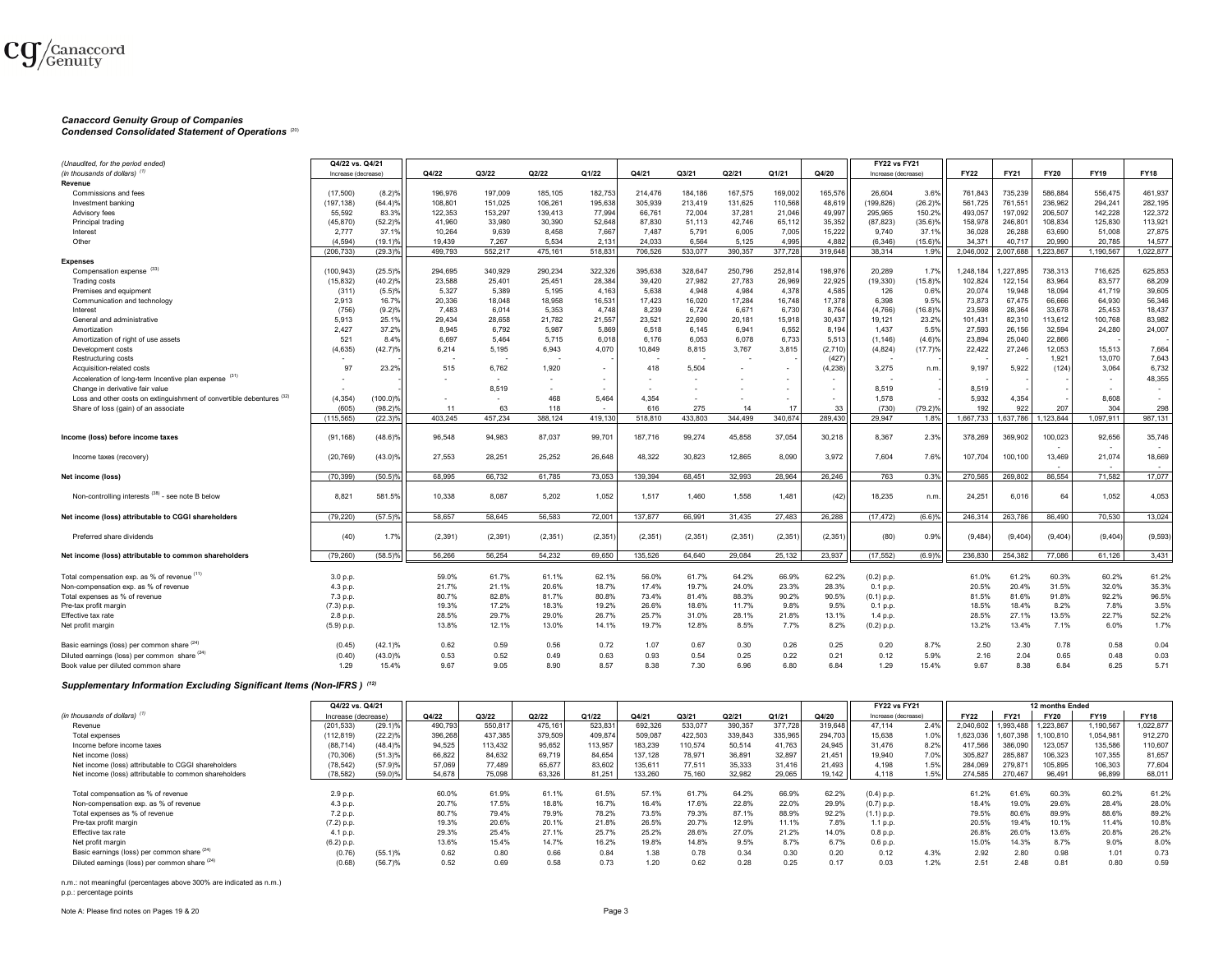

#### *Summary of results for Q4 fiscal 2022 and selected financial Information excluding significant items (Non-IFRS ) (1)*

|                                                                                           |    |              |        | Three months ended March 31 | <b>Ouarter-over-</b>     |   | Fiscal year ended March 31 |           | Year over  |
|-------------------------------------------------------------------------------------------|----|--------------|--------|-----------------------------|--------------------------|---|----------------------------|-----------|------------|
| (C\$ thousands, except per share and % amounts)                                           |    | 2022         |        | 2021                        | quarter change           |   | 2022                       | 2021      | year       |
| Revenue                                                                                   |    |              |        |                             |                          |   |                            |           |            |
| Revenue per IFRS                                                                          | s  | 499,793 \$   |        | 706.526                     | $(29.3)\%$ \$            |   | $2,046,002$ \$             | 2,007,688 | 1.9%       |
| Significant items recorded in Corporate and Other                                         |    |              |        |                             |                          |   |                            |           |            |
| Fair value adjustments on certain illiquid and restricted marketable securities           |    | 9,000        | -S     | 14,200                      | $(36.6)\%$ S             |   | 5,400 \$                   | 14,200    | $(62.0)\%$ |
| Total revenue excluding significant items                                                 | s  | 490,793 \$   |        | 692,326                     | $(29.1)\%$ \$            |   | $2,040,602$ \$             | 1,993,488 | 2.4%       |
| <b>Expenses</b>                                                                           |    |              |        |                             |                          |   |                            |           |            |
| Expenses per IFRS                                                                         | S  | $403,245$ \$ |        | 518,810                     | $(22.3)\%$ \$            |   | $1,667,733$ \$             | 1,637,786 | 1.8%       |
| Significant items recorded in Canaccord Genuity Capital Markets                           |    |              |        |                             |                          |   |                            |           |            |
| Amortization of intangible assets                                                         | S  | $1,283$ \$   |        | 738                         | 73.8% S                  |   | $1,843$ \$                 | 2,970     | $(37.9)\%$ |
| Acquisition-related costs                                                                 |    |              |        |                             |                          | s | 537 S                      | 4,644     | $(88.4)\%$ |
| Incentive based costs related to                                                          | S  |              |        |                             |                          |   |                            |           |            |
| acquisitions <sup><math>(2)</math></sup>                                                  |    | 364S         |        |                             | $n.m.$ \$                |   | 364                        |           | n.m.       |
| Significant items recorded in Canaccord Genuity Wealth Management                         |    |              |        |                             |                          |   |                            |           |            |
| Amortization of intangible assets                                                         | £. | 4,190S       |        | 3,260                       | 28.5% \$                 |   | 14,629 \$                  | 13,087    | 11.8%      |
| Restructuring costs                                                                       |    |              | $-$ \$ |                             | n.m.                     |   |                            |           | n.m.       |
| Acquisition-related costs                                                                 | S  | 515S         |        | 418                         | 23.2% \$                 |   | 8,660 \$                   | 1,278     | n.m.       |
| Incentive based costs related to                                                          |    |              |        |                             |                          |   |                            |           |            |
| acquisitions <sup><math>(2)</math></sup>                                                  | s  | 625S         |        | 953                         | $(34.4)\%$ S             |   | $3,419$ \$                 | 4,055     | $(15.7)\%$ |
| Costs associated with reorganization of                                                   |    |              |        |                             |                          |   |                            |           |            |
| CGWM UK $^{(3)}$                                                                          |    |              |        |                             | $\sim$                   | s | 794                        |           | n.m.       |
| Significant items recorded in Corporate and Other                                         |    |              |        |                             |                          |   |                            |           |            |
| Costs associated with redemption of                                                       |    |              |        |                             |                          |   |                            |           |            |
| convertible debentures <sup>(4)</sup>                                                     |    |              | - S    | 4,354                       | $\overline{\phantom{a}}$ | s | 5,932 S                    | 4,354     | 36.2%      |
| Change in derivative fair value (5)                                                       |    |              |        |                             | $n.m.$ $S$               |   | 8,519                      |           | n.m        |
| Total significant items                                                                   | s  | 6,977 \$     |        | 9,723                       | $(28.2)\%$ \$            |   | 44,697 \$                  | 30,388    | 47.1%      |
| Total expenses excluding significant items                                                | S  | 396,268 \$   |        | 509,087                     | $(22.2)\%$ \$            |   | $1,623,036$ \$             | 1,607,398 | 1.0%       |
| Net income before taxes excluding significant items <sup>(1)</sup>                        | S  | 94,525 \$    |        | 183,239                     | $(48.4)\%$ \$            |   | 417,566 \$                 | 386,090   | 8.2%       |
| Income taxes (adjusted)                                                                   |    | 27,703 \$    |        | 46,111                      |                          |   |                            | 100,203   | 11.5%      |
|                                                                                           |    |              |        |                             | $(39.9)\%$ \$            |   | 111,739 \$                 |           |            |
| Net income excluding significant items <sup>(1)</sup>                                     |    | 66,822 \$    |        | 137,128                     | $(51.3)\%$ \$            |   | 305,827 \$                 | 285,887   | 7.0%       |
| Significant items impacting net income attributable to common shareholders                |    |              |        |                             |                          |   |                            |           |            |
| Non-controlling interests - IFRS                                                          | s  | $10,338$ \$  |        | 1,517                       | $n.m.$ \$                |   | $24,251$ \$                | 6,016     | n.m.       |
| Amortization of equity component of the                                                   |    |              |        |                             |                          |   |                            |           |            |
| non-controlling interests in                                                              | S  | 585          |        |                             | $n.m.$ \$                |   | 2,493                      |           | n.m        |
| CGWM UK and other adjustment                                                              |    |              |        |                             |                          |   |                            | 6,016     |            |
| Non-controlling interests (adjusted)                                                      | S  | $9,753$ \$   |        | 1,517                       | $n.m.$ \$                |   | 21,758 \$                  |           | 261.7%     |
| Net income attributable to common shareholders excluding significant items <sup>(1)</sup> | s  | 54,678 \$    |        | 133,260                     | $(59.0)\%$ \$            |   | 274,585 \$                 | 270,467   | 1.5%       |
| Earnings per common share excluding significant items - basic <sup>(1)</sup>              | S  | 0.62 S       |        | 1.38                        | $(55.1)\%$ \$            |   | 2.92 S                     | 2.80      | 4.3%       |
| Diluted earnings per common share excluding significant items <sup>(1)</sup>              | s  | 0.52 S       |        | 1.20                        | $(56.7)\%$ \$            |   | 2.51 S                     | 2.48      | 1.2%       |

1Figures excluding significant items are non-IFRS measures. See Non-IFRS Measures.

 $2$  Incentive-based costs related to the acquisitions and growth initiatives in the US capital markets and CGWM UK

<sup>3.</sup> Professional fees related to the issuance of Convertible Preferred Shares to CGWM UK on July 29, 2021.

<sup>5</sup> Fair value adjustment related to the derivative liability component of the Convertible Preferred Shares issued by CGWM UK<sup>.</sup> 4. During the year ended March 31, 2022, the Company entered into a credit agreement for a senior secured first lien term loan facility ("loan facility") to partially fund the redemption of the convertible debentures.

Diluted earnings per common share ("diluted EPS") is computed using the treasury stock method, giving effect to the exercise of all dilutive elements. The Convertible Preferred Shares issued by CGWM UK are factored into the diluted EPS by adjusting net income attributable to common shareholders of the Company to reflect our proportionate share of CGWM UK's earnings on an as converted basis if the calculation is dilutive. For the quarter ended March 31, 2022, the effect of reflecting our proportionate share of CGWM UK's earnings is dilutive for diluted EPS purposes under IFRS as well as for the purpose of determining diluted EPS excluding significant items(1). Net income attributable to common shareholders under IFRS and on an excluding significant items(1) basis reflects the Company's proportionate share of CGWM UK's net income excluding significant items(1) on an as converted basis.

The effect of reflecting the proportionate share of CGWM UK's net income excluding significant items(1) is only dilutive for the third and fourth quarters of fiscal 2022 and the year ended March 31, 2022 for the purpose of determining the diluted EPS excluding significant items(1). It was anti-dilutive for Q2 fiscal 2022.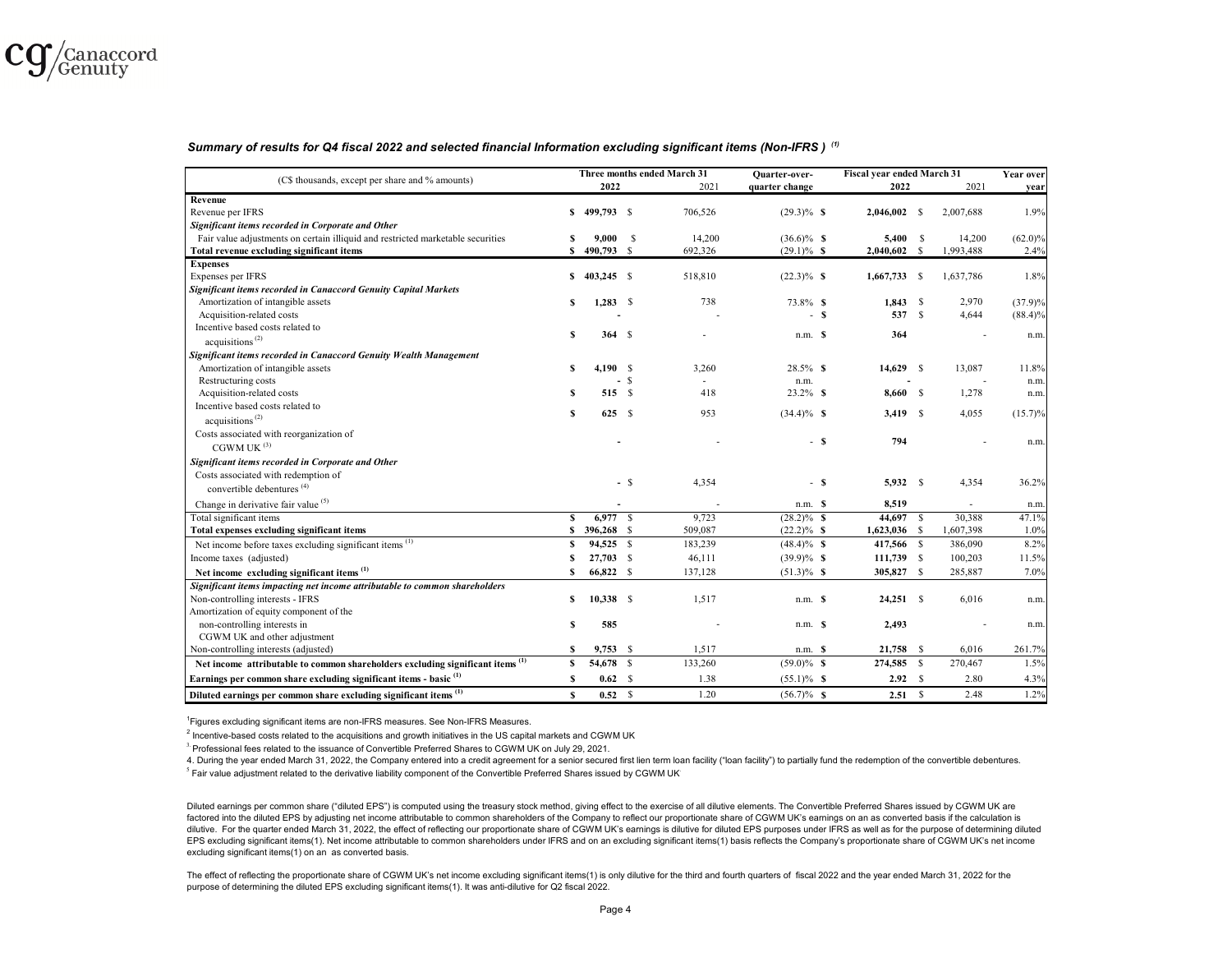

# *Canaccord Genuity Group of Companies Business segment results*

|                                                                                   |        |         |                        |                          |                          | Q4 fiscal 2022 |                          |           |         |                          |         |                |           |                        |           |                | Fiscal 2022 |                     |                          |         |             |              |
|-----------------------------------------------------------------------------------|--------|---------|------------------------|--------------------------|--------------------------|----------------|--------------------------|-----------|---------|--------------------------|---------|----------------|-----------|------------------------|-----------|----------------|-------------|---------------------|--------------------------|---------|-------------|--------------|
|                                                                                   |        |         |                        |                          |                          |                |                          |           |         | Corporate &              |         |                |           |                        |           |                |             |                     |                          |         | Corporate 8 |              |
| (Unaudited, for the period ended)                                                 |        |         | <b>Capital Markets</b> |                          |                          |                | <b>Wealth Management</b> |           |         | Other                    |         |                |           | <b>Capital Markets</b> |           |                |             |                     | <b>Wealth Management</b> |         | Other       |              |
| (in thousands of dollars)                                                         |        |         |                        |                          |                          |                |                          |           |         |                          | Total   |                |           |                        |           |                |             |                     |                          |         |             | <b>Total</b> |
|                                                                                   |        |         |                        |                          |                          |                |                          |           |         |                          |         |                |           |                        |           |                |             | UK & Crown          |                          |         |             |              |
|                                                                                   | Canada | US      | <b>UK &amp; Dubai</b>  | Australia                | Total                    | Canada         | UK & Europe              | Australia | Total   | Canada                   |         | Canada         | <b>US</b> | UK & Dubai             | Australia | Total          |             | Canada Dependencies | Australia                | Total   | Canada      |              |
| Revenue                                                                           |        |         |                        |                          |                          |                |                          |           |         |                          |         |                |           |                        |           |                |             |                     |                          |         |             |              |
| Commissions and fees                                                              | 11,238 | 28,256  | 5.224                  | 4,090                    | 48,808                   | 58.437         | 74.953                   | 14,770    | 148,160 |                          | 196.976 | 45,844         | 93.494    | 17.745                 | 17,743    | 174.82         | 227,456     | 301,883             | 57.662                   | 587,001 |             | 761,843      |
| Investment banking                                                                | 22,055 | 15,051  | 684                    | 57.272                   | 95,062                   | 10,716         |                          | 3,023     | 13,739  |                          | 108.801 | 169,218        | 110.030   | 27,964                 | 155,906   | 463.1          | 81.639      |                     | 16,968                   | 98,607  |             | 561.725      |
| Advisory fees                                                                     | 34,995 | 64,831  | 21,735                 | $\sim$                   | 121,561                  | 792            | $\overline{\phantom{a}}$ |           | 792     |                          | 122,353 | 104,985        | 316,971   | 66,623                 |           | 488,5          | 4.478       |                     |                          | 4,478   | $\sim$      | 493,057      |
| Principal trading                                                                 | 2,27   | 37,934  | 1,539                  | $\sim$                   | 41.744                   | 214            | $\sim$                   |           | 214     |                          | 41,960  | 6.145          | 144.142   | 7,945                  |           | 158,232        | 744         |                     |                          | 744     |             | 158,978      |
| Interest                                                                          | 2.294  | 110     | 21                     | $\sim$                   | 2.425                    | 5.255          | 1.337                    |           | 6.592   | 1.247                    | 10.264  | 8.541          | 418       | 21                     |           | 8.985          | 18.924      | 2.653               |                          | 21.580  | 5.463       | 36.028       |
| Other                                                                             | 1.628  | 350     | 34                     | 434                      | 2.446                    | 751            | 4.026                    |           | 4.777   | 12.216                   | 19.439  | 6.720          | 2.121     | 57                     | 436       | 9.334          | 2.038       | 5.959               |                          | 7.997   | 17.040      | 34.371       |
|                                                                                   | 74 481 | 146 532 | 29.237                 | 61.796                   | 312.046                  | 76.165         | 80.316                   | 17.793    | 174.274 | 13 473                   | 499.793 | 341.453        | 667 176   | 120.355                | 174.090   | 1.303.074      | 335.279     | 310.495             | 74.633                   | 720.407 | 22.521      | 2.046.002    |
| <b>Expenses</b>                                                                   |        |         |                        |                          |                          |                |                          |           |         |                          |         |                |           |                        |           |                |             |                     |                          |         |             |              |
| Compensation expense                                                              | 36,921 | 77,981  | 19.330                 | 39.276                   | 173,508                  | 47,426         | 38,202                   | 13,245    | 98,873  | 22,314                   | 294.695 | 168,942        | 385.975   | 78,963                 | 107.906   | 741.786        | 198.197     | 162,618             | 51,505                   | 412,320 | 94.078      | 1.248.184    |
| <b>Trading costs</b>                                                              | 5,989  | 12,152  | 979                    | 319                      | 19,439                   | 5,278          | 2,610                    | 845       | 8,733   | (4,584)                  | 23,588  | 22,067         | 55,608    | 4,515                  | 867       | 83,05          | 19.097      | 10,389              | 3,454                    | 32,940  | (13, 173)   | 102,824      |
| Premises and equipment                                                            | 482    | 1,031   | (41)                   | (144)                    | 1,328                    | 700            | 1,689                    | (2)       | 2,387   | 1,612                    | 5,327   | 1,957          | 4,304     | 1,763                  | 171       | 8,195          | 2,542       | 5,457               | 425                      | 8,424   | 3,455       | 20,074       |
| Communication and technology                                                      | 3.286  | 4.932   | 2.343                  | 1.020                    | 11.581                   | 2.083          | 3.051                    | 780       | 5.914   | 2.841                    | 20,336  | 10.805         | 18.474    | 9.138                  | 3,980     | 42.397         | 7.039       | 13,576              | 2.981                    | 23,596  | 7,880       | 73,873       |
| Interest                                                                          | 518    | 2,759   | 312                    | 432                      | 4,021                    | 897            | 1.933                    | 167       | 2,997   | 465                      | 7,483   | 1,854          | 9.121     | 1,287                  | 810       | 13,072         | 2,533       | 5,914               | 405                      | 8,852   | 1,674       | 23,598       |
| General and administrative                                                        | 2.743  | 8.300   | 2.218                  | 984                      | 14,245                   | 3.804          | 6,306                    | 849       | 10,959  | 4,230                    | 29.434  | 14.072         | 22.402    | 6,294                  | 5,996     | 48,764         | 12.067      | 19,066              | 4,306                    | 35,439  | 17,228      | 101,431      |
| Amortization                                                                      | 257    | 1,723   | 929                    | 209                      | 3,118                    | 343            | 5,110                    | 244       | 5,697   | 130                      | 8,945   | 925            | 3,281     | 1,845                  | 733       | 6.784          | 1,076       | 18,049              | 1,067                    | 20,192  | 617         | 27,593       |
| Amortization of right of use assets                                               | 637    | 2,121   | 939                    | 998                      | 4.695                    | 643            | 425                      |           | 1.062   | 940                      | 6,697   | 1.995          | 7.641     | 3.363                  | 2,279     | 15,278         | 2.491       | 2,040               | 913                      | 5.444   | 3.172       | 23,894       |
| Development costs                                                                 |        | 630     |                        | 12                       | 651                      | 3.335          | 1,221                    | 927       | 5.483   | B(                       | 6,214   | 60             | 1.263     | $\sim$                 | 43        | 1.366          | 13.234      | 5,154               | 2.473                    | 20,861  | 195         | 22,422       |
| Restructuring costs                                                               |        |         |                        |                          |                          |                |                          |           |         | $\overline{\phantom{a}}$ | $\sim$  |                |           |                        |           |                |             |                     |                          |         |             |              |
| Acquisition-related costs                                                         |        |         |                        | $\overline{\phantom{a}}$ | $\sim$                   |                | 515                      |           | 515     | $\sim$                   | 515     |                | 537       |                        |           | 537            |             | 8.660               |                          | 8,660   | $\sim$      | 9,197        |
| Acceleration of long-term Incentive plan expense (31)                             |        |         |                        |                          |                          |                |                          |           |         | $\overline{\phantom{a}}$ |         |                |           |                        |           |                |             |                     |                          |         |             |              |
| Change in derivative fair value                                                   |        |         |                        |                          | $\sim$                   |                |                          |           | $\sim$  | $\sim$                   | $\sim$  |                |           |                        |           |                |             |                     |                          |         | 8.519       | 8.519        |
|                                                                                   |        |         |                        |                          |                          |                |                          |           |         |                          |         |                |           |                        |           |                |             |                     |                          |         | 5,932       | 5,932        |
| Loss on extinguishment of convertible debentures<br>Share of loss of an associate |        |         |                        | $\sim$                   | $\overline{\phantom{a}}$ |                |                          |           | $\sim$  | $\sim$<br>$^{\circ}$     |         |                |           |                        |           |                |             |                     |                          | $\sim$  | 19          | 192          |
|                                                                                   | 50.842 | 111.629 | 27,009                 | 43.106                   | 232.586                  | 64.509         | 61.062                   | 17.049    | 142.620 | 28,039                   | 403.245 | 222.677        | 508,606   | 107.168                | 122.785   | 961.236        | 258,276     | 250,923             | 67.529                   | 576,728 | 129,769     | 1.667.733    |
|                                                                                   |        |         |                        |                          |                          |                |                          |           |         |                          |         |                |           |                        |           |                |             |                     |                          |         |             |              |
| Income (loss) before intersegment allocations and income taxes                    | 23,639 | 34.903  | 2,228                  | 18,690                   | 79,460                   | 11,656         | 19,254                   | 744       | 31,654  | (14, 566)                | 96,548  | 118,776        | 158,570   | 13,187                 | 51,305    | 341.838        | 77.003      | 59,572              | 7,104                    | 143,679 | (107, 248)  | 378,269      |
| Intersegment Allocations                                                          | 5.469  | 998     | 770                    | 480                      | 7.717                    | 6,555          | 927                      | 253       | 7,735   | (15.452)                 | $\sim$  | 14.526         | 3.248     | 1.484                  | 749       | 20,007         | 20.659      | 1.758               | 253                      | 22.670  | (42.677)    | $\sim$       |
| Income (loss) before income taxes                                                 | 18,170 | 33.905  | 1.458                  | 18.210                   | 71.743                   | 5.101          | 18.327                   | 491       | 23.919  | 886                      | 96,548  | 104.250        | 155,322   | 11.703                 | 50.556    | 321.831        | 56.344      | 57.814              | 6.851                    | 121.009 | (64.571     | 378,269      |
| Non-controlling interests (38) - see note B below                                 |        |         |                        | 3,185                    | 3,185                    |                | 7,064                    | 89        | 7,153   |                          | 10,338  |                |           |                        | 6,581     | 6,581          |             | 16,879              | 791                      | 17,670  |             | 24,251       |
| Total compensation exp. as % of revenue \                                         | 49.6%  | 53.2%   | 66.1%                  | 63.6%                    | 55.6%                    | 62.3%          | 47.6%                    | 74.4%     | 56.7%   | n.m.                     | 59.0%   | 49.5%          | 57.9%     | 65.6%                  | 62.0%     | 56.9%          | 59.1%       | 52.4%               | 69.0%                    | 57.2%   | n.m.        | 61.0%        |
| Non-compensation exp. as % of revenue                                             | 18.7%  | 23.0%   | 26.3%                  | 6.2%                     | 18.9%                    | 22.4%          | 28.5%                    | 21.4%     | 25.1%   | n.m.                     | 21.7%   | 15.7%          | 18.4%     | 23.4%                  | 8.5%      | 16.8%          | 17.9%       | 28.4%               | 21.5%                    | 22.8%   | 158.5%      | 20.5%        |
| Total expenses as % of revenue                                                    | 68.3%  | 76.2%   | 0.0%                   | 69.8%                    | 74.5%                    | 84.7%          | 76.0%                    | 95.8%     | 81.8%   |                          | 80.7%   |                |           | 89.0%                  | 70.5%     |                | 77.0%       | 80.8%               | 90.5%                    | 80.1%   | n.m         | 81.5%        |
| Pre-tax profit margin                                                             | 24 4%  | 23.1%   | 5.0%                   | 29.5%                    | 23.0%                    | 67%            | 22.8%                    | 2.8%      | 13 7%   | n.m.                     | 19.3%   | 65.2%<br>30.5% | 76.2%     | 9 7%                   | 29.0%     | 73.8%<br>24 7% | 16.8%       | 18.6%               | 9.2%                     | 16.8%   | (286.7)%    | 18.5%        |
|                                                                                   |        |         |                        |                          |                          |                |                          |           |         |                          |         |                | 23.3%     |                        |           |                |             |                     |                          |         |             |              |

#### *Supplementary Information Excluding Significant Items (Non-IFRS ) (12)*

|                                                   |        |           |                          |           |         |        |                          |           |         | Corporate & |         |         |         |                          |           |           |         |                     |                          |         | Corporate & |           |
|---------------------------------------------------|--------|-----------|--------------------------|-----------|---------|--------|--------------------------|-----------|---------|-------------|---------|---------|---------|--------------------------|-----------|-----------|---------|---------------------|--------------------------|---------|-------------|-----------|
|                                                   |        |           | <b>Canaccord Genuitv</b> |           |         |        | <b>Wealth Management</b> |           |         | Other       |         |         |         | <b>Canaccord Genuitv</b> |           |           |         |                     | <b>Wealth Management</b> |         | Other       |           |
|                                                   |        |           |                          |           |         |        |                          |           |         |             | Total   |         |         |                          |           |           |         | UK & Crown          |                          |         |             | Total     |
| (in thousands of dollars) <sup>(1</sup>           | Canada | <b>US</b> | UK & Dubai               | Australia | Total   | Canada | <b>UK &amp; Europe</b>   | Australia | Total   | Canada      |         | Canada  | US      | <b>'IK &amp; Dubay</b>   | Australia | Total     | Canada  | <b>Dependencies</b> | Australia                | Total   | Canada      |           |
| Revenue                                           | 74,48  | 146,532   | 29.237                   | 61,796    | 312.046 | 76.165 | 80,316                   | 17,793    | 174,274 | 4.473       | 490,793 | 341.453 | 667.176 | 120,355                  | 174.090   | 1,303,074 | 335,279 | 310,495             | 74.633                   | 720,407 | 17,121      | 2,040,602 |
| Total expenses                                    | 50,782 | 110.042   | 27,009                   | 43,106    | 230,939 | 64,509 | 55,849                   | 16,932    | 137,290 | 28,039      | 396,268 | 222.30  | 506,238 | 107,168                  | 122.785   | 958,49    | 258,276 | 223,895             | 67,055                   | 549,226 | 115,318     | 1,623,036 |
| Intersegment Allocations                          | 5.469  | 998       | 770                      | 480       | 7.717   | 6.555  | 927                      | 253       | 7,735   | (15, 452)   |         | 14.526  | 3.248   | 1,484                    |           | 20.007    | 20.659  | 1.758               | 253                      | 22,670  | (42, 677)   |           |
| Income before income taxes                        | 18.230 | 35.492    | 1.458                    | 18.210    | 73,390  | 5 101  | 23.540                   | 608       | 29.249  | (8, 114)    | 94.525  | 104.626 | 157.690 | 11.703                   | 50.556    | 324.575   | 56,344  | 84.842              | 7.325                    | 148,511 | (55, 520)   | 417,566   |
| Total compensation as % of revenue                | 49.6%  | 53.2%     | 66.1%                    | 63.6%     | 55.6%   | 62.3%  | 47.6%                    | 74.4%     | 56.7%   | n.m         | 60.0%   | 49.5%   | 57.9%   | 65.6%                    | 62.0%     | 56.9%     | 59.1%   | 52.4%               | 69.0%                    | 57.2%   | n.m         | 61.29     |
| Non-compensation exp. as % of revenue             | 18.6%  | 21.9%     | 26.3%                    | 6.2%      | 18.4%   | 22.4%  | 22.0%                    | 20.7%     | 22.0%   | n.m.        | 20.3%   | 15.6%   | 18.0%   | 23.4%                    | 8.5%      | 16.6%     | 17.9%   | 19.7%               | 20.8%                    | 19.0%   | 94.3%       | 18.39     |
| Total expenses as % of revenue                    | 68.2%  | 75.1%     | 92.4%                    | 69.8%     | 74.0%   | 84.7%  | 69.5%                    | 95.2%     | 78.8%   | n.m.        | 80.7%   | 65.1    | 75.9%   | 89.0%                    | 70.5%     | 73.6%     | 77.0%   | 72.1%               | 89.8%                    | 76.2%   | n.m.        | 79.5%     |
| Pre-tax profit margin                             | 24.5%  | 24.2%     | 5.0%                     | 29.5%     | 23.5%   | 6.7%   | 29.3%                    | 3.4%      | 16.8%   | n.m.        | 19.3%   | 30.6%   | 23.6%   | 9.7%                     | 29.09     | 24.9%     | 16.8%   | 27.3%               | 9.8%                     | 20.6%   | n.m.        | 20.5%     |
| Non-controlling interests (38) - see note B below |        |           |                          | 3.185     | 3.185   |        | 6.479                    | 89        | 6.568   |             | 9.753   |         |         |                          | 6.581     | 6.581     |         | 14.386              | 791                      | 15.177  |             | 21.758    |

n.m.: not meaningful (percentages above 300% are indicated as n.m.) p.p.: percentage points

Note A: Please find notes on Pages 19 & 20<br>Note B: Non-controlling interests is an after-tax allocation of profit which is deducted for the purposes of determining net income attributable to common shareholders.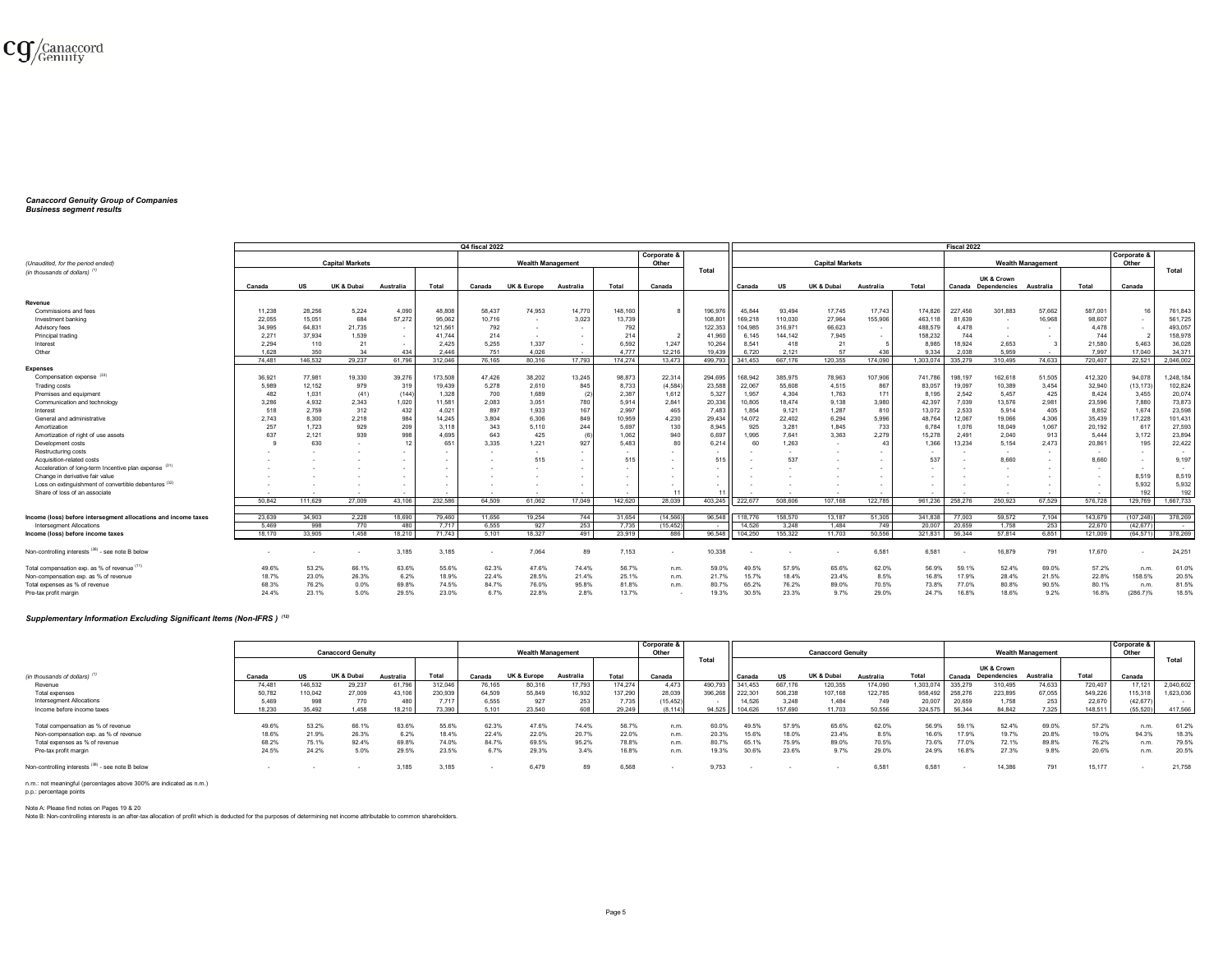#### *Canaccord Genuity Group of Companies*

*Summary of operating results and earnings per share by segment*

| Q4 fiscal 2022                                                                |                                                    |                                                      |                            | Excludina<br>significant items (A) | <b>IFRS</b>              |
|-------------------------------------------------------------------------------|----------------------------------------------------|------------------------------------------------------|----------------------------|------------------------------------|--------------------------|
| (C\$ thousands, except per share amounts)                                     | <b>Canaccord Genuity</b><br><b>Capital Markets</b> | <b>Canaccord Genuity</b><br><b>Wealth Management</b> | <b>Corporate and Other</b> | Total                              | <b>Total</b>             |
| Revenue                                                                       | 312.046                                            | 174,274                                              | 13,473                     | 499.793                            | 499.793                  |
| Expenses                                                                      | (232, 586)                                         | (142, 620)                                           | (28, 039)                  | (403, 245)                         | (403, 245)               |
| Inter-segment allocations                                                     | (7, 717)                                           | (7, 735)                                             | 15,452                     |                                    | $\overline{\phantom{a}}$ |
| Income (loss) before income taxes and significant items                       | 71.743                                             | 23,919                                               | 886                        | 96,548                             | 96,548                   |
| Significant items (A)                                                         |                                                    |                                                      |                            |                                    |                          |
| Fair value adjustment on certain illiquid or restricted marketable securities |                                                    |                                                      | (9,000)                    | (9,000)                            |                          |
| Amortization of intangible assets                                             | 1,283                                              | 4.190                                                | ---                        | 5,473                              |                          |
| Incentive-based costs related to acquisitions                                 | 364                                                | 625                                                  | ---                        | 989                                |                          |
| Acquisition-related costs                                                     |                                                    | 515                                                  | ---                        | 515                                |                          |
| Change in derivative fair value                                               | $---$                                              | ---                                                  |                            | ---                                |                          |
| Total significant items                                                       | 1.647                                              | 5,330                                                | (9,000)                    | (2,023)                            | ---                      |
| Income (loss) before income taxes                                             | 73.390                                             | 29.249                                               | (8, 114)                   | 94,525                             | 96,548                   |
| Income (taxes) recovery (B)                                                   | (27,071)                                           | (2,860)                                              | 2,228                      | (27, 703)                          | (27, 553)                |
| Non-controlling interests                                                     | (3, 102)                                           | (6,651)                                              | ---                        | (9,753)                            | (10, 338)                |
| Preferred share dividends (C)                                                 | (1,534)                                            | (857)                                                | $\overline{\phantom{a}}$   | (2, 391)                           | (2, 391)                 |
| Corporate and other (C)                                                       | (3,777)                                            | (2, 109)                                             | 5.886                      | ---                                |                          |
| Net income attributable to common shareholders                                | 37,906                                             | 16.772                                               | $\overline{\phantom{a}}$   | 54.678                             | 56,266                   |
|                                                                               |                                                    |                                                      |                            |                                    |                          |
| Average diluted number of shares (D)                                          | 105,790                                            | 105.790                                              |                            | 105,790                            | 105,790                  |
| Diluted earnings per share, excluding significant items (A)                   | 0.36 <sub>5</sub>                                  | 0.16                                                 |                            | 0.52<br>-5                         |                          |
| Diluted earnings per share on an IFRS basis                                   |                                                    |                                                      |                            |                                    | 0.53                     |

(A) Figures excluding significant items are non-IFRS measures.<br>(B) Allocation of consolidated tax provision based on management estimates by region and by business unit<br>(C) Allocation to capital markets and weath managemen

| Fiscal 2022                                                                                                                                                                                                                                                                                                                                  |                                                    |                                                      |                            | Excluding<br>significant items (A) | <b>IFRS</b>              |
|----------------------------------------------------------------------------------------------------------------------------------------------------------------------------------------------------------------------------------------------------------------------------------------------------------------------------------------------|----------------------------------------------------|------------------------------------------------------|----------------------------|------------------------------------|--------------------------|
| (C\$ thousands, except per share amounts)                                                                                                                                                                                                                                                                                                    | <b>Canaccord Genuitv</b><br><b>Capital Markets</b> | <b>Canaccord Genuity</b><br><b>Wealth Management</b> | <b>Corporate and Other</b> | Total                              | Total                    |
| Revenue                                                                                                                                                                                                                                                                                                                                      | 1.303.074                                          | 720.407                                              | 22,521                     | 2,046,002                          | 2,046,002                |
| Expenses                                                                                                                                                                                                                                                                                                                                     | (961, 236)                                         | (576, 728)                                           | (129, 769)                 | (1,667,733)                        | (1,667,733)              |
| Inter-segment allocations                                                                                                                                                                                                                                                                                                                    | (20.007)                                           | (22.670)                                             | 42.677                     |                                    |                          |
| Income (loss) before income taxes and significant items                                                                                                                                                                                                                                                                                      | 321,831                                            | 121,009                                              | (64, 571)                  | 378,269                            | 378,269                  |
| Significant items (A)                                                                                                                                                                                                                                                                                                                        |                                                    |                                                      |                            |                                    |                          |
| Fair value adjustment on certain illiquid or restricted marketable securities                                                                                                                                                                                                                                                                | ---                                                |                                                      | (5,400)                    | (5,400)                            |                          |
| Amortization of intangible assets                                                                                                                                                                                                                                                                                                            | 1.843                                              | 14.629                                               | ---                        | 16,472                             | $\overline{\phantom{a}}$ |
| Acquisition-related costs                                                                                                                                                                                                                                                                                                                    | 537                                                | 8,660                                                | ---                        | 9,197                              | ---                      |
| Change in deriviatve fair value                                                                                                                                                                                                                                                                                                              |                                                    |                                                      | 8,519                      | 8,519                              | ---                      |
| Incentive-based costs related to acquisitions                                                                                                                                                                                                                                                                                                | 364                                                | 3,419                                                |                            | 3,783                              | ---                      |
| Costs associated with reorganization of UK & Crown Dependencies wealth management                                                                                                                                                                                                                                                            |                                                    | 794                                                  |                            | 794                                |                          |
| Loss and other costs in connection with extinguishment of convertible debentures                                                                                                                                                                                                                                                             | ---                                                | ---                                                  | 5,932                      | 5.932                              | ---                      |
| Total significant items                                                                                                                                                                                                                                                                                                                      | 2.744                                              | 27.502                                               | 9,051                      | 39,297                             | ---                      |
| Income (loss) before income taxes                                                                                                                                                                                                                                                                                                            | 324.575                                            | 148.511                                              | (55, 520)                  | 417.566                            | 378,269                  |
| Income (taxes) recovery (B)                                                                                                                                                                                                                                                                                                                  | (97, 456)                                          | (29, 148)                                            | 14,865                     | (111, 739)                         | (107, 704)               |
| Non-controlling interests                                                                                                                                                                                                                                                                                                                    | (6, 498)                                           | (15,260)                                             |                            | (21,758)                           | (24, 251)                |
| Preferred share dividends (C)                                                                                                                                                                                                                                                                                                                | (6, 107)                                           | (3,377)                                              |                            | (9, 484)                           | (9, 484)                 |
| Corporate and other (C)                                                                                                                                                                                                                                                                                                                      | (26, 181)                                          | (14, 474)                                            | 40,655                     | ---                                |                          |
| Net income attributable to common shareholders                                                                                                                                                                                                                                                                                               | 188,333                                            | 86.252                                               | ---                        | 274,585                            | 236,830                  |
|                                                                                                                                                                                                                                                                                                                                              |                                                    |                                                      | ---                        |                                    |                          |
| Average diluted number of shares (D)                                                                                                                                                                                                                                                                                                         | 109.434                                            | 109.434                                              | 109,434                    | 109,434                            | 109,434                  |
| Diluted earnings per share, excluding significant items (A)                                                                                                                                                                                                                                                                                  | 1.72S                                              | 0.79                                                 |                            | 2.51                               |                          |
| Diluted earnings per share on an IFRS basis                                                                                                                                                                                                                                                                                                  |                                                    |                                                      |                            |                                    | 2.16                     |
| Figures excluding significant items are non-IFRS measures.<br>(A)<br>Allocation of consolidated tax provision based on management estimates by region and by business unit<br>(B)<br>Allocation to capital markets and wealth management segments based on revenue<br>This is the diluted share number used to calculate diluted EPS.<br>(D) | $D - - -$                                          |                                                      |                            |                                    |                          |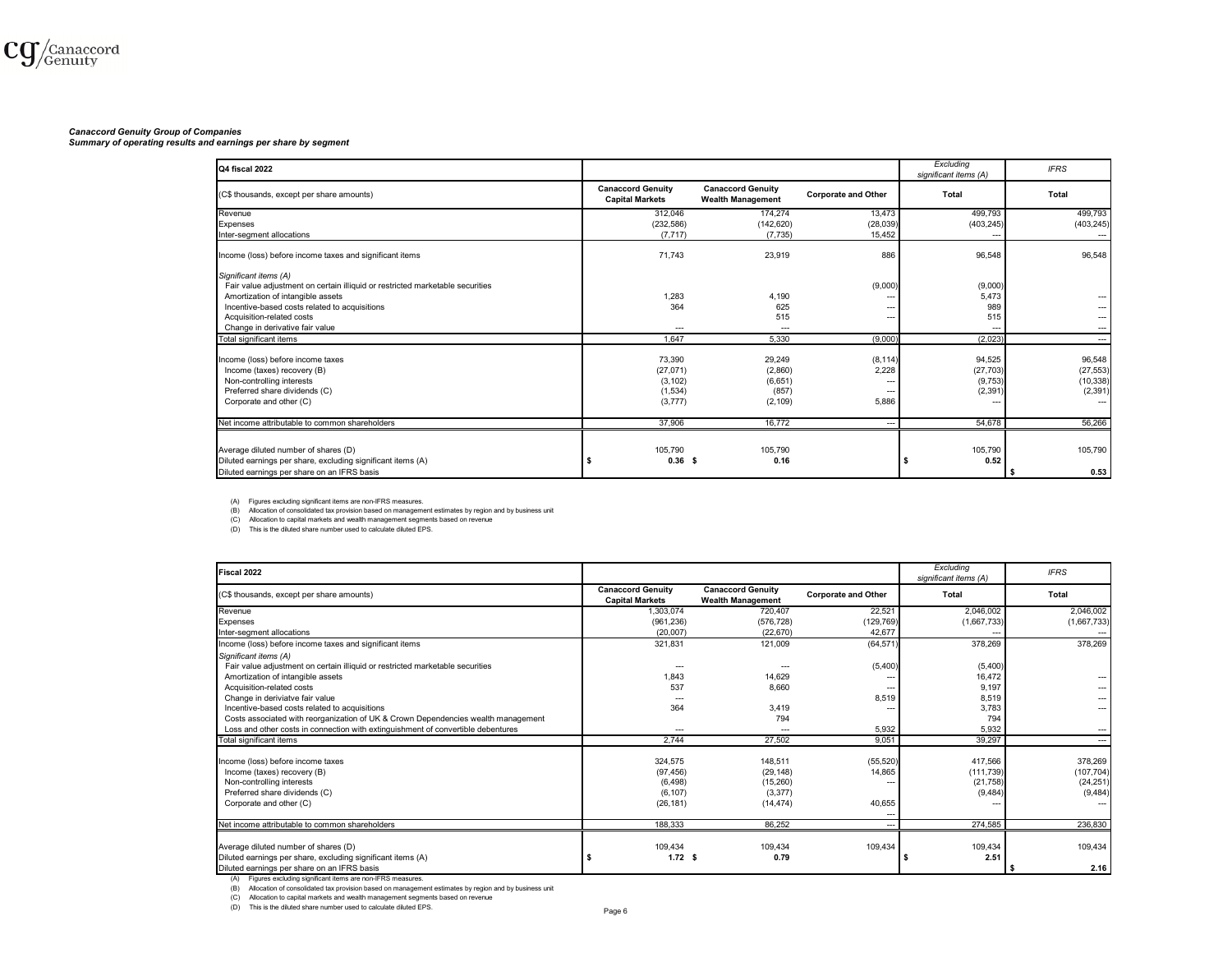

# *Canaccord Genuity Capital Markets (Capital Markets)*

#### *Condensed Statement of Operations* (20)(21)(35)

*(Unaudited, for the period ended)*

| (in thousands of dollars)                                                                  | Q4/22 vs. Q4/21     |                       |         |         |         |                 |         |         |                          |                          |                 | <b>FY22 vs FY21</b> |            |             |           |             |             |                  |
|--------------------------------------------------------------------------------------------|---------------------|-----------------------|---------|---------|---------|-----------------|---------|---------|--------------------------|--------------------------|-----------------|---------------------|------------|-------------|-----------|-------------|-------------|------------------|
|                                                                                            | Increase (decrease) |                       | Q4/22   | Q3/22   | Q2/22   | Q1/22           | Q4/21   | Q3/21   | Q2/21                    | Q1/21                    | Q4/20           | Increase (decrease) |            | <b>FY22</b> | FY21      | <b>FY20</b> | FY19        | <b>FY18</b>      |
| Revenue                                                                                    |                     |                       |         |         |         |                 |         |         |                          |                          |                 |                     |            |             |           |             |             |                  |
|                                                                                            |                     |                       |         |         |         |                 |         |         |                          |                          |                 |                     |            |             |           |             |             |                  |
| Canada                                                                                     | (124, 912)          | $(62.6)\%$            | 74,481  | 93,539  | 57,058  | 116,375         | 199,393 | 121,334 | 67,457                   | 55,260                   | 39,174          | (101, 991)          | $(23.0)\%$ | 341,453     | 443,444   | 204,636     | 260,665     | 216,106          |
| UK, Europe, and Dubai <sup>(13)</sup>                                                      | (6,901)             | (19.1)%               | 29,237  | 29,028  | 34,019  | 28,071          | 36,138  | 21,108  | 14,805                   | 23,484                   | 22,913          | 24,820              | 26.0%      | 120,355     | 95,535    | 96,103      | 108,789     | 128,458          |
| <b>US</b>                                                                                  | (56, 985)           | $(28.0)\%$            | 146,532 | 189,427 | 179,433 | 151,784         | 203,517 | 160,407 | 112,951                  | 113,659                  | 105,606         | 76,642              | 13.0%      | 667,176     | 590,534   | 350,379     | 303,587     | 235,942          |
| Australia                                                                                  | 13.893              | 29.0%                 | 61,796  | 49.899  | 34.409  | 27,986          | 47,903  | 46.026  | 46.336                   | 42.450                   | 8,886           | (8,625)             | (4.7)%     | 174,090     | 182,715   | 38,351      | 31,366      | 57,022           |
|                                                                                            | (174, 905)          | $(35.9)$ %            | 312,046 | 361,893 | 304,919 | 324,216         | 486,951 | 348,875 | 241,549                  | 234,853                  | 176,579         | (9, 154)            | (0.7)%     | 1,303,074   | 1,312,228 | 689,469     | 704,407     | 637,528          |
| <b>Expenses</b>                                                                            |                     |                       |         |         |         |                 |         |         |                          |                          |                 |                     |            |             |           |             |             |                  |
| Compensation expense (33)                                                                  | (83,944)            | $(32.6)\%$            | 173,508 | 208,151 | 176,252 | 183,875         | 257.452 | 197,761 | 142,521                  | 145,263                  | 106,545         | (1, 211)            | (0.2)%     | 741,786     | 742.997   | 402,071     | 403.439     | 376,279          |
| Trading costs                                                                              | (14, 712)           | (43.1)%               | 19,439  | 20,853  | 20,126  | 22,639          | 34,151  | 23,357  | 22,305                   | 23,096                   | 20,433          | (19, 852)           | (19.3)%    | 83,057      | 102,909   | 70,611      | 69,965      | 54,585           |
|                                                                                            |                     |                       |         |         |         |                 |         |         |                          |                          |                 |                     |            |             |           |             |             |                  |
| Premises and equipment                                                                     | (1,536)             | $(53.6)\%$            | 1,328   | 2,367   | 2,306   | 2,194           | 2,864   | 2,598   | 2,376                    | 2,081                    | 1,538           | (1, 724)            | (17.4)%    | 8,195       | 9,919     | 8,652       | 23,430      | 23,862           |
| Communication and technology                                                               | 692                 | 6.4%                  | 11,581  | 10,610  | 10,708  | 9,498           | 10,889  | 9,465   | 10,788                   | 9,820                    | 10,806          | 1,435               | 3.5%       | 42,397      | 40,962    | 39,587      | 38,327      | 36,407           |
| Interest                                                                                   | 440                 | 12.3%                 | 4,021   | 2,620   | 3,540   | 2,891           | 3,581   | 2,486   | 2,768                    | 2,904                    | 4,079           | 1,333               | 11.4%      | 13,072      | 11,739    | 15,654      | 9,770       | 9,427            |
| General and administrative                                                                 | 4,804               | 50.9%                 | 14,245  | 14,768  | 9,685   | 10,066          | 9,441   | 10,184  | 8.524                    | 8,140                    | 10,461          | 12,475              | 34.4%      | 48,764      | 36,289    | 58,584      | 53,659      | 48,844           |
| Amortization                                                                               | 1,391               | 80.5%                 | 3,118   | 1,126   | 1,222   | 1,318           | 1,727   | 1,513   | 1,814                    | 1,742                    | 2,729           | (12)                | (0.2)%     | 6,784       | 6,796     | 12,975      | 7,174       | 9,441            |
| Amortization of right of use assets                                                        | 487                 | 11.6%                 | 4,695   | 3,413   | 3,584   | 3,586           | 4,208   | 3,532   | 3,341                    | 3,455                    | 2,889           | 742                 | 5.1%       | 15,278      | 14,536    | 13,228      |             | $\sim$           |
| Development costs                                                                          | (2,460)             | $(79.1)\%$            | 651     | 285     | 292     | 138             | 3.111   | 2.312   | 360                      | 72                       | 50              | (4, 489)            | (76.7)%    | 1,366       | 5,855     | 495         | 452         | 690              |
| Restructuring costs                                                                        |                     |                       | $\sim$  |         |         |                 |         |         |                          |                          |                 |                     |            |             |           |             | 13,070      | 4,704            |
| Acquisition-related costs                                                                  |                     |                       |         | 537     |         |                 |         | 4,644   |                          |                          |                 | (4, 107)            |            | 537         | 4,644     | 1,806       | 1,976       | ٠                |
| Acceleration of long-term Incentive plan expense (31)                                      |                     |                       |         |         |         |                 |         |         |                          |                          |                 |                     |            |             |           |             |             | 42,399           |
|                                                                                            |                     |                       |         |         |         |                 |         |         |                          |                          |                 |                     |            |             |           |             |             |                  |
|                                                                                            | (94, 838)           | $(29.0)$ <sup>9</sup> | 232,586 | 264,730 | 227,715 | 236,205         | 327,424 | 257,852 | 194,797                  | 196,573                  | 159,530         | (15, 410)           | (1.6)%     | 961,236     | 976,646   | 623,663     | 621,262     | 606,638          |
| Income (loss) excluding Other Foreign Locations <sup>(30)</sup>                            | (80,067)            | $(50.2)$ %            | 79,460  | 97,163  | 77,204  | 88,011          | 159,527 | 91,023  | 46,752                   | 38,280                   | 17,049          | 6,256               | 1.9%       | 341,838     | 335,582   | 65,806      | 83,145      | 30,890           |
|                                                                                            |                     |                       |         |         |         |                 |         |         |                          |                          |                 |                     |            |             |           |             |             |                  |
| Other Foreign Locations (19)(25)(26)(35)                                                   |                     |                       |         |         |         |                 |         |         |                          |                          |                 |                     |            |             |           |             |             |                  |
| Revenue                                                                                    |                     |                       | $\sim$  |         |         | ٠.              |         |         |                          | $\overline{\phantom{a}}$ |                 |                     |            |             |           |             | (81)        | 28               |
| <b>Expenses</b>                                                                            |                     |                       |         |         |         |                 |         |         |                          |                          |                 |                     |            |             |           |             |             |                  |
| Compensation expense (33)                                                                  |                     |                       |         |         |         | $\sim$          |         |         |                          |                          |                 |                     |            |             |           |             | 808         | 691              |
| Amortization                                                                               |                     |                       | $\sim$  |         |         |                 |         |         |                          | $\overline{\phantom{a}}$ |                 |                     |            |             |           |             | 25          | 23               |
| Other overhead expenses                                                                    |                     |                       |         |         |         |                 |         |         |                          |                          |                 |                     |            |             |           |             | 665         | 554              |
|                                                                                            | $\sim$              |                       |         | $\sim$  | $\sim$  | $\sim$          | $\sim$  | $\sim$  | $\overline{\phantom{a}}$ | $\sim$                   | $\sim$          | $\sim$              |            |             |           |             | (1.579)     | (1, 240)         |
| Income (loss) for Other Foreign Locations                                                  |                     |                       |         |         |         |                 |         |         |                          |                          |                 |                     |            |             |           |             |             |                  |
| Income (loss) before intersegment allocations and income taxes<br>Intersegment allocations | (80,067)            | $(50.2)$ <sup>9</sup> | 79,460  | 97,163  | 77,204  | 88.011<br>3.894 | 159.527 | 91,023  | 46.752                   | 38,280                   | 17,049          | 6.256<br>1 7 4 4    | 1.9%       | 341.838     | 335,582   | 65,806      | 81.566      | 29,650           |
|                                                                                            | 2.572               | 50.09                 | 7.717   | 4.037   | 4.359   |                 | 5.145   | 3.921   | 4.563                    | 4.634                    | 4.284           |                     | 9.5%       | 20.007      | 18,263    | 17,005      | 18,689      | 16,524           |
|                                                                                            |                     |                       |         |         |         |                 |         |         |                          |                          |                 |                     |            |             |           |             |             |                  |
| Income (loss) before income taxes                                                          | (82, 639)           | $(53.5)^6$            | 71,743  | 93,126  | 72,845  | 84,117          | 154,382 | 87,102  | 42,189                   | 33,646                   | 12,765          | 4,512               | 1.4%       | 321,831     | 317,319   | 48,801      | 62,877      | 13,126           |
|                                                                                            |                     |                       |         |         |         |                 |         |         |                          |                          |                 |                     |            |             |           |             |             |                  |
| Non-controlling interests (38) - see note B below                                          | 1,917               | 151.2%                | 3,185   | 1,796   | 826     | 774             | 1,268   | 1,115   | 1,495                    | 1,423                    | (182)           | 1,280               | 24.1%      | 6,581       | 5,301     | (126)       | 1,052       | 4,053            |
|                                                                                            |                     |                       |         |         |         |                 |         |         |                          |                          |                 |                     |            |             |           |             |             |                  |
| Total compensation exp. as % of revenue (11)                                               | 2.7 p.p.            |                       | 55.6%   | 57.5%   | 57.8%   | 56.7%           | 52.9%   | 56.7%   | 59.0%                    | 61.9%                    | 60.3%           | 0.3 p.p.            |            | 56.9%       | 56.6%     | 58.3%       | 57.4%       | 59.1%            |
| Non-compensation exp. as % of revenue                                                      | 4.6 p.p.            |                       | 18.9%   | 15.6%   | 16.9%   | 16.1%           | 14.4%   | 17.2%   | 21.6%                    | 21.8%                    | 30.0%           |                     |            | 16.8%       | 17.8%     | 32.1%       | 31.0%       | 36.2%            |
|                                                                                            |                     |                       |         |         | 74.7%   |                 |         |         |                          |                          |                 | $(1.0)$ p.p.        |            |             | 74.4%     |             |             |                  |
| Total expenses as % of revenue                                                             | 7.3 p.p.            |                       | 74.5%   | 73.2%   |         | 72.9%           | 67.2%   | 73.9%   | 80.6%                    | 83.7%                    | 90.3%           | $(0.7)$ p.p.        |            | 73.8%       |           | 90.5%       | 88.4%       | 95.3%            |
| Pre-tax and intersegment allocation profit margin                                          | $(7.3)$ p.p.        |                       | 25.5%   | 26.8%   | 25.3%   | 27.1%           | 32.8%   | 26.1%   | 19.4%                    | 16.3%                    | 9.7%            | 0.7 p.p.            |            | 26.2%       | 25.6%     | 9.5%        | 11.6%       | 4.7%             |
| Pre-tax profit margin                                                                      | $(8.7)$ p.p.        |                       | 23.0%   | 25.7%   | 23.9%   | 25.9%           | 31.7%   | 25.0%   | 17.5%                    | 14.3%                    | 7.2%            | $0.5$ p.p.          |            | 24.7%       | 24.2%     | 7.1%        | 8.9%        | 2.1%             |
|                                                                                            |                     |                       |         |         |         |                 |         |         |                          |                          |                 |                     |            |             |           |             |             |                  |
| Number of employees                                                                        | 82                  | 10.1%                 | 890     | 858     | 827     | 794             | 808     | 785     | 774                      | 770                      | 789             | 82                  | 10.1%      | 890         | 808       | 789         | 832         | 730              |
|                                                                                            |                     |                       |         |         |         |                 |         |         |                          |                          |                 |                     |            |             |           |             |             |                  |
| Supplementary Information Excluding Significant Items (Non-IFRS) (12)                      |                     |                       |         |         |         |                 |         |         |                          |                          |                 |                     |            |             |           |             |             |                  |
|                                                                                            |                     |                       |         |         |         |                 |         |         |                          |                          |                 |                     |            |             |           |             |             |                  |
|                                                                                            | Q4/22 vs. Q4/21     |                       |         |         |         |                 |         |         |                          |                          |                 | <b>FY22 vs FY21</b> |            |             |           |             |             |                  |
| (in thousands of dollars) <sup>(1)</sup>                                                   | Increase (decrease) |                       | Q4/22   | Q3/22   | Q2/22   | Q1/22           | Q4/21   | Q3/21   | Q2/21                    | Q1/21                    | Q4/20           | Increase (decrease) |            | <b>FY22</b> | FY21      | <b>FY20</b> | FY19        | <b>FY18</b>      |
| Revenue                                                                                    | (174, 905)          | $(35.9)$ %            | 312,04  | 361,893 | 304,919 | 324,21          | 486,951 | 348,875 | 241.549                  | 234,85                   | 176,579         | (9, 154)            | (0.7)%     | 1,303,074   | 1,312,228 | 689,469     | 704,32      | 637,556          |
| Total expenses                                                                             | (95, 747)           | $(29.3)\%$            | 230,93  | 264,086 | 227,555 | 235,912         | 326,686 | 252,467 | 194,054                  | 195,825                  | 157,757         | (10, 540)           | (1.1)%     | 958,492     | 969,032   | 612,690     | 605,21      | 558,48           |
| Intersegment allocations                                                                   | 2,572               | 50.0%                 | 7,717   | 4,037   | 4,359   | 3,894           | 5,145   | 3,921   | 4.563                    | 4,634                    |                 | 1.744               | 9.5%       | 20,007      | 18.263    | 17,005      | 18,689      |                  |
| Income (loss) before income taxes                                                          | (81, 730)           | (52.7)%               | 73,390  | 93,770  | 73,005  | 84,410          | 155,120 | 92,487  | 42,932                   | 34,394                   | 4,284<br>14,538 | (358)               | (0.1)%     | 324,575     | 324,933   | 59,774      | 80,41       | 16,524<br>62,546 |
|                                                                                            |                     |                       |         |         |         |                 |         |         |                          |                          |                 |                     |            |             |           |             |             |                  |
|                                                                                            |                     |                       |         |         |         |                 |         |         |                          |                          |                 |                     |            |             |           |             |             |                  |
| Non-controlling interests (38) - see note B below                                          | 1,917               | 151.2%                | 3,185   | 1,796   | 826     | 774             | 1,268   | 1,115   | 1,495                    | 1,423                    | (182)           | 1,280               | 24.1%      | 6,581       | 5,301     | (126)       | 1,052       | 4,053            |
|                                                                                            |                     |                       |         |         |         |                 |         |         |                          |                          |                 |                     |            |             |           |             |             |                  |
| Total compensation exp. as % of revenue (11)                                               | 2.7 p.p.            |                       | 55.6%   | 57.5%   | 57.8%   | 56.7%           | 52.9%   | 56.7%   | 59.0%                    | 61.9%                    | 60.3%           | $0.3$ p.p.          |            | 56.9%       | 56.6%     | 58.3%       | 57.4%       | 59.1%            |
| Non-compensation exp. as % of revenue                                                      | 4.2 p.p.            |                       | 18.4%   | 15.5%   | 16.8%   | 16.1%           | 14.2%   | 15.7%   | 21.3%                    | 21.5%                    | 29.0%           | $(0.6)$ p.p.        |            | 16.6%       | 17.2%     | 30.5%       | 28.5%       | 28.5%            |
| Total expenses as % of revenue                                                             | 6.9 p.p.            |                       | 74.0%   | 73.0%   | 74.6%   | 72.8%           | 67.1%   | 72.4%   | 80.3%                    | 83.4%                    | 89.3%           | $(0.3)$ p.p.        |            | 73.6%       | 73.8%     | 88.9%       | 85.9%       | 87.6%            |
| Pre-tax profit margin                                                                      | $(8.3)$ p.p.        |                       | 23.5%   | 25.9%   | 23.9%   | 26.0%           | 31.9%   | 26.5%   | 17.8%                    | 14.6%                    | 8.2%            | 0.1 p.p.            |            | 24.9%       | 24.8%     | 8.7%        | 11.4%       | 9.8%             |
|                                                                                            |                     |                       |         |         |         |                 |         |         |                          |                          |                 |                     |            |             |           |             |             |                  |
| <b>Supplementary Revenue Breakdown</b>                                                     |                     |                       |         |         |         |                 |         |         |                          |                          |                 |                     |            |             |           |             |             |                  |
|                                                                                            | Q4/22 vs. Q4/21     |                       |         |         |         |                 |         |         |                          |                          |                 | <b>FY22 vs FY21</b> |            |             |           |             |             |                  |
|                                                                                            | Increase (decrease) |                       | Q4/22   | Q3/22   | Q2/22   | Q1/22           | Q4/21   | Q3/21   | Q2/21                    | Q1/21                    | Q4/20           | Increase (decrease) |            | <b>FY22</b> | FY21      | <b>FY20</b> | <b>FY19</b> | <b>FY18</b>      |
| Commissions and fees                                                                       | (13,708)            | (21.9)                | 48,80   | 44.19   | 41.96   | 39.86           | 62,516  | 51,400  | 49.118                   | 49,39                    | 45,624          | (37, 605)           | $(17.7)$ % | 174,826     | 212,431   | 152,482     | 175,51      | 155,126          |

|                                     | . ., ,     | $1 - 1.97 - 1.1$ | $\sim$  |        | $\cdot \cdot \cdot$ | $\sim\!\sim\!\sim\!\sim$ | $\sim$  | $\sim$ $\sim$ |         | $\cdot\cdot\cdot\cdot$ | $\cdots$ | 10.7000    | , , , , , , , , | $\cdots$  | $-1$      |           | 2.0.0   |         |
|-------------------------------------|------------|------------------|---------|--------|---------------------|--------------------------|---------|---------------|---------|------------------------|----------|------------|-----------------|-----------|-----------|-----------|---------|---------|
| Investment banking                  | '170,665)  | $(64.2)\%$       | 95,062  | 127,38 | 89,544              | 151,129                  | 265,727 | 171,869       | 108,985 | 97,508                 | 39,115   | (180, 971) | (28.1)%         | 463,118   | 644.089   | 194,013   | 243,71  | 234,820 |
| Advisory fees                       | 56,070     | 85.6%            | 121.561 | 152.03 | 138,978             | 76,006                   | 65,491  | 70,731        | 36,662  | 20,580                 | 49,555   | 295,115    | 152.5%          | 488,579   | 193,464   | 205,614   | 140.744 | 122.372 |
| Principal trading                   | (45, 724)  | (52.3)%          | 41.744  | 33.737 | 30,406              | 52,345                   | 87,468  | 50,843        | 42,430  | 64,921                 | 35,341   | (87, 430)  | $(35.6)$ %      | 158,232   | 245,662   | 108,788   | 125.753 | 113.715 |
| Interest                            | 494        | 25.6%            | 2.425.  | 2.522  | 2,113               | 1,925                    | 1,931   | 1,340         | 1,766   | 1,568                  | 6,596    | 2,380      | 36.0%           | 8,985     | 6,605     | 24,584    | 13,882  | 9,735   |
| Other                               | (1.372)    | (35.9)%          | 2.446   | 2,025  | 1,912               | 2,951                    | 3,818   | 2,692         | 2,588   | 879                    | 348      | (643)      | $(6.4)$ %       | 9,334     | 9,977     | 3,988     | 4.721   | 1,788   |
|                                     | (174, 905) | (35.9)%          | 312.04  | 361,89 | 304,919             | 324.216                  | 486.951 | 348,875       | 241,549 | 234,853                | 176,579  | (9.154)    | (0.7)%          | 1,303,074 | 1.312.228 | 689,469   | 704,326 | 637,556 |
|                                     |            |                  |         |        |                     |                          |         |               |         |                        |          |            |                 |           |           |           |         |         |
| Facilitation losses <sup>(18)</sup> | 2,545      | n.m.II           | 2.302   | 2.174  | 1,951               | 2,701                    | (243)   | 2,573         | 4,088   | 2,002                  | (4,601)  | 708        | 8.4%            | 9,128     | 8,420     | (14, 810) | (6.398) | (8,356) |
|                                     |            |                  |         |        |                     |                          |         |               |         |                        |          |            |                 |           |           |           |         |         |

n.m.: not meaningful (percentages above 300% are indicated as n.m.) p.p.: percentage points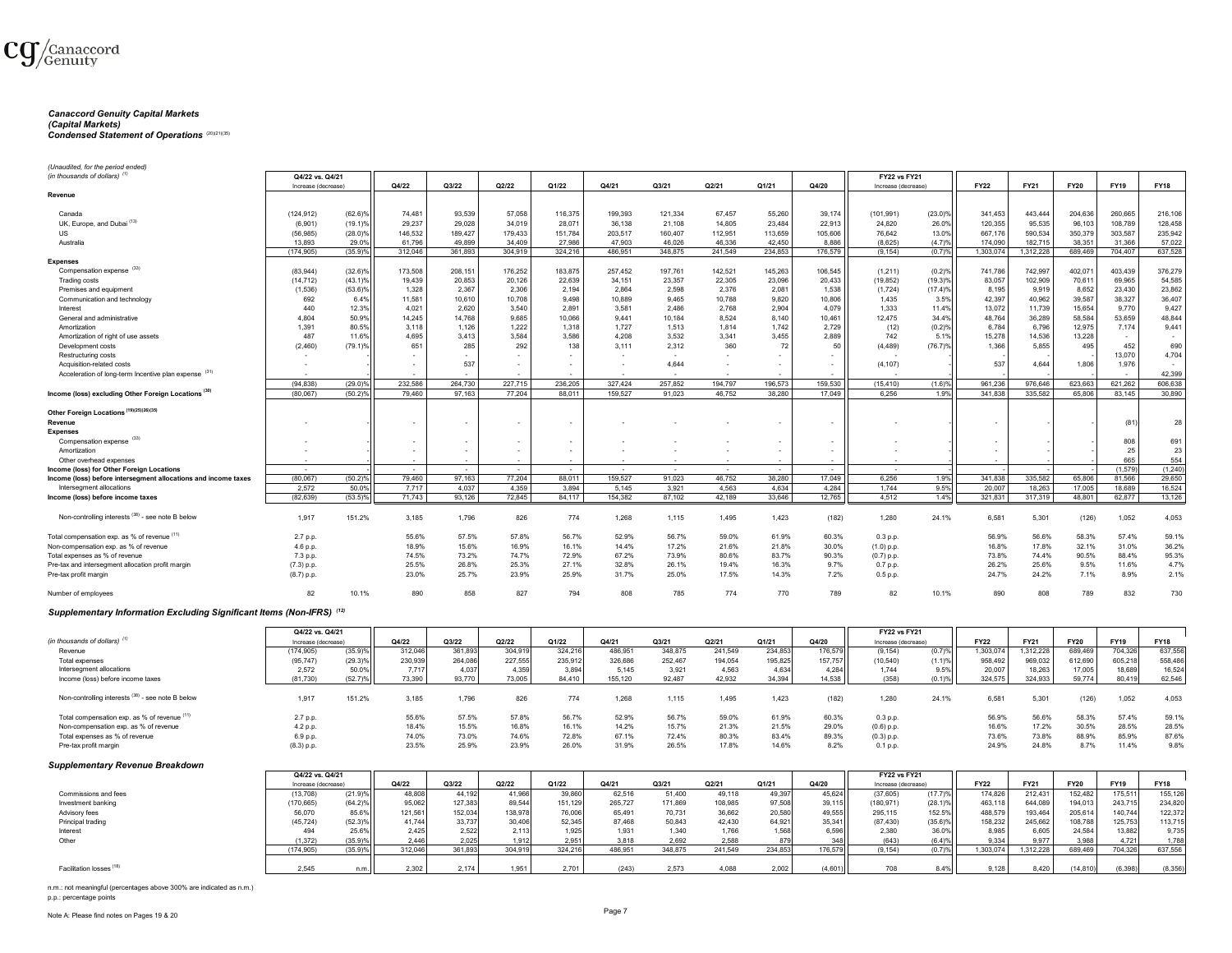

#### *Canaccord Genuity Capital Markets Canada (Capital Markets)*

# *Condensed Statement of Operations* (35)

| (Unaudited, for the period ended)                              | Q4/22 vs. Q4/21     |                       |        |                          |        |         |                          |                          |        |        |        |                     |                       |             |             |             |             |             |
|----------------------------------------------------------------|---------------------|-----------------------|--------|--------------------------|--------|---------|--------------------------|--------------------------|--------|--------|--------|---------------------|-----------------------|-------------|-------------|-------------|-------------|-------------|
|                                                                |                     |                       |        |                          |        |         |                          |                          |        |        |        | <b>FY22 vs FY21</b> |                       |             |             |             |             |             |
| (in thousands of dollars) $(1)$                                | Increase (decrease) |                       | Q4/22  | Q3/22                    | Q2/22  | Q1/22   | Q4/21                    | Q3/21                    | Q2/21  | Q1/21  | Q4/20  | Increase (decrease) |                       | <b>FY22</b> | <b>FY21</b> | <b>FY20</b> | <b>FY19</b> | <b>FY18</b> |
|                                                                |                     |                       |        |                          |        |         |                          |                          |        |        |        |                     |                       |             |             |             |             |             |
| Revenue                                                        |                     |                       |        |                          |        |         |                          |                          |        |        |        |                     |                       |             |             |             |             |             |
| Canaccord Genuity Canada                                       | (124.912)           | $(62.6)$ <sup>9</sup> | 74,48  | 93.539                   | 57.058 | 116.375 | 199.393                  | 121.334                  | 67.457 | 55,260 | 39.174 | (101.991)           | $(23.0)$ <sup>9</sup> | 341.453     | 443.444     | 204.636     | 260.665     | 216,106     |
|                                                                | (124, 912)          | $(62.6)$ <sup>9</sup> | 74.48  | 93.539                   | 57.058 | 116,375 | 199.393                  | 121.334                  | 67.457 | 55,260 | 39.174 | (101.991)           | $(23.0)$ <sup>9</sup> | 341.453     | 443.444     | 204.636     | 260,665     | 216,106     |
| <b>Expenses</b>                                                |                     |                       |        |                          |        |         |                          |                          |        |        |        |                     |                       |             |             |             |             |             |
| Compensation expense <sup>(33)</sup>                           | (54, 593)           | (59.7)%               | 36,921 | 47,627                   | 28,604 | 55,790  | 91,514                   | 64,845                   | 34,888 | 33,182 | 24,058 | (55, 487)           | (24.7)%               | 168,942     | 224,429     | 110,163     | 134,562     | 118,036     |
| <b>Trading costs</b>                                           | 770                 | 14.8%                 | 5,989  | 6,085                    | 5,402  | 4,591   | 5,219                    | 4.904                    | 6,317  | 5,291  | 4,426  | 336                 | 1.5%                  | 22,067      | 21,731      | 19,818      | 15,91'      | 10,843      |
| Premises and equipment                                         | 55                  | 12.9%                 | 482    | 518                      | 536    | 421     | 427                      | 519                      | 495    | 397    | 601    | 119                 | 6.5%                  | 1.957       | 1,838       | 1.788       | 4.27        | 4,516       |
| Communication and technology                                   | 1,001               | 43.8%                 | 3.286  | 2,757                    | 2,350  | 2.412   | 2.285                    | 1.989                    | 2.429  | 2,280  | 2,848  | 1.822               | 20.3%                 | 10,805      | 8,983       | 9.957       | 8.925       | 7,430       |
| Interest                                                       | (283)               | (35.3)%               | 518    | 389                      | 475    | 472     | 801                      | 447                      | 267    | 468    | 1.716  | (129)               | (6.5)%                | 1,854       | 1,983       | 6.282       | 3,245       | 2.497       |
| General and administrative                                     | (395)               | $(12.6)\%$            | 2.743  | 4,901                    | 1,634  | 4.794   | 3,138                    | 3.118                    | 2,618  | 2,66'  | 1,795  | 2,537               | 22.0%                 | 14,072      | 11,535      | 21,280      | 17,380      | 16,720      |
| Amortization                                                   | (465)               | (64.4)%               | 257    | 187                      | 225    | 256     | 722                      | 707                      | 703    | 700    | 715    | (1,907)             | (67.3)%               | 925         | 2,832       | 2.830       | 3.314       | 3.664       |
| Amortization of right of use assets                            | 415                 | 186.9%                | 637    | 44 <sup>°</sup>          | 479    | 438     | 222                      | 480                      | 476    | 434    | 358    | 383                 | 23.8%                 | 1.995       | 1.612       | 1.925       |             |             |
| Development costs                                              | 510                 | $(101.8)\%$           |        | $\sim$                   | 37     | 14      | (501)                    | $\overline{\phantom{a}}$ | 108    | $\sim$ |        | 453                 | $(115.3)$ %           | 60          | (393)       | 31          |             | 205         |
| Restructuring costs                                            | $\sim$              |                       |        | $\overline{\phantom{a}}$ |        | ٠       | $\overline{\phantom{a}}$ |                          |        | $\sim$ | $\sim$ |                     |                       |             |             |             |             | 2.366       |
| Acquisition-related costs                                      |                     |                       |        | $\overline{\phantom{a}}$ |        |         | $\overline{\phantom{a}}$ | 4.644                    |        |        |        | (4,644)             | n.m.                  |             | 4,644       |             | 1.173       |             |
| Acceleration of long-term Incentive plan expense (31)          |                     |                       | $\sim$ | $\sim$                   |        | ٠       | $\overline{\phantom{a}}$ | $\overline{\phantom{a}}$ |        | $\sim$ | $\sim$ |                     |                       |             |             |             |             | 11.657      |
|                                                                | (52, 985)           | (51.0)%               | 50.842 | 62,905                   | 39,742 | 69.188  | 103.827                  | 81,653                   | 48,301 | 45,413 | 36,517 | (56, 517)           | (20.2)%               | 222.677     | 279,194     | 174,074     | 188,859     | 177.934     |
| Income (loss) before intersegment allocations and income taxes | (71, 927)           | (75.3)%               | 23,639 | 30.634                   | 17,316 | 47.187  | 95.566                   | 39.681                   | 19.156 | 9.847  | 2.657  | (45.474)            | $(27.7)$ <sup>9</sup> | 118,776     | 164.250     | 30,562      | 71,806      | 38.172      |
| <b>Intersegment Allocations</b>                                | 2.946               | 116.8%                | 5.469  | 2.951                    | 3,310  | 2.796   | 2.523                    | 2.857                    | 3.485  | 3,584  | 2.608  | 2.077               | 16.7%                 | 14.526      | 12.449      | 12,241      | 12.458      | 10,159      |
| Income (loss) before income taxes                              | (74, 873)           | $(80.5)\%$            | 18.170 | 27.683                   | 14,006 | 44.391  | 93.043                   | 36.824                   | 15.671 | 6.263  | 49     | (47, 551)           | $(31.3)\%$            | 104.250     | 151,801     | 18.321      | 59.348      | 28,013      |
|                                                                |                     |                       |        |                          |        |         |                          |                          |        |        |        |                     |                       |             |             |             |             |             |
| Total compensation exp. as % of revenue (11)                   | 3.7 p.p.            |                       | 49.6%  | 50.9%                    | 50.1%  | 47.9%   | 45.9%                    | 53.4%                    | 51.7%  | 60.0%  | 61.4%  | $(1.1)$ p.p.        |                       | 49.5%       | 50.6%       | 53.8%       | 51.6%       | 54.6%       |
| Non-compensation exp. as % of revenue                          | 12.5 p.p.           |                       | 18.7%  | 16.3%                    | 19.5%  | 11.5%   | 6.2%                     | 13.9%                    | 19.9%  | 22.1%  | 31.8%  | 3.4 p.p.            |                       | 15.7%       | 12.3%       | 31.2%       | 20.8%       | 27.7%       |
| Total expenses as % of revenue                                 | 16.2 p.p.           |                       | 68.3%  | 67.3%                    | 69.7%  | 59.5%   | 52.1%                    | 67.3%                    | 71.6%  | 82.2%  | 93.2%  | 2.3 p.p.            |                       | 65.2%       | 63.0%       | 85.1%       | 72.5%       | 82.3%       |
| Pre-tax and intersegment allocation profit margin              | (16.2) p.p.         |                       | 31.7%  | 32.7%                    | 30.3%  | 40.5%   | 47.9%                    | 32.7%                    | 28.4%  | 17.8%  | 6.8%   | $(2.3)$ p.p.        |                       | 34.8%       | 37.0%       | 14.9%       | 27.5%       | 17.7%       |
| Pre-tax profit margin                                          | $(22.3)$ p.p.       |                       | 24.4%  | 29.6%                    | 24.5%  | 38.1%   | 46.7%                    | 30.3%                    | 23.2%  | 11.3%  | 0.1%   | $(3.7)$ p.p.        |                       | 30.5%       | 34.2%       | 9.0%        | 22.8%       | 13.0%       |
|                                                                |                     |                       |        |                          |        |         |                          |                          |        |        |        |                     |                       |             |             |             |             |             |
| Number of employees                                            | 400                 | 146.0%                | 278    | 270                      | 268    | 266     | 274                      | 261                      | 259    | 251    | 257    |                     | 1.5%                  | 278         | 274         | 257         | 255         | 189         |

#### *Supplementary Information Excluding Significant Items (Non-IFRS) (12)*

|                                              | Q4/22 vs. Q4/21     |            |        |        |        |         |         |         |        |        |        | <b>FY22 vs FY21</b> |            |             |             |             |             |             |
|----------------------------------------------|---------------------|------------|--------|--------|--------|---------|---------|---------|--------|--------|--------|---------------------|------------|-------------|-------------|-------------|-------------|-------------|
| (in thousands of dollars) $(1)$              | Increase (decrease) |            | Q4/22  | Q3/22  | Q2/22  | Q1/22   | Q4/21   | Q3/21   | Q2/21  | Q1/21  | Q4/20  | Increase (decrease) |            | <b>FY22</b> | <b>FY21</b> | <b>FY20</b> | <b>FY19</b> | <b>FY18</b> |
| Revenue                                      | (124, 912)          | $(62.6)\%$ | 74.481 | 93.539 | 57.058 | 116,375 | 199,393 | 121.334 | 67.457 | 55.260 | 39,174 | (101, 991)          | $(23.0)\%$ | 341.453     | 443.444     | 204.636     | 260,665     | 216,106     |
| Total expenses                               | (52.407)            | (50.8)%    | 50,782 | 62.845 | 39.682 | 68,992  | 103.189 | 76.371  | 47.663 | 44,775 | 35,879 | (49, 697)           | (18.3)%    | 222.301     | 271.998     | 171.522     | 185, 194    | 161.599     |
| Intersegment Allocations                     | 2.946               | 116.8%     | 5.469  | 2.951  | 3,310  | 2.796   | 2.523   | 2.857   | 3,485  | 3,584  | 2.608  | 2.077               | 16.7%      | 14.526      | 12.449      | 12.241      | 12,458      | 10,159      |
| Income (loss) before income taxes            | 75.451              | $(80.5)$ % | 18.230 | 27.743 | 14.066 | 44.587  | 93.681  | 42.106  | 16.309 | 6.901  | 687    | (54.371             | $(34.2)\%$ | 104,626     | 158,997     | 20.873      | 63,013      | 44,348      |
|                                              |                     |            |        |        |        |         |         |         |        |        |        |                     |            |             |             |             |             |             |
| Total compensation exp. as % of revenue (11) | 3.7 p.p.            |            | 49.6%  | 50.9%  | 50.1%  | 47.9%   | 45.9%   | 53.4%   | 51.7%  | 60.0%  | 61.4%  | $(1.1)$ p.p.        |            | 49.5%       | 50.6%       | 53.8%       | 51.6%       | 54.6%       |
| Non-compensation exp. as % of revenue        | 12.8 p.p.           |            | 18.6%  | 16.3%  | 19.4%  | 11.3%   | 5.9%    | 9.5%    | 18.9%  | 21.0%  | 30.2%  | 4.9 p.p.            |            | 15.6%       | 10.7%       | 30.0%       | 19.4%       | 20.2%       |
| Total expenses as % of revenue               | 16.4 p.p.           |            | 68.2%  | 67.2%  | 69.5%  | 59.3%   | 51.8%   | 62.9%   | 70.7%  | 81.0%  | 91.6%  | 3.8 p.p.            |            | 65.1%       | 61.3%       | 83.8%       | 71.0%       | 74.8%       |
| Pre-tax profit margin                        | $(22.5)$ p.p.       |            | 24.5%  | 29.7%  | 24.7%  | 38.3%   | 47.0%   | 34.7%   | 24.2%  | 12.5%  | 1.8%   | $(5.2)$ p.p.        |            | 30.6%       | 35.9%       | 10.2%       | 24.2%       | 20.5%       |
|                                              |                     |            |        |        |        |         |         |         |        |        |        |                     |            |             |             |             |             |             |

#### *Supplementary Revenue Breakdown*

|                                             | Q4/22 vs. Q4/21     |                       |        |         |        |         |         |         |        |        |         | <b>FY22 vs FY21</b> |            |             |             |             |             |             |
|---------------------------------------------|---------------------|-----------------------|--------|---------|--------|---------|---------|---------|--------|--------|---------|---------------------|------------|-------------|-------------|-------------|-------------|-------------|
|                                             | Increase (decrease) |                       | Q4/22  | Q3/22   | Q2/22  | Q1/22   | Q4/21   | Q3/21   | Q2/21  | Q1/21  | Q4/20   | Increase (decrease) |            | <b>FY22</b> | <b>FY21</b> | <b>FY20</b> | <b>FY19</b> | <b>FY18</b> |
| Commissions and fees                        | (8, 757)            | $(43.8)$ <sup>c</sup> | 11,238 | 11,220  | 11,431 | 11,955  | 19,995  | 17,775  | 15,036 | 13,014 | 9,135   | (19, 976)           | $(30.3)\%$ | 45.844      | 65,820      | 38,104      | 56,755      | 39,840      |
| Investment banking                          | (111, 948)          | $(83.5)$ <sup>9</sup> | 22,055 | 45,628  | 25,402 | 76,133  | 134,003 | 85,505  | 34,847 | 22,440 | 10,07   | (107, 577)          | (38.9)%    | 169,218     | 276,795     | 86,194      | 134,582     | 125,065     |
| Advisory fees                               | 3,962               | 12.8%                 | 34,995 | 33,784  | 16,695 | 19,511  | 31,033  | 11,788  | 10,590 | 10,027 | 15.977  | 41,547              | 65.5%      | 104,985     | 63,438      | 53,540      | 49,050      | 39,573      |
| Principal trading                           | (6, 772)            | $(74.9)^{o}$          | 2.271  | (1,071) | 134    | 4,811   | 9,043   | 2,982   | 3,058  | 8,027  | (2.442) | (16, 965)           | (73.4)%    | 6,145       | 23,110      | .453        | 4,780       | 2,437       |
| Interest                                    | 438                 | 23.6%                 | 2,294  | 2.434   | 1,979  | 1,834   | 1,856   | ,350    | 1,768  | 1,497  | 6.402   | 2,070               | 32.0%      | 8.541       | 6,471       | 24,233      | 13,453      | 9,188       |
| Other                                       | (1, 835)            | $(53.0)$ <sup>9</sup> | 1,628  | 1.544   | 1.417  | 2,131   | 3,463   | 1.934   | 2,158  | 255    |         | (1,090)             | $(14.0)\%$ | 6.720       | 7,810       | 1.112       | 2,045       |             |
|                                             | (124, 912)          | (62.6)                | 74,481 | 93,539  | 57,058 | 116,375 | 199,393 | 121,334 | 67,457 | 55,260 | 39,174  | (101, 991)          | $(23.0)\%$ | 341,453     | 443,444     | 204,636     | 260,665     | 216,106     |
|                                             |                     |                       |        |         |        |         |         |         |        |        |         |                     |            |             |             |             |             |             |
| Facilitation losses (gains) <sup>(18)</sup> | 3,766               | n.m.                  | 3,456  | 4,327   | 1,113  | 2.884   | (310)   | 2.466   | 3,733  | 1,380  | (3,831) | 4.511               | 62.1%      | 11,780      | 7,269       | (10,999)    | (2, 438)    | (3,730)     |

n.m.: not meaningful (percentages above 300% are indicated as n.m.) p.p.: percentage points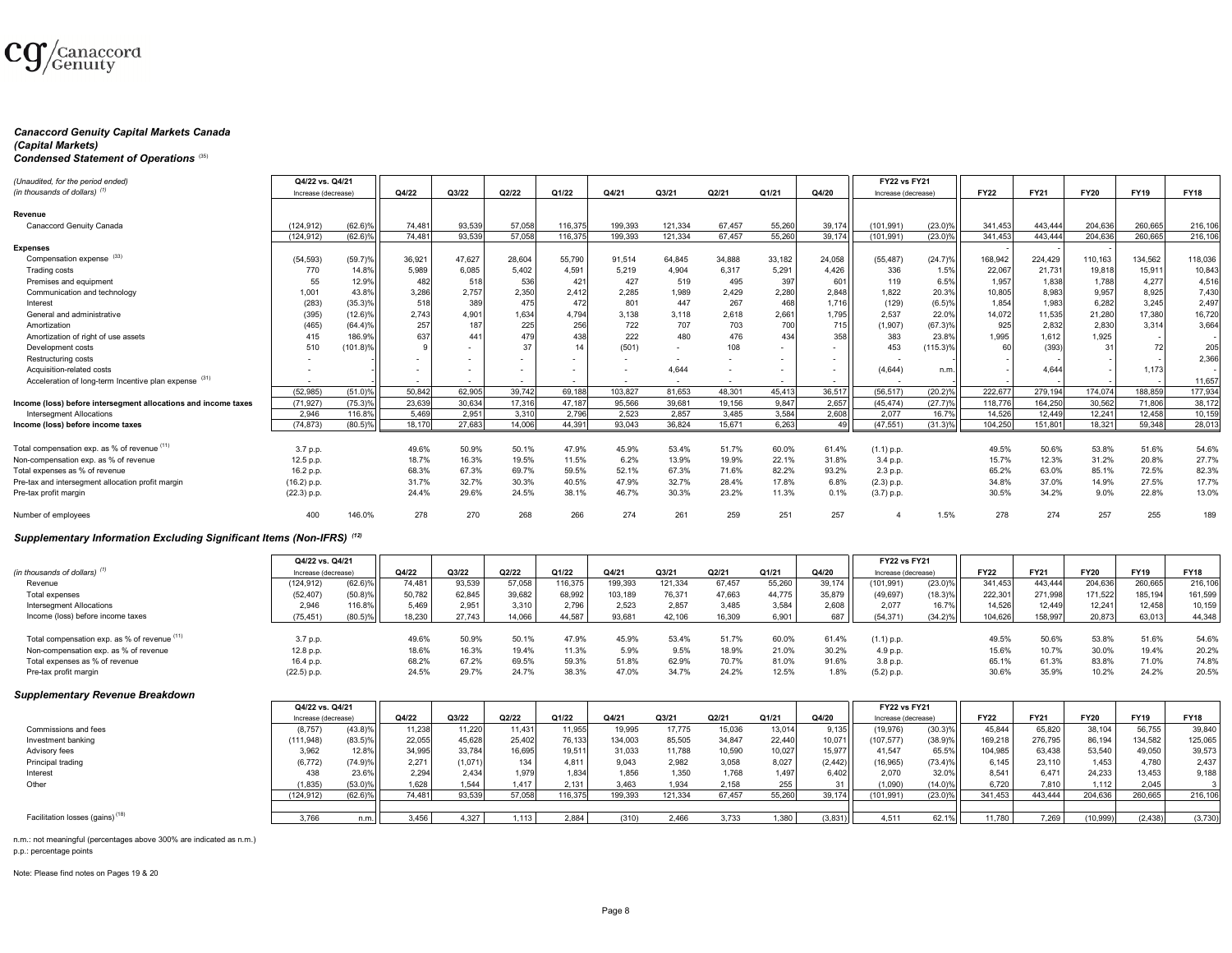

#### *Canaccord Genuity Capital Markets US (Capital Markets) Condensed Statement of Operations*

| (Unaudited, for the period ended)                              | Q4/22 vs. Q4/21          |                       |         |         |         |                          |         |         |         |         |         | <b>FY22 vs FY21</b> |            |             |             |             |             |             |
|----------------------------------------------------------------|--------------------------|-----------------------|---------|---------|---------|--------------------------|---------|---------|---------|---------|---------|---------------------|------------|-------------|-------------|-------------|-------------|-------------|
| (in thousands of dollars) (1)                                  | Increase (decrease)      |                       | Q4/22   | Q3/22   | Q2/22   | Q1/22                    | Q4/21   | Q3/21   | Q2/21   | Q1/21   | Q4/20   | Increase (decrease) |            | <b>FY22</b> | <b>FY21</b> | <b>FY20</b> | <b>FY19</b> | <b>FY18</b> |
| Revenue                                                        |                          |                       |         |         |         |                          |         |         |         |         |         |                     |            |             |             |             |             |             |
| Canaccord Genuity US                                           | (56, 985)                | $(28.0)$ <sup>9</sup> | 146,532 | 189,427 | 179,433 | 151.784                  | 203,51  | 160,407 | 112.951 | 113,659 | 105,606 | 76,642              | 13.0%      | 667,176     | 590,534     | 350,379     | 303,587     | 235,942     |
|                                                                | (56.985)                 | $(28.0)\%$            | 146.532 | 189.427 | 179.433 | 151.784                  | 203.517 | 160,407 | 112.951 | 113,659 | 105,606 | 76.642              | 13.0%      | 667.176     | 590.534     | 350.379     | 303.587     | 235.942     |
| <b>Expenses</b>                                                | $\overline{\phantom{a}}$ |                       |         |         |         |                          |         |         |         |         |         |                     |            |             |             |             |             |             |
| Compensation expense (33)                                      | (29, 711)                | $(27.6)\%$            | 77,98   | 112.508 | 103,071 | 92,415                   | 107,692 | 89,001  | 69,172  | 70,042  | 60,473  | 50.068              | 14.9%      | 385,97      | 335,907     | 205,929     | 170,618     | 139,913     |
| Trading costs                                                  | (15, 228)                | (55.6)%               | 12,152  | 13.448  | 13,51   | 16,491                   | 27,380  | 16,911  | 14,512  | 16,340  | 14,000  | (19, 535)           | $(26.0)\%$ | 55,608      | 75,143      | 43,638      | 46.477      | 36,082      |
| Premises and equipment                                         |                          | (5.5)%                | 1,031   | 1,096   | 1,104   | 1,073                    | 1,091   | 1,036   | 1,185   | 1,237   | 1,125   | (245)               | (5.4)%     | 4,304       | 4,549       | 4,850       | 11,621      | 10.407      |
| Communication and technology                                   | (60)<br>(420)            | (7.8)%                | 4,932   | 4,541   | 5,08    | 3,920                    | 5,352   | 4,399   | 4,965   | 4,751   | 5,106   | (993)               | (5.1)%     | 18,474      | 19,467      | 19,202      | 17,719      | 17,050      |
| Interest                                                       | 479                      | 21.0%                 | 2.759   | 1.732   | 2.644   | 1.986                    | 2.280   | 1.628   | 2.032   | 2.026   | 1.809   | 1.155               | 14.5%      | 9.121       | 7.966       | 7.107       | 4.627       | 4.742       |
| General and administrative                                     | 3.961                    | 91.3%                 | 8,300   | 6,633   | 4,727   | 2.742                    | 4.339   | 3,752   | 3.268   | 3,189   | 5,200   | 7,854               | 54.0%      | 22,402      | 14,548      | 23,437      | 19,324      | 16,968      |
| Amortization                                                   | 1.186                    | 220.9%                | 1.723   | 481     | 536     | 541                      | 537     | 511     | 521     | 527     | 1.517   | 1,185               | 56.5%      | 3,281       | 2,096       | 8,216       | 1.765       | 1.850       |
| Amortization of right of use assets                            | (360)                    | $(14.5)\%$            | 2,121   | 1,816   | 1,816   | 1,888                    | 2.481   | 1,828   | 1,868   | 1,944   | 1,888   | (480)               | (5.9)%     | 7,641       | 8,121       | 7.466       |             |             |
| Development costs                                              | (1,940)                  | $(75.5)\%$            | 630     | 254     | 255     | 124                      | 2,570   | 2,312   | 252     | 72      | 65      | (3,943)             | (75.7)%    | 1.263       | 5.206       | 464         | 284         | 466         |
| Restructuring costs                                            | $\sim$                   |                       |         |         | $\sim$  | $\sim$                   |         | $\sim$  |         |         |         | $\sim$              |            | $\sim$      |             |             | $\sim$      | 1.890       |
| Acquisition-related costs                                      |                          |                       |         | 537     | $\sim$  | $\overline{\phantom{a}}$ |         |         |         |         |         | 537                 |            | 537.00      |             | 177         | 803         |             |
| Acceleration of long-term Incentive plan expense (31)          | $\sim$                   |                       |         |         | $\sim$  | $\sim$                   |         |         |         |         | $\sim$  |                     |            |             |             |             | $\sim$      | 17,872      |
|                                                                | (42.093)                 | $(27.4)\%$            | 111.629 | 143.046 | 132.751 | 121.180                  | 153.722 | 121.378 | 97.775  | 100.128 | 91.18   | 35,603              | 7.5%       | 508,60      | 473,003     | 320.486     | 273,238     | 247,240     |
| Income (loss) before intersegment allocations and income taxes | (14.892)                 | $(29.9)\%$            | 34.903  | 46,381  | 46,682  | 30,604                   | 49.795  | 39,029  | 15,176  | 13,531  | 14,423  | 41.039              | 34.9%      | 158,57      | 117.531     | 29.893      | 30,349      | (11, 298)   |
| Intersegment allocations                                       | (1, 136)                 | $(53.2)\%$            | 998     | 746     | 750     | 754                      | 2,134   | 751     | 752     | 755     | 728     | (1, 144)            | $(26.0)\%$ | 3,248       | 4,392       | 3,010       | 3,037       | 3,113       |
| Income (loss) before income taxes                              | (13.756)                 | $(28.9)\%$            | 33.905  | 45.635  | 45.932  | 29,850                   | 47.661  | 38,278  | 14.424  | 12.776  | 13.695  | 42.183              | 37.3%      | 155,322     | 113.139     | 26.883      | 27.312      | (14, 411)   |
|                                                                |                          |                       |         |         |         |                          |         |         |         |         |         |                     |            |             |             |             |             |             |
| Total compensation exp. as % of revenue (11)                   | 0.3 p.p.                 |                       | 53.2%   | 59.4%   | 57.4%   | 60.9%                    | 52.9%   | 55.5%   | 61.2%   | 61.6%   | 57.3%   | 1.0 p.p.            |            | 57.9%       | 56.9%       | 58.8%       | 56.2%       | 59.3%       |
| Non-compensation exp. as % of revenue                          | $0.3$ p.p.               |                       | 23.0%   | 16.1%   | 16.5%   | 19.0%                    | 22.6%   | 20.2%   | 25.3%   | 26.5%   | 29.1%   | (4.8) p.p.          |            | 18.4%       | 23.2%       | 32.7%       | 33.8%       | 45.5%       |
| Total expenses as % of revenue                                 | 0.6 p.p.                 |                       | 76.2%   | 75.5%   | 74.0%   | 79.8%                    | 75.5%   | 75.7%   | 86.6%   | 88.1%   | 86.3%   | (3.9) p.p.          |            | 76.2%       | 80.1%       | 91.5%       | 90.0%       | 104.8%      |
| Pre-tax and intersegment allocation profit margin              | $(0.6)$ p.p.             |                       | 23.8%   | 24.5%   | 26.0%   | 20.2%                    | 24.5%   | 24.3%   | 13.4%   | 11.9%   | 13.7%   | 3.9 p.p.            |            | 23.8%       | 19.9%       | 8.5%        | 10.0%       | (4.8)%      |
| Pre-tax profit margin                                          | $(0.3)$ p.p.             |                       | 23.1%   | 24.1%   | 25.6%   | 19.7%                    | 23.4%   | 23.9%   | 12.8%   | 11.2%   | 13.0%   | 4.1 p.p.            |            | 23.3%       | 19.2%       | 7.7%        | 9.0%        | (6.1)%      |
| Number of employees                                            | 59                       | 18.5%                 | 378     | 366     | 337     | 315                      | 319     | 311     | 308     | 304     | 313     | 59                  | 18.5%      | 378         | 319         | 313         | 308         | 256         |
|                                                                |                          |                       |         |         |         |                          |         |         |         |         |         |                     |            |             |             |             |             |             |

#### *Supplementary Information Excluding Significant Items (Non-IFRS) (12)*

|                                              | Q4/22 vs. Q4/21     |                       |         |         |         |         |         |         |         |         |         | <b>FY22 vs FY21</b> |            |             |             |             |             |             |
|----------------------------------------------|---------------------|-----------------------|---------|---------|---------|---------|---------|---------|---------|---------|---------|---------------------|------------|-------------|-------------|-------------|-------------|-------------|
| (in thousands of dollars) $(1)$              | Increase (decrease) |                       | Q4/22   | Q3/22   | Q2/22   | Q1/22   | Q4/21   | Q3/21   | Q2/21   | Q1/21   | Q4/20   | Increase (decrease) |            | <b>FY22</b> | <b>FY21</b> | <b>FY20</b> | <b>FY19</b> | <b>FY18</b> |
| Revenue                                      | (56, 985)           | $(28.0)\%$            | 146,532 | 189,427 | 179,433 | 151,784 | 203,517 | 160,407 | 112,951 | 113,659 | 105,606 | 76,642              | 13.0%      | 667,176     | 590,534     | 350,379     | 303,587     | 235,942     |
| Total expenses                               | (43,580             | $(28.4)\%$            | 110,042 | 142,462 | 132,651 | 121,083 | 153,622 | 121,275 | 97,670  | 100,018 | 90,048  | 33,653              | 7.1%       | 506,238     | 472,585     | 313,694     | 272,431     | 227,473     |
| Intersegment allocations                     | (1, 136)            | $(53.2)$ <sup>9</sup> | 998     | 746 1   | 750     | 754     | 2,134   | 751     | 752     | 755     | 728     | (1, 144)            | $(26.0)\%$ | 3.248       | 4.392       | 3,010       | 3,037       | 3,113       |
| Income (loss) before income taxes            | (12, 269)           | (25.7)%               | 35,492  | 46.219  | 46,032  | 29.947  | 47.761  | 38.381  | 14.529  | 12,886  | 14.830  | 44.133              | 38.9%      | 157,690     | 113,557     | 33.675      | 28,119      | 5,356       |
|                                              |                     |                       |         |         |         |         |         |         |         |         |         |                     |            |             |             |             |             |             |
| Total compensation exp. as % of revenue (11) | 0.3 p.p.            |                       | 53.2%   | 59.4%   | 57.4%   | 60.9%   | 52.9%   | 55.5%   | 61.2%   | 61.6%   | 57.3%   | 1.0 p.p.            |            | 57.9%       | 56.9%       | 58.8%       | 56.2%       | 59.3%       |
| Non-compensation exp. as % of revenue        | $(0.7)$ p.p.        |                       | 21.9%   | 15.8%   | 16.5%   | 18.9%   | 22.6%   | 20.1%   | 25.2%   | 26.4%   | 28.0%   | (5.1) p.p.          |            | 18.0%       | 23.1%       | 30.8%       | 33.5%       | 37.1%       |
| Total expenses as % of revenue               | $(0.4)$ p.p.        |                       | 75.1%   | 75.2%   | 73.9%   | 79.8%   | 75.5%   | 75.6%   | 86.5%   | 88.0%   | 85.3%   | (4.1) p.p.          |            | 75.9%       | 80.0%       | 89.5%       | 89.7%       | 96.4%       |
| Pre-tax profit margin                        | $0.8$ p.p.          |                       | 24.2%   | 24.4%   | 25.7%   | 19.7%   | 23.5%   | 23.9%   | 12.9%   |         | 14.0%   | 4.4 p.p.            |            | 23.6%       | 19.2%       | 9.6%        | 9.3%        | 2.3%        |
|                                              |                     |                       |         |         |         |         |         |         |         |         |         |                     |            |             |             |             |             |             |

#### *Supplementary Revenue Breakdown*

|                                             | Q4/22 vs. Q4/21     |                       |         |         |         |         |         |         |         |         |         | <b>FY22 vs FY21</b> |             |             |             |             |             |             |
|---------------------------------------------|---------------------|-----------------------|---------|---------|---------|---------|---------|---------|---------|---------|---------|---------------------|-------------|-------------|-------------|-------------|-------------|-------------|
|                                             | Increase (decrease) |                       | Q4/22   | Q3/22   | Q2/22   | Q1/22   | Q4/21   | Q3/21   | Q2/21   | Q1/21   | Q4/20   | Increase (decrease) |             | <b>FY22</b> | <b>FY21</b> | <b>FY20</b> | <b>FY19</b> | <b>FY18</b> |
| Commissions and fees                        | (6, 772)            | $(19.3)^{o}$          | 28.256  | 24.652  | 20.469  | 20,117  | 35,028  | 24,874  | 22,709  | 26,398  | 26,632  | 15,515              | $(14.2)\%$  | 93,494      | 109,009     | 78.437      | 77,577      | 69,484      |
| Investment banking                          | (55, 773)           | $(78.7)\%$            | 15,051  | 28,917  | 26.722  | 39,340  | 70,824  | 38,894  | 32.702  | 27.376  | 19,167  | (59, 766)           | (35.2)%     | 10,030      | 169,796     | 72.017      | 73,748      | 41,081      |
| Advisory fees                               | 42,874              | 195.3%                | 64,831  | 102,152 | 103,609 | 46,379  | 21,957  | 51,369  | 19,951  | 6,162   | 21,350  | 217,532             | 218.8%      | 316,97      | 99,439      | 96,790      | 49,133      | 33,104      |
| Principal trading                           | (37, 344)           | $(49.6)\%$            | 37.934  | 33,176  | 27,976  | 45,056  | 75,278  | 44,609  | 37,118  | 52,952  | 38,049  | (65, 815)           | (31.3)%     | 144.142     | 209,957     | 100,681     | 100,076     | 90,388      |
| Interest                                    |                     | n.m.                  | 1101    |         | 134     | 88      |         |         |         |         |         | 355                 | n.m.l       |             |             |             |             | 328         |
| Other                                       | (69)                | $(16.5)\%$            |         |         | 523     | 804     | 419     | 671     |         | 709     | 301     | (149)               | (6.6)%      | 2,121       | 2,270       | 2,262       | 2,790       | 1,557       |
|                                             | (56, 985)           | $(28.0)$ <sup>9</sup> | 146,532 | 189,427 | 179.433 | 151.784 | 203,517 | 160.407 | 112.951 | 113,659 | 105,606 | 76.642              | 13.0%       | 667,176     | 590,534     | 350,379     | 303,587     | 235,942     |
|                                             |                     |                       |         |         |         |         |         |         |         |         |         |                     |             |             |             |             |             |             |
| Facilitation losses (gains) <sup>(18)</sup> | (1.547)             | n.m.l                 | (1.246) | (2.489) | 1.083   | (413)   |         |         |         | 712     |         | (4.920)             | $(265.2)\%$ | (3,065)     | 1.855       | (2.915)     | (2.764)     | (3,538)     |

n.m.: not meaningful (percentages above 300% are indicated as n.m.) p.p.: percentage points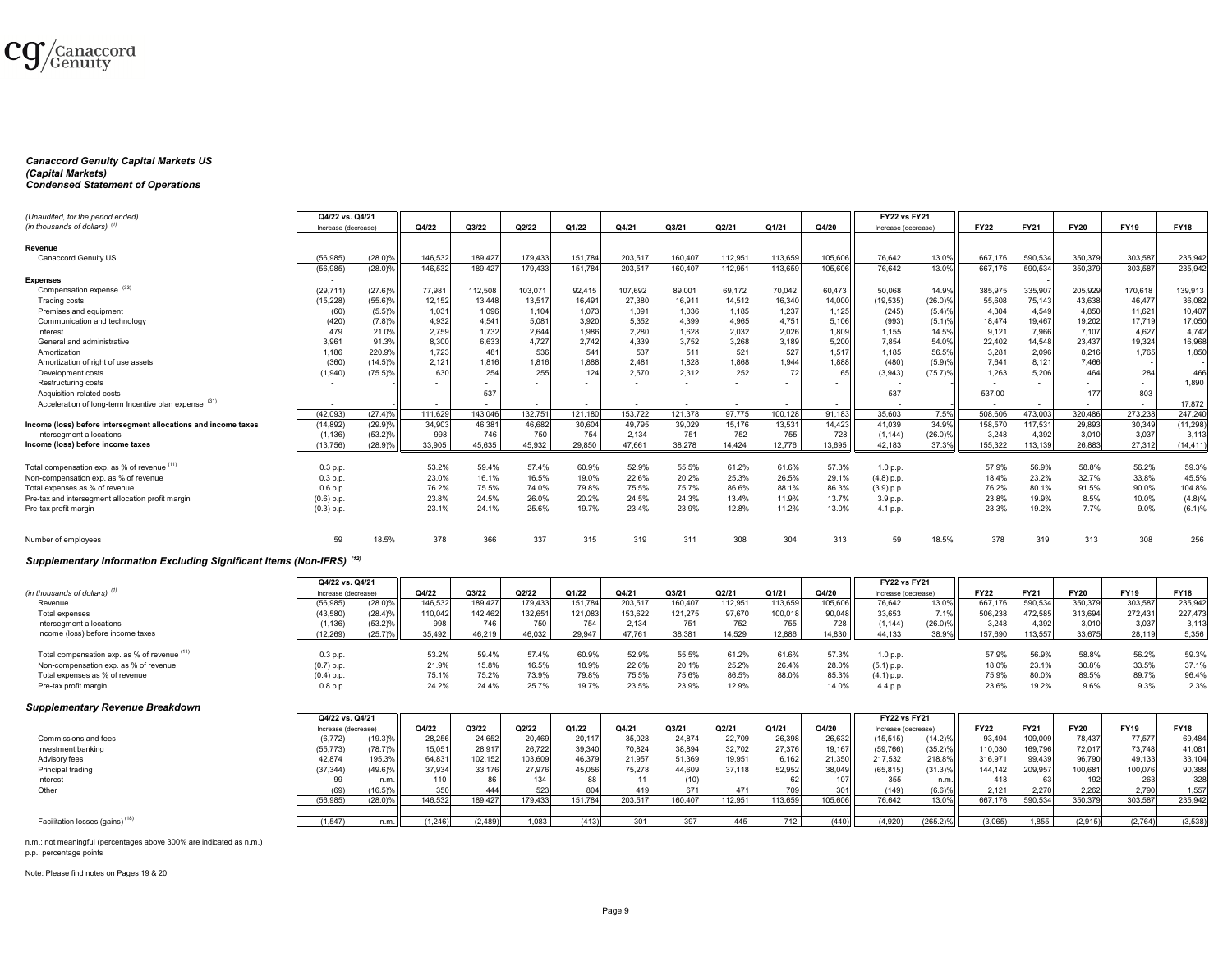

#### *Canaccord Genuity Capital Markets UK, Europe, and Dubai*

#### *(Capital Markets)*

# *Condensed Statement of Operations (28)*

| (Unaudited, for the period ended)                              | Q4/22 vs. Q4/21          |            |                          |                |                |        |        |        |            |                          |                  | <b>FY22 vs FY21</b> |                       |                          |             |             |             |             |
|----------------------------------------------------------------|--------------------------|------------|--------------------------|----------------|----------------|--------|--------|--------|------------|--------------------------|------------------|---------------------|-----------------------|--------------------------|-------------|-------------|-------------|-------------|
| (in thousands of dollars) (1)                                  | Increase (decrease)      |            | Q4/22                    | Q3/22          | Q2/22          | Q1/22  | Q4/21  | Q3/21  | Q2/21      | Q1/21                    | Q4/20            | Increase (decrease) |                       | <b>FY22</b>              | <b>FY21</b> | <b>FY20</b> | <b>FY19</b> | <b>FY18</b> |
| Revenue                                                        |                          |            |                          |                |                |        |        |        |            |                          |                  |                     |                       |                          |             |             |             |             |
| Canaccord Genuity UK and Europe                                | (5, 196)                 | (15.3)%    | 28,876                   | 29.022         | 33,983         | 28,037 | 34,072 | 21.108 | 14,805     | 23,484                   | 22,298           | 26,449              | 28.3%                 | 119,918                  | 93,469      | 95,324      | 108,639     | 128,271     |
| Canaccord Genuity Dubai                                        | (1.705)                  | $(82.5)\%$ | 361                      | 6              | 36             | 34     | 2.066  |        | $\sim$     | $\sim$                   | 615              | (1.629)             | $(78.8)$ <sup>9</sup> | 437                      | 2.066       | 779         | 150         | 187         |
|                                                                | (6.901)                  | $(19.1)$ % | 29.237                   | 29.028         | 34.019         | 28.071 | 36,138 | 21.108 | 14.805     | 23.484                   | 22.913           | 24,820              | 26.0%                 | 120.355                  | 95.535      | 96,103      | 108,789     | 128,458     |
| <b>Expenses</b>                                                |                          |            |                          |                |                |        |        |        |            |                          |                  |                     |                       |                          |             |             |             |             |
| Compensation expense (33)                                      | (5,085)                  | (20.8)%    | 19.330                   | 18.140         | 23,283         | 18,210 | 24.415 | 13.547 | 9.903      | 15,602                   | 14.672           | 15.496              | 24.4%                 | 78,963                   | 63,467      | 60,830      | 78.278      | 85,695      |
| Trading costs                                                  | (223)                    | $(18.6)$ % | 979                      | 1.156          | 1.130          | 1.250  | 1.202  | 1.380  | 1.274      | 1.323                    | 1.519            | (664)               | (12.8)%               | 4,515                    | 5,179       | 5,310       | 5.474       | 5,325       |
| Premises and equipment                                         | (1, 253)                 | 103.4)%    | (41)                     | 664            | 576            | 564    | 1.212  | 642    | 638        | 424                      | (84)             | (1, 153)            | $(39.5)\%$            | 1.763                    | 2,916       | 1,751       | 6.330       | 7.714       |
| Communication and technology                                   | 39                       | 1.7%       | 2.343                    | 2,314          | 2.258          | 2.223  | 2.304  | 2.147  | 2.291      | 2.214                    | 2.446            | 182                 | 2.0%                  | 9.138                    | 8,956       | 9,047       | 10.436      | 10,459      |
| Interest                                                       | (46)                     | (12.8)%    | 312                      | 344            | 316            | 315    | 358    | 288    | 318        | 314                      | 449              | <b>q</b>            | 0.7%                  | 1,287                    | 1,278       | 1,965       | 1.870       | 2,144       |
| General and administrative                                     | 1,524                    | 219.6%     | 2.218                    | 1,635          | 1.409          | 1.032  | 694    | 1.703  | 1,194      | 1.226                    | 2,237            | 1.477               | 30.7%                 | 6,294                    | 4,817       | 8,799       | 12,593      | 11,577      |
| Amortization                                                   | 596                      | 179.0%     | 929                      | 297            | 297            | 322    | 333    | 336    | 342        | 360                      | 365              | 474                 | 34.6%                 | 1.845                    | 1,371       | 1.433       | 1.630       | 3,383       |
| Amortization of right of use assets                            | (101)                    | (9.7)%     | 939                      | 798            | 816            | 810    | 1.040  | 782    | 782        | 753                      | 300 <sub>1</sub> |                     | 0.2%                  | 3,363                    | 3,357       | 2.448       |             |             |
| Development costs                                              | $\sim$                   |            |                          | $\sim$         | $\overline{a}$ | $\sim$ |        |        |            | $\sim$                   | (15)             |                     |                       | $\overline{\phantom{a}}$ | $\sim$      | $\sim$      | 96          | 19          |
| Restructuring costs                                            |                          |            | $\sim$                   |                | $\overline{a}$ | $\sim$ |        |        |            | $\sim$                   |                  |                     |                       | $\overline{\phantom{a}}$ | $\sim$      |             | 13,070      | 448         |
| Acquisition-related costs                                      |                          |            | $\overline{\phantom{a}}$ | $\overline{a}$ | $\overline{a}$ | $\sim$ |        |        |            | $\overline{\phantom{a}}$ |                  |                     |                       | $\overline{\phantom{a}}$ | $\sim$      |             |             |             |
| Acceleration of long-term Incentive plan expense (31)          | $\overline{\phantom{a}}$ |            |                          |                | $\sim$         |        |        |        | $\sim$     | $\sim$                   |                  |                     |                       |                          |             |             |             | 12,870      |
|                                                                | (4.549)                  | (14.4)%    | 27,009                   | 25.348         | 30.085         | 24,726 | 31.558 | 20,825 | 16.742     | 22,216                   | 21.889           | 15,827              | 17.3%                 | 107,168                  | 91,341      | 91.583      | 129,777     | 139,634     |
| Income (loss) before intersegment allocations and income taxes | (2.352)                  | (51.4)%    | 2.228                    | 3,680          | 3,934          | 3,345  | 4.580  | 283    | (1, 937)   | 1.268                    | 1.024            | 8.993               | 214.4%                | 13.187                   | 4.194       | 4.520       | (20, 988)   | (11, 176)   |
| Intersegment allocations                                       | 425                      | 123.2%     | 770                      | 250            | 209            | 255    | 345    | 223    | 240        | 219                      | 223              | 457                 | 44.5%                 | 1.484                    | 1.027       | 895         | 2.908       | 2,969       |
| Income (loss) before income taxes                              | (2, 777)                 | (65.6)%    | 1.458                    | 3.430          | 3.725          | 3.090  | 4.235  | 60     | (2, 177)   | 1.049                    | 801              | 8.536               | 269.5%                | 11.703                   | 3.167       | 3.625       | (23.896)    | (14, 145)   |
|                                                                |                          |            |                          |                |                |        |        |        |            |                          |                  |                     |                       |                          |             |             |             |             |
| Total compensation exp. as % of revenue (11)                   | $(1.4)$ p.p.             |            | 66.1%                    | 62.5%          | 68.4%          | 64.9%  | 67.6%  | 64.2%  | 66.9%      | 66.4%                    | 64.0%            | $(0.8)$ p.p.        |                       | 65.6%                    | 66.4%       | 63.3%       | 72.0%       | 66.7%       |
| Non-compensation exp. as % of revenue                          | 6.5 p.p.                 |            | 26.3%                    | 24.8%          | 20.0%          | 23.2%  | 19.8%  | 34.5%  | 46.2%      | 28.2%                    | 31.5%            | $(5.7)$ p.p.        |                       | 23.4%                    | 29.2%       | 32.0%       | 47.3%       | 42.0%       |
| Total expenses as % of revenue                                 | 5.1 p.p.                 |            | 92.4%                    | 87.3%          | 88.4%          | 88.1%  | 87.3%  | 98.7%  | 113.1%     | 94.6%                    | 95.5%            | $(6.6)$ p.p.        |                       | 89.0%                    | 95.6%       | 95.3%       | 119.3%      | 108.7%      |
| Pre-tax and intersegment allocation profit margin              | $(5.1)$ p.p.             |            | 7.6%                     | 12.7%          | 11.6%          | 11.9%  | 12.7%  | 1.3%   | $(13.1)$ % | 5.4%                     | 4.5%             | 6.6 p.p.            |                       | 11.0%                    | 4.4%        | 4.7%        | (19.3)%     | (8.7)%      |
| Pre-tax profit margin                                          | (6.7) p.p.               |            | 5.0%                     | 11.8%          | 10.9%          | 11.0%  | 11.7%  | 0.3%   | (14.7)%    | 4.5%                     | 3.5%             | 6.4 p.p.            |                       | 9.7%                     | 3.3%        | 3.8%        | $(22.0)\%$  | (11.0)%     |
| Number of employees                                            | 12                       | 9.2%       | 143                      | 136            | 133            | 131    | 131    | 133    | 133        | 133                      | 136              | 12                  | 9.2%                  | 143                      | 131         | 136         | 197         | 214         |

## *Supplementary Information Excluding Significant Items (Non-IFRS) (12)*

|                                              | Q4/22 vs. Q4/21     |            |        |        |        |        |        |        |         |        |        | <b>FY22 vs FY21</b> |        |             |             |             |             |             |
|----------------------------------------------|---------------------|------------|--------|--------|--------|--------|--------|--------|---------|--------|--------|---------------------|--------|-------------|-------------|-------------|-------------|-------------|
| (in thousands of dollars) (1)                | Increase (decrease) |            | Q4/22  | Q3/22  | Q2/22  | Q1/22  | Q4/21  | Q3/21  | Q2/21   | Q1/21  | Q4/20  | Increase (decrease) |        | <b>FY22</b> | <b>FY21</b> | <b>FY20</b> | <b>FY19</b> | <b>FY18</b> |
| Revenue                                      | (6,901)             | 19.1)%     | 29,237 | 29,028 | 34,019 | 28,071 | 36,138 | 21.108 | 14,805  | 23,484 | 22,913 | 24,820              | 26.0%  | 120,355     | 95,535      | 96,103      | 108,789     | 128,458     |
| Total expenses                               | (4, 549)            | $(14.4)\%$ | 27,009 | 25,348 | 30,085 | 24,726 | 31,558 | 20,825 | 16,742  | 22,21  | 21,889 | 15,827              | 17.3%  | 107,168     | 91,341      | 91,583      | 116,7071    | 126,316     |
| Intersegment allocations                     | 425                 | 123.2%     | 770    | 250    | 209    | 255    | 345    | 223    | 240     | 219    | 223    | 457                 | 44.5%  | 1,484       | 1,027       | 895         | 2,908       | 2,969       |
| Income (loss) before income taxes            | (2.777)             | $(65.6)$ % | 1,458  | 3,430  | 3.725  | 3,090  | 4.235  | 60     | (2.177) | 1.049  | 801 II | 8,536               | 269.5% | 11,703      | 3.167       | 3,625       | (10, 826)   | (827)       |
|                                              |                     |            |        |        |        |        |        |        |         |        |        |                     |        |             |             |             |             |             |
| Total compensation exp. as % of revenue (11) | $(1.4)$ p.p.        |            | 66.1%  | 62.5%  | 68.4%  | 64.9%  | 67.6%  | 64.2%  | 66.9%   | 66.4%  | 64.0%  | $(0.8)$ p.p.        |        | 65.6%       | 66.4%       | 63.3%       | 72.0%       | 66.7%       |
| Non-compensation exp. as % of revenue        | 6.5 p.p.            |            | 26.3%  | 24.8%  | 20.0%  | 23.2%  | 19.8%  | 34.5%  | 46.2%   | 28.2%  | 31.5%  | (5.7) p.p.          |        | 23.4%       | 29.2%       | 32.0%       | 35.3%       | 31.6%       |
| Total expenses as % of revenue               | 5.1 p.p.            |            | 92.4%  | 87.3%  | 88.4%  | 88.1%  | 87.3%  | 98.7%  | 113.1%  | 94.6%  | 95.5%  | $(6.6)$ p.p.        |        | 89.0%       | 95.6%       | 95.3%       | 107.3%      | 98.3%       |
| Pre-tax profit margin                        | (6.7) p.p.          |            | 5.0%   | 11.8%  | 10.9%  | 11.0%  | 11.7%  | 0.3%   | (14.7)% | 4.5%   | 3.5%   | 6.4 p.p.            |        | 9.7%        | 3.3%        | 3.8%        | (10.0)%     | (0.6)%      |
|                                              |                     |            |        |        |        |        |        |        |         |        |        |                     |        |             |             |             |             |             |

#### *Supplementary Revenue Breakdown*

|                                             | Q4/22 vs. Q4/21     |             |        |        |        |        |        |        |        |        |        | <b>FY22 vs FY21</b> |            |             |             |             |             |             |
|---------------------------------------------|---------------------|-------------|--------|--------|--------|--------|--------|--------|--------|--------|--------|---------------------|------------|-------------|-------------|-------------|-------------|-------------|
|                                             | Increase (decrease) |             | Q4/22  | Q3/22  | Q2/22  | Q1/22  | Q4/21  | Q3/21  | Q2/21  | Q1/21  | Q4/20  | Increase (decrease) |            | <b>FY22</b> | <b>FY21</b> | <b>FY20</b> | <b>FY19</b> | <b>FY18</b> |
| Commissions and fees                        | (208)               | (3.8)%      | 5.224  | 4.103  | 4.445  | 3,973  | 5.432  | 4,796  | 4,764  | 5.209  | 5,984  | (2, 456)            | (12.2)%    | 17,745      | 20,201      | 21,961      | 28.170      | 31,557      |
| Investment banking                          | (14, 397)           | (95.5)%     | 684    | 7.160  | 8,632  | 11,488 | 15,081 | 5,399  | 1,709  | 9,993  | 5,606  | (4, 218)            | $(13.1)\%$ | 27,964      | 32,182      | 14,017      | 17,852      | 27,672      |
| Advisory fees                               | 9,234               | 73.9%       | 21,735 | 16,098 | 18,674 | 10,116 | 12,501 | 7,574  | 6,121  | 4.394  | 11,488 | 36,033              | 117.8%     | 66,623      | 30,590      | 52,987      | 41,896      | 48,087      |
| Principal trading                           | (1,608)             | $(51.1)$ %  | 1,539  | 1,632  | 2.296  | 2.478  | 3,147  | 3,252  | 2,254  | 3,942  | (266)  | (4,650)             | (36.9)%    | 7,945       | 12,595      | 6,654       | 20,897      | 20,890      |
| Interest                                    |                     | (48.8)%     |        |        |        |        |        |        | (2)    |        |        | (21)                | $(50.0)\%$ |             |             |             |             |             |
| Other                                       | 98                  | $153.1\%$   |        |        | (28)   | 16     |        |        | (41)   | (57)   |        | 132                 | 176.0)%    |             |             |             | (55)        | 193         |
|                                             | (6,901)             | $(19.1)\%$  | 29,237 | 29,028 | 34,019 | 28,071 | 36,138 | 21,108 | 14,805 | 23,484 | 22,913 | 24,820              | 26.0%      | 120,355     | 95,535      | 96,103      | 108,789     | 128,458     |
|                                             |                     |             |        |        |        |        |        |        |        |        |        |                     |            |             |             |             |             |             |
| Facilitation losses (gains) <sup>(18)</sup> | 326                 | $(139.3)\%$ |        |        | (245)  | 230    | (234)  | (290   |        |        | (330)  | 1.117               | 158.7%     | 413         | (704)       | (896)       | 1.1961      | (1,088)     |

n.m.: not meaningful (percentages above 300% are indicated as n.m.)

p.p.: percentage points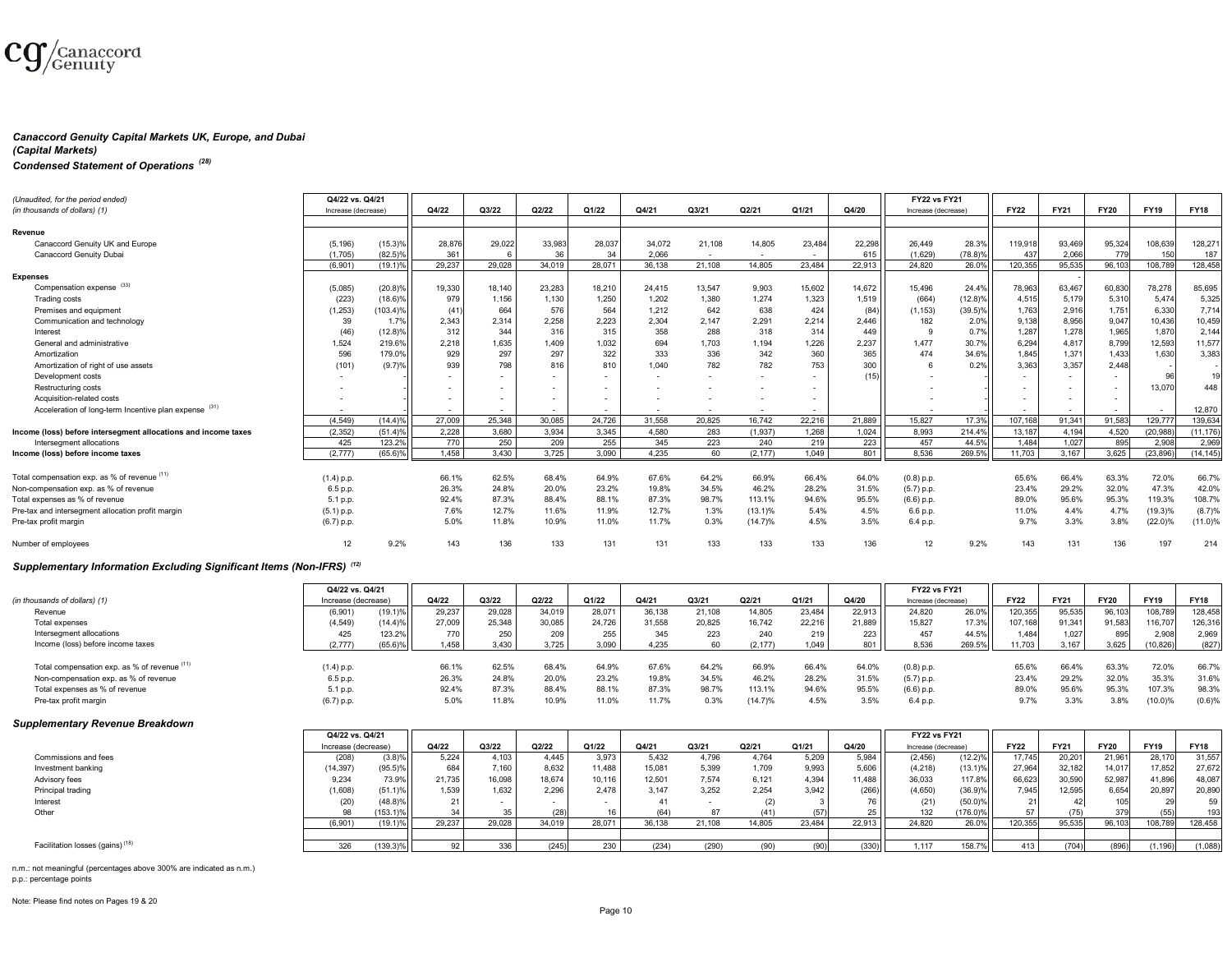

#### *Canaccord Genuity Capital Markets Australia*

#### *(Capital Markets)*

# *Condensed Statement of Operations (20)(21)(27)(35)*

| (Unaudited, for the period ended)                              | Q4/22 vs. Q4/21     |             |        |        |        |        |                          |        |        |        |            | <b>FY22 vs FY21</b> |                      |             |             |             |             |                          |
|----------------------------------------------------------------|---------------------|-------------|--------|--------|--------|--------|--------------------------|--------|--------|--------|------------|---------------------|----------------------|-------------|-------------|-------------|-------------|--------------------------|
| (in thousands of dollars) (1)                                  | Increase (decrease) |             | Q4/22  | Q3/22  | Q2/22  | Q1/22  | Q4/21                    | Q3/21  | Q2/21  | Q1/21  | Q4/20      | Increase (decrease) |                      | <b>FY22</b> | <b>FY21</b> | <b>FY20</b> | <b>FY19</b> | <b>FY18</b>              |
|                                                                |                     |             |        |        |        |        |                          |        |        |        |            |                     |                      |             |             |             |             |                          |
| Revenue                                                        |                     |             |        |        |        |        |                          |        |        |        |            |                     |                      |             |             |             |             |                          |
| <b>Canaccord Genuitv</b>                                       | 13.893              | 29.09       | 61,79  | 49.899 | 34,409 | 27,986 | 47,903                   | 46,026 | 46,336 | 42,450 | 8,886      | (8,625)             | (4.7)                | 174,090     | 182,715     | 37.198      | 26,993      | 52,056                   |
| Canaccord Genuity Wealth Management (36)                       |                     |             |        |        |        | $\sim$ | $\overline{\phantom{a}}$ |        |        |        | $\sim$     |                     |                      | $\sim$      | $\sim$      | 1.950       | 4,373       | 4,966                    |
|                                                                | 13.893              | 29.0%       | 61.796 | 49.899 | 34.409 | 27,986 | 47.903                   | 46.026 | 46.336 | 42.450 | 8.886      | (8.625)             | (4.7)%               | 174,090     | 182.715     | 38.351      | 31,366      | 57,022                   |
| <b>Expenses</b>                                                |                     |             |        |        |        |        |                          |        |        |        |            |                     |                      |             |             |             |             |                          |
| Compensation expense (33)                                      | 5.445               | 16.1%       | 39,276 | 29,87  | 21,294 | 17,460 | 33,831                   | 30,368 | 28,558 | 26,437 | 7,342      | (11, 288)           | $(9.5)$ <sup>9</sup> | 107,906     | 119,194     | 25,149      | 19,981      | 32,635                   |
| Trading costs                                                  | (31)                | (8.9)%      | 319    | 164    | 77     | 307    | 350                      | 162    | 202    | 142    | 488        | 11                  | 1.3%                 | 86          | 856         | 1.845       | 2,103       | 2,335                    |
| Premises and equipment                                         | (278)               | $(207.5)\%$ | (144)  | 89     | 90     | 136    | 134                      | 401    | 58     | 23     | (104)      | (445)               | $(72.2)\%$           | 17'         | 616         | 263         | 1,202       | 1,225                    |
| Communication and technology                                   | 72                  | 7.6%        | 1,020  | 998    | 1.019  | 943    | 948                      | 930    | 1,103  | 575    | 406        | 424                 | 11.9%                | 3.980       | 3,556       | 1.381       | 1.247       | 1,468                    |
| Interest                                                       | 290                 | 204.2%      | 432    | 155    | 105    | 118    | 142                      | 123    | 151    | 96     | 105        | 298                 | 58.2%                | 810         | 512         | 300         | 28          | 44                       |
| General and administrative                                     | (286)               | $(22.5)$ %  | 984    | 1,599  | 1.915  | 1.498  | 1.270                    | 1.611  | 1.444  | 1.064  | 1,229      | 607                 | 11.3%                | 5,996       | 5,389       | 5.068       | 4,362       | 3,579                    |
| Amortization                                                   | 74                  | 54.8%       | 209    | 161    | 164    | 199    | 135                      | (41)   | 248    | 155    | 132        | 236                 | 47.5%                | 733         | 497         | 496         | 465         | 544                      |
| Amortization of right of use assets                            | 533                 | 114.6%      | 998    | 358    | 473    | 450    | 465                      | 442    | 215    | 324    | 343        | 833                 | 57.6%                | 2.279       | 1.446       | 1.389       | $\sim$      | $\overline{\phantom{a}}$ |
| Development costs                                              | (1,030)             | $(98.8)$ %  | 12     | 31     |        | $\sim$ | 1,042                    |        |        |        | ۰          | (999)               | n.m.                 | 43          | 1.042       |             | $\sim$      |                          |
| Acquisition-related costs                                      | $\sim$              |             |        |        | $\sim$ | $\sim$ | $\sim$                   |        | $\sim$ |        | $\sim$     |                     | $(100.0)$ %          | $\sim$      | $\sim$      | 1.629       | $\sim$      |                          |
|                                                                | 4.789               | 12.5%       | 43.106 | 33.431 | 25.137 | 21.11' | 38.317                   | 33.996 | 31.979 | 28.816 | 9.941      | (10.323)            | (7.8)%               | 122.785     | 133,108     | 37.520      | 29,388      | 41,830                   |
| Income (loss) before intersegment allocations and income taxes | 9.104               | 95.0%       | 18,690 | 16.468 | 9.272  | 6.875  | 9.586                    | 12.030 | 14.357 | 13.634 | (1.055)    | 1.698               | 3.4%                 | 51.305      | 49,607      | 831         | 1.978       | 15,192                   |
| Intersegment allocations                                       | 337                 | 235.79      | 480    | 90     | 90     | 89     | 143                      | 90     | 86     | 76     | 725        | 354                 | 89.6%                | 749         | 395         | 859         | 286         | 283                      |
| Income (loss) before income taxes                              | 8.767               | 92.8%       | 18.210 | 16.378 | 9.182  | 6.786  | 9.443                    | 11.940 | 14.271 | 13.558 | (1.780)    | 1.344               | 2.7%                 | 50.556      | 49.212      | (28)        | 1.692       | 14,909                   |
| Non-controlling interests (38) - see note B below              | 1.917               | 151.2%      | 3.185  | 1.796  | 826    | 774    | 1.268                    | 1.115  | 1.495  | 1.423  | (182)      | 1.280               | 24.1%                | 6,581       | 5.301       | (126)       | 1,052       | 4,053                    |
| Total compensation exp. as % of revenue (11)                   | $(7.1)$ p.p.        |             | 63.6%  | 59.9%  | 61.9%  | 62.4%  | 70.6%                    | 66.0%  | 61.6%  | 62.3%  | 82.6%      | $(3.3)$ p.p.        |                      | 62.0%       | 65.2%       | 65.6%       | 63.7%       | 57.2%                    |
| Non-compensation exp. as % of revenue                          | (3.2) p.p.          |             | 6.2%   | 7.1%   | 11.2%  | 13.0%  | 9.4%                     | 7.9%   | 7.4%   | 5.6%   | 29.2%      | 0.9 p.p.            |                      | 8.5%        | 7.6%        | 32.3%       | 30.0%       | 16.1%                    |
| Total expenses as % of revenue                                 | (10.2) p.p.         |             | 69.8%  | 67.0%  | 73.1%  | 75.4%  | 80.0%                    | 73.9%  | 69.0%  | 67.9%  | 111.9%     | $(2.3)$ p.p.        |                      | 70.5%       | 72.9%       | 97.8%       | 93.7%       | 73.4%                    |
| Pre-tax and intersegment allocation profit margin              | 10.2 p.p.           |             | 30.2%  | 33.0%  | 26.9%  | 24.6%  | 20.0%                    | 26.1%  | 31.0%  | 32.1%  | (11.9)%    | 2.3 p.p.            |                      | 29.5%       | 27.1%       | 2.2%        | 6.3%        | 26.6%                    |
| Pre-tax profit margin                                          | 3.5 p.p.            |             | 29.5%  | 32.8%  | 26.7%  | 24.2%  | 19.7%                    | 25.9%  | 30.8%  | 31.9%  | $(20.0)\%$ | 2.1 p.p.            |                      | 29.0%       | 26.9%       | (0.1)%      | 5.4%        | 26.1%                    |
| Number of employees                                            |                     | 8.3%        | 91     | 86     | 89     | 82     | 84                       | 80     | 74     | 82     | 83         |                     | 8.3%                 | 91          | 84          | 83          | 68          | 68                       |

## *Supplementary Information Excluding Significant Items (Non-IFRS) (12)*

|                                                         | Q4/22 vs. Q4/21     |        |        |        |        |        |        |        |        |        |            | <b>FY22 vs FY21</b> |        |             |             |             |             |        |
|---------------------------------------------------------|---------------------|--------|--------|--------|--------|--------|--------|--------|--------|--------|------------|---------------------|--------|-------------|-------------|-------------|-------------|--------|
| 'in thousands of dollars) (1)                           | Increase (decrease) |        | Q4/22  | Q3/22  | Q2/22  | Q1/22  | Q4/21  | Q3/21  | Q2/21  | Q1/21  | Q4/20      | Increase (decrease) |        | <b>FY22</b> | <b>FY21</b> | <b>FY20</b> | <b>FY19</b> | FY 18  |
| Revenue                                                 | 13,893              | 29.0%  | 61,796 | 49,899 | 34,409 | 27,986 | 47,903 | 46,026 | 46,336 | 42.450 | 8,886      | (8,625)             | (4.7)% | 174,090     | 182,715     | 38,351      | 31,366      | 57,022 |
| Total expenses                                          | 4,789               | 12.5%  | 43,106 | 33,431 | 25,137 | 21,111 | 38,317 | 33,996 | 31,979 | 28,816 | 9,941      | (10, 323)           | (7.8)% | 122,785     | 133,108     | 35,891      | 29,388      | 41,830 |
| Intersegment allocations                                | 337                 | 235.7% | 480    | 90     |        | 89     | 143    | 90     | 86     |        | 725        | 354                 | 89.6%  | <b>749</b>  | 395         | 859         | 286         | 283    |
| Income (loss) before income taxes                       | 8.767               | 92.8%  | 18.210 | 16,378 | Q 183  | 6.786  | 9.443  | 11.940 | 14.271 | 13.558 | (1,780)    | 1.344               | 27%    | 50,556      | 49.212      | 1.601       | 1,692       | 14,909 |
| Non-controlling interests (38) - see note B below       | 1,917               | 151.2% | 3,185  | 1,796  | 826    | 774    | 1,268  | 1,115  | 1,495  | 1.412  | (182)      | 1,291               | 24.4%  | 6,581       | 5,290       | (126)       | 1,052       | 4,053  |
| Total compensation exp. as % of revenue <sup>(11)</sup> | $(7.1)$ p.p.        |        | 63.6%  | 59.9%  | 61.9%  | 62.4%  | 70.6%  | 66.0%  | 61.6%  | 62.3%  | 82.6%      | $(3.3)$ p.p.        |        | 62.0%       | 65.2%       | 65.6%       | 63.7%       | 57.2%  |
| Non-compensation exp. as % of revenue                   | $(3.2)$ p.p.        |        | 6.2%   | 7.1%   | 11.2%  | 13.0%  | 9.4%   | 7.9%   | 7.4%   | 5.6%   | 29.2%      | 0.9 p.p.            |        | 8.5%        | 7.6%        | 28.0%       | 30.0%       | 16.1%  |
| Total expenses as % of revenue                          | (10.2) p.p.         |        | 69.8%  | 67.0%  | 73.1%  | 75.4%  | 80.0%  | 73.9%  | 69.0%  | 67.9%  | 111.9%     | $(2.3)$ p.p.        |        | 70.5%       | 72.9%       | 93.6%       | 93.7%       | 73.4%  |
| Pre-tax profit margin                                   | 9.8 p.p.            |        | 29.5%  | 32.8%  | 26.7%  | 24.2%  | 19.7%  | 25.9%  | 30.8%  | 31.9%  | $(20.0)\%$ | 2.1 p.p.            |        | 29.0%       | 26.9%       | 4.2%        | 5.4%        | 26.1%  |

#### *Supplementary Revenue Breakdown*

|                      | Q4/22 vs. Q4/21<br>Increase (decrease) |         | Q4/22  | Q3/22  | Q2/22  | Q1/22  | Q4/21  | Q3/21  | Q2/21  | Q1/21  | Q4/20   | <b>FY22 vs FY21</b><br>Increase (decrease) |            | <b>FY22</b> | FY21    | <b>FY20</b> | <b>FY19</b> | FY 18  |
|----------------------|----------------------------------------|---------|--------|--------|--------|--------|--------|--------|--------|--------|---------|--------------------------------------------|------------|-------------|---------|-------------|-------------|--------|
|                      |                                        |         |        |        |        |        |        |        |        |        |         |                                            |            |             |         |             |             |        |
| Commissions and fees | 2,029                                  | 98.4%   | 4,090  | 4.217  | 5,621  | 3,815  | 2,061  | 3,955  | 6,609  | 4.776  | 3,873   | 342                                        | 2.0%       | 17,743      | 17,401  | 13,980      | 13,009      | 14,245 |
| Investment banking   | 11,453                                 | 25.0%   | 57.272 | 45.678 | 28,788 | 24.168 | 45.819 | 42,071 | 39,727 | 37,699 | $4,271$ | (9, 410)                                   | (5.7)%     | 155,906     | 165,316 | 21,785      | 17,533      | 41,002 |
| Advisory fees        |                                        |         |        |        |        |        |        |        |        |        | 740     |                                            | (100.0)%   |             |         | 2,297       | 665         | 1,608  |
| Principal trading    |                                        |         |        |        |        |        |        |        |        |        |         |                                            |            |             |         |             |             |        |
| Interest             | (23)                                   | 100.0)% |        |        |        |        |        |        |        |        | 11 L    | (24)                                       | $(82.8)$ % |             | 29      |             |             | 160    |
| Other                | 434                                    |         | 434    |        |        |        |        |        |        |        |         |                                            |            |             | (28)    | 235         |             |        |
|                      | 13.893                                 | 29.0%   | 51,796 | 49.899 | 34,409 | 27,986 | 47.903 | 46,026 | 46.336 | 42.450 | 8,886   | (8,625)                                    |            | 174,090     | 182,715 | 38,351      | 31.366      | 57,022 |

n.m.: not meaningful (percentages above 300% are indicated as n.m.)

p.p.: percentage points

Note A: Please find notes on Pages 19 & 20

Note B: Non-controlling interests is an after-tax allocation of profit which is deducted for the purposes of determining net income attributable to common shareholders.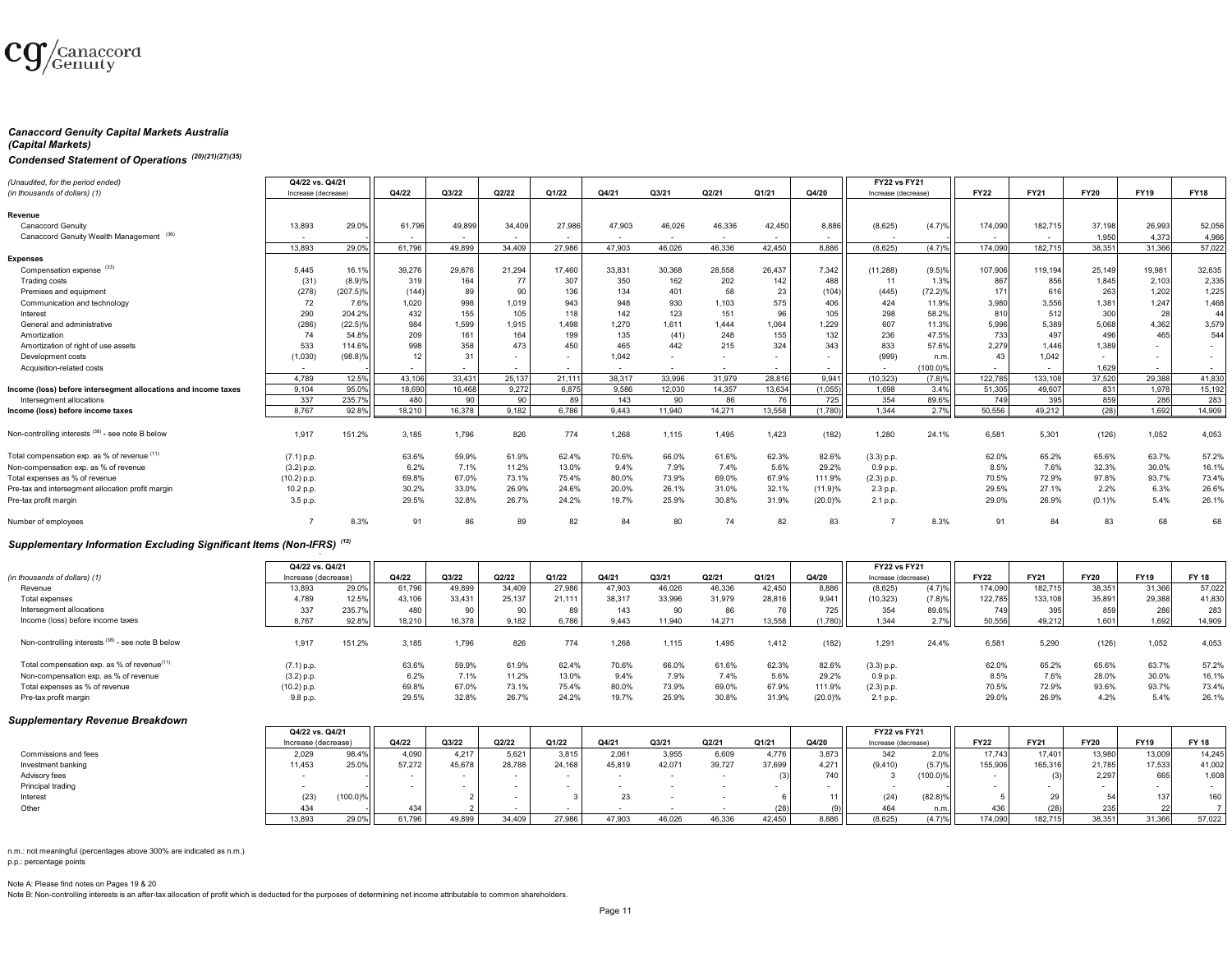

# *Canaccord Genuity Wealth Management Condensed Statement of Operations*

| (Unaudited, for the period ended)                                | Q4/22 vs. Q4/21     |            |         |         |         |         |         |         |         |         |         | <b>FY22 vs FY21</b> |            |             |             |             |             |             |
|------------------------------------------------------------------|---------------------|------------|---------|---------|---------|---------|---------|---------|---------|---------|---------|---------------------|------------|-------------|-------------|-------------|-------------|-------------|
| (in thousands of dollars) <sup>(1)</sup>                         | Increase (decrease) |            | Q4/22   | Q3/22   | Q2/22   | Q1/22   | Q4/21   | Q3/21   | Q2/21   | Q1/21   | Q4/20   | Increase (decrease) |            | <b>FY22</b> | <b>FY21</b> | <b>FY20</b> | <b>FY19</b> | <b>FY18</b> |
|                                                                  |                     |            |         |         |         |         |         |         |         |         |         |                     |            |             |             |             |             |             |
| Revenue                                                          |                     |            |         |         |         |         |         |         |         |         |         |                     |            |             |             |             |             |             |
| Canada                                                           | (28, 913)           | (27.9)%    | 74,631  | 80,864  | 70,471  | 102,492 | 103,544 | 91,252  | 64,880  | 54,853  | 55,830  | 13,929              | 4.4%       | 328,458     | 314,529     | 206,455     | 204,420     | 165,891     |
| UK and Europe                                                    | 5,366               | 7.2%       | 80,316  | 81,741  | 75,109  | 73,329  | 74,950  | 70,120  | 64,308  | 67,951  | 68,354  | 33,166              | 12.0%      | 310,495     | 277,329     | 277,953     | 254,985     | 201,383     |
| US                                                               | (1,922)             | (55.6)%    | 1,534   | 1,725   | 1,896   | 1,666   | 3,456   | 1,489   | 2,467   | 2,100   | 903     | (2,691)             | $(28.3)\%$ | 6,821       | 9,512       | 3,111       | 2,406       | 2,991       |
| Australia                                                        | 536                 | 3.1%       | 17.793  | 20.57   | 18,752  | 17,517  | 17,257  | 17.636  | 14.322  | 13.034  | 12.851  | 12,384              | n.m.       | 74.633      | 62,249      | 23.916      |             |             |
|                                                                  | (24.933)            | $(12.5)\%$ | 174.274 | 184.901 | 166.228 | 195.004 | 199.207 | 180.497 | 145,977 | 137.938 | 137,938 | 56,788              | 8.6%       | 720,407     | 663,619     | 511.435     | 461.811     | 370,265     |
| <b>Expenses</b>                                                  |                     |            |         |         |         |         |         |         |         |         |         |                     |            |             |             |             |             |             |
| Compensation expense (33)                                        | (14, 875)           | $(13.1)\%$ | 98,873  | 106,160 | 96,967  | 110,320 | 113,748 | 105,169 | 84,974  | 81,222  | 78,489  | 27,207              | 7.1%       | 412,320     | 385,113     | 287,782     | 263,687     | 211,214     |
| <b>Trading costs</b>                                             | (1,469)             | (14.4)%    | 8,733   | 7,555   | 8,043   | 8,609   | 10,202  | 8,651   | 7,059   | 7,958   | 7,816   | (930)               | (2.7)%     | 32,940      | 33,870      | 28,403      | 21,414      | 20,207      |
|                                                                  | 814                 |            | 2,387   | 2,272   | 2,118   | 1,647   | 1.573   | 1,544   | 1,639   | 1,685   | 1,982   | 1,983               | 30.8%      | 8,424       |             | 5,999       | 12,438      | 12,239      |
| Premises and equipment                                           |                     | 51.7%      |         |         |         |         | 5,307   |         |         | 5,641   |         |                     | 10.5%      |             | 6,441       | 22,353      |             |             |
| Communication and technology                                     | 607                 | 11.4%      | 5,914   | 6,415   | 5,918   | 5,349   |         | 5,276   | 5,131   |         | 5,683   | 2,241               |            | 23,596      | 21,355      |             | 20,843      | 15,111      |
| Interest                                                         | 1,408               | 88.6%      | 2,997   | 2,913   | 1,457   | 1,485   | 1,589   | 1,380   | 1,231   | 1,022   | 1,888   | 3,630               | 69.5%      | 8,852       | 5,222       | 6,765       | 4,593       | 2,741       |
| General and administrative                                       | 393                 | 3.7%       | 10,959  | 8,058   | 8,647   | 7,775   | 10,566  | 8,263   | 8,432   | 4,955   | 16,014  | 3,223               | 10.0%      | 35,439      | 32,216      | 42,403      | 33,547      | 25,571      |
| Amortization                                                     | 1,045               | 22.5%      | 5,697   | 5,488   | 4,563   | 4,444   | 4.652   | 4.511   | 5,022   | 4,705   | 5,366   | 1,302               | 6.9%       | 20,192      | 18,890      | 19,154      | 16,225      | 13,152      |
| Amortization of right of use assets                              | (449)               | (29.7)%    | 1,062   | 1,340   | 1,349   | 1,693   | 1,511   | 1,690   | 1,907   | 2,518   | 2,005   | (2, 182)            | $(28.6)\%$ | 5,444       | 7,626       | 6,304       |             |             |
| Development costs                                                | 721                 | 15.1%      | 5,483   | 4,876   | 6,624   | 3,878   | 4,762   | 5,663   | 3,370   | 3,670   | (2,797) | 3,396               | 19.4%      | 20,861      | 17,465      | 11,364      | 14,906      | 6,773       |
| Restructuring costs                                              |                     |            |         |         |         |         |         |         | ٠       |         | (427)   |                     |            |             |             | 1,921       |             | 2,939       |
| Acquisition-related costs                                        | 97                  | 23.2%      | 515     | 6,225   | 1,920   |         | 418     | 860     |         | ٠       | (4,238) | 7,382               | n.m.       | 8,660       | 1,278       | (1,930)     | 1,088       | 6,732       |
| Acceleration of long-term Incentive plan expense (31)            |                     |            |         |         |         |         |         |         |         |         |         |                     |            |             |             |             |             | 4.058       |
|                                                                  | (11.708)            | (7.6)%     | 142,620 | 151.302 | 137.60  | 145,200 | 154.328 | 143,007 | 118.765 | 113,376 | 111.781 | 47.252              | 8.9%       | 576.728     | 529.476     | 430.518     | 388.741     | 320.737     |
| Income before intersegment allocations and income taxes          | (13.225)            | $(29.5)\%$ | 31.654  | 33,599  | 28.622  | 49.804  | 44.879  | 37,490  | 27.212  | 24.562  | 26.157  | 9.536               | 7.1%       | 143.679     | 134.143     | 80.917      | 73,070      | 49.528      |
| Intersegment allocations                                         | 3.154               | 68.8%      | 7.735   | 4.922   | 4.926   | 5.087   | 4.581   | 4.247   | 4.248   | 4,212   | 2.505   | 5,382               | 31.1%      | 22.670      | 17.288      | 12,743      | 14 4 67     | 15,529      |
| Income (loss) before income taxes                                | (16.379)            | (40.6)%    | 23,919  | 28.677  | 23.696  | 44.717  | 40.298  | 33.243  | 22.964  | 20,350  | 23.652  | 4.154               | 3.6%       | 121.009     | 116,855     | 68.174      | 58,603      | 33.999      |
|                                                                  |                     |            |         |         |         |         |         |         |         |         |         |                     |            |             |             |             |             |             |
| Non-controlling interests (38) - see note B below                | 6.904               | n.m.       | 7,153   | 6,291   | 4,376   | 278     | 249     | 345     | 63      | 58      | 140     | 17,383              | n.m.       | 18.098      | 715         | 190         |             |             |
| Fee-related revenue North America                                | 20.3 p.p.           |            | 45.4%   | 42.8%   | 45.1%   | 28.6%   | 25.0%   | 26.2%   | 32.5%   | 34.3%   | 40.1%   | 10.9 p.p.           |            | 39.5%       | 28.5%       | 40.2%       | 34.9%       | 33.5%       |
| Fee-related revenue UK & Europe (14)                             | 7.2 p.p.            |            | 78.2%   | 80.6%   | 79.2%   | 76.1%   | 71.0%   | 74.2%   | 75.2%   | 68.2%   | 68.6%   | 6.5 p.p.            |            | 78.6%       | 72.1%       | 72.9%       | 72.6%       | 68.5%       |
| Fee-related revenue Australia <sup>(14)</sup>                    | 4.7 p.p.            |            | 30.3%   | 24.9%   | 27.1%   | 26.6%   | 25.6%   | 28.6%   | 26.6%   | 23.0%   | 24.1%   | 1.0 p.p.            |            | 27.1%       | 26.1%       | 23.1%       | $\sim$      |             |
| Total compensation exp. as % of revenue (11)                     | $(0.4)$ p.p.        |            | 56.7%   | 57.4%   | 58.3%   | 56.6%   | 57.1%   | 58.3%   | 58.2%   | 58.9%   | 56.9%   | $(0.8)$ p.p.        |            | 57.2%       | 58.0%       | 56.3%       | 57.1%       | 57.0%       |
| Non-compensation exp. as % of revenue                            | 4.7 p.p.            |            | 25.1%   | 24.4%   | 24.4%   | 17.9%   | 20.4%   | 21.0%   | 23.1%   | 23.3%   | 24.1%   | 1.1 p.p.            |            | 22.8%       | 21.8%       | 27.9%       | 27.1%       | 29.6%       |
| Total expenses as % of revenue                                   |                     |            | 81.8%   | 81.8%   | 82.8%   | 74.5%   | 77.5%   | 79.2%   | 81.4%   | 82.2%   | 81.0%   |                     |            | 80.1%       | 79.8%       | 84.2%       | 84.2%       | 86.6%       |
|                                                                  | 4.4 p.p.            |            | 18.2%   | 18.2%   | 17.2%   | 25.5%   | 22.5%   | 20.8%   | 18.6%   | 17.8%   | 19.0%   | 0.3 p.p.            |            | 19.9%       | 20.2%       | 15.8%       | 15.8%       | 13.4%       |
| Pre-tax and intersegment allocation profit margin                | (4.4) p.p.          |            |         |         |         |         |         |         |         |         |         | $(0.3)$ p.p.        |            |             |             |             |             |             |
| Pre-tax profit margin                                            | $(6.5)$ p.p.        |            | 13.7%   | 15.5%   | 14.3%   | 22.9%   | 20.2%   | 18.4%   | 15.7%   | 14.8%   | 17.1%   | $(0.8)$ p.p.        |            | 16.8%       | 17.6%       | 13.3%       | 12.7%       | 9.2%        |
| Total AUA - Canada, AUM - UK & Europe and Australia (37)         | 7,297               | 8.2%       | 96,063  | 101,944 | 98,090  | 94,884  | 88,766  | 85,206  | 73,394  | 68,873  | 60,719  | 7,297               | 8.2%       | 96,063      | 88,766      | 60,719      | 65,723      | 61,274      |
| Assets under mgmt. (discretionary) - Canada <sup>(2)</sup>       | 2,175               | 34.5%      | 8,482   | 8,385   | 7,637   | 6,989   | 6,307   | 5,728   | 4,941   | 4,551   | 4,009   | 2,175               | 34.5%      | 8,482       | 6,307       | 4,009       | 4,221       | 2,815       |
|                                                                  |                     |            |         |         |         |         |         |         |         |         |         |                     |            |             |             |             |             |             |
| Total                                                            | 2,175               | 34.5%      | 8,482   | 8,385   | 7,637   | 6,989   | 6,307   | 5,728   | 4,941   | 4,551   | 4,009   | 2,175               | 34.5%      | 2,815       | 6,307       | 4,009       | 2,815       | 2,815       |
| Number of employees                                              | 106                 | 8.9%       | 1,292   | 1,270   | 1,223   | 1,210   | 1,186   | 1,152   | 1,166   | 1,160   | 1,180   | 106                 | 8.9%       | 1,292       | 1,186       | 1,180       | 972         | 938         |
| Number of Advisory Teams in Canada <sup>(15)</sup>               |                     | 0.7%       | 146     | 146     | 146     | 145     | 145     | 144     | 145     | 144     | 146     |                     | 0.7%       | 146         | 145         | 146         | 155         | 142         |
| Investment professionals and fund managers in UK and Europe (22) | 18                  | 8.9%       | 220     | 226     | 204     | 202     | 202     | 205     | 208     | 209     | 210     | 18                  | 8.9%       | 220         | 202         | 210         | 190         | 188         |
| Number of advisors in Australia                                  | $\sqrt{2}$          | 4.5%       | 115     | 112     | 108     | 109     | 110     | 106     | 115     | 117     | 119     | 5                   | n.m.       |             | 110         | 119         |             |             |
|                                                                  |                     |            |         |         |         |         |         |         |         |         |         |                     |            |             |             |             |             |             |

#### *Supplementary Information Excluding Significant Items (Non-IFRS) (12)*

|                                                   | Q4/22 vs. Q4/21     |            |         |         |         |         |         |         |         |         |         | <b>FY22 vs FY21</b> |       |             |             |             |             |             |
|---------------------------------------------------|---------------------|------------|---------|---------|---------|---------|---------|---------|---------|---------|---------|---------------------|-------|-------------|-------------|-------------|-------------|-------------|
| (in thousands of dollars) <sup>(1</sup>           | Increase (decrease) |            | Q4/22   | Q3/22   | Q2/22   | Q1/22   | Q4/21   | Q3/21   | Q2/21   | Q1/21   | Q4/20   | Increase (decrease) |       | <b>FY22</b> | <b>FY21</b> | <b>FY20</b> | <b>FY19</b> | <b>FY18</b> |
| Revenue                                           | (24, 933)           | (12.5)%    | 174.274 | 184.901 | 166.228 | 195,004 | 199.207 | 180.497 | 145.977 | 137.938 | 137.938 | 56.788              | 8.6%  | 720.407     | 663,619     | 511.435     | 461.811     | 370.265     |
| Total expenses                                    | (12, 407)           | (8.3)%     | 137,290 | 140,616 | 129,619 | 141,701 | 149,697 | 137,092 | 114,852 | 109,415 | 118,827 | 38,170              | 7.5%  | 549,226     | 511,056     | 418.457     | 371,961     | 297,194     |
| Intersegment allocations                          | 3.154               | 68.8%      | 7.735   | 4.922   | 4.926   | 5,087   | 4.581   | 4.247   | 4,248   | 4.212   | 2.505   | 5.382               | 31.1% | 22.670      | 17.288      | 12.743      | 14.467      | 15,529      |
| Income (loss) before income taxes                 | (15,680)            | $(34.9)^6$ | 29,249  | 39,363  | 31,683  | 48,216  | 44.929  | 39.158  | 26,877  | 24,311  | 16,606  | 13.236              | 9.8%  | 148,511     | 135,275     | 80,235      | 75,383      | 57,542      |
| Non-controlling interests (38) - see note B below | 6,319               | n.m.       | 6,568   | 5,347   | 3,216   | 278     | 249     | 345     |         | 69      | 140     | 14,683              | n.m.  | 15,409      | 726         | 190         |             |             |
| Total compensation exp. as % of revenue (11)      | $(0.4)$ p.p.        |            | 56.7%   | 57.4%   | 58.3%   | 56.6%   | 57.1%   | 58.3%   | 58.2%   | 58.9%   | 56.9%   | $(0.8)$ p.p.        |       | 57.2%       | 58.0%       | 56.3%       | 57.1%       | 57.0%       |
| Non-compensation exp. as % of revenue             | 4.0 p.p.            |            | 22.0%   | 18.6%   | 19.6%   | 16.1%   | 18.0%   | 17.7%   | 20.5%   | 20.4%   | 29.2%   | 0.0 p.p             |       | 19.0%       | 19.0%       | 25.6%       | 23.4%       | 23.2%       |
| Total expenses as % of revenue                    | 3.6 p.p.            |            | 78.8%   | 76.0%   | 78.0%   | 72.7%   | 75.1%   | 76.0%   | 78.7%   | 79.3%   | 86.1%   | $(0.8)$ p.p.        |       | 76.2%       | 77.0%       | 81.8%       | 80.5%       | 80.3%       |
| Pre-tax profit margin                             | $(5.8)$ p.p.        |            | 16.8%   | 21.3%   | 19.1%   | 24.7%   | 22.6%   | 21.7%   | 18.4%   | 17.6%   | 12.0%   | 0.2 p.p.            |       | 20.6%       | 20.4%       | 15.7%       | 16.3%       | 15.5%       |
|                                                   |                     |            |         |         |         |         |         |         |         |         |         |                     |       |             |             |             |             |             |

#### *Supplementary Revenue Breakdown*

|                      | Q4/22 vs. Q4/21     |                       |         |         |         |                |         |         |         |         |                        | <b>FY22 vs FY21</b> |            |             |             |         |         |             |
|----------------------|---------------------|-----------------------|---------|---------|---------|----------------|---------|---------|---------|---------|------------------------|---------------------|------------|-------------|-------------|---------|---------|-------------|
|                      | Increase (decrease) |                       | Q4/22   | Q3/22   | Q2/22   | Q1/22          | Q4/21   | Q3/21   | Q2/21   | Q1/2    | Q4/20                  | Increase (decrease) |            | <b>FY22</b> | <b>FY21</b> | FY20    | FY19    | <b>FY18</b> |
| Commissions and fees | (3,630)             |                       | 148,160 | 152,814 | 43,136  | 142,891        | 151,790 | 132,786 | 118,457 | 119,605 | 119,952                | 64,363              | 12.3%      | 587,001     | 522,638     | 434,402 | 380,964 | 306,816     |
| Investment banking   | (26, 473)           |                       | 13,739  | 23,642  | 16,717  | 44,509         | 40,212  | 41,550  | 22,640  | 13,060  | 9,504                  | (18, 855)           | $(16.1)\%$ | 98,607      | 117,462     | 42,949  | 50,526  | 47,375      |
| Advisory fees        | (478)               | $(37.6)$ <sup>o</sup> | 792     | 1,263   | 435     | 1,988          | .270    | 1.273   | 563     | 466     | $442$                  | 906                 | 25.4%      | 4.478       | 3.572       | 893     | 1.484   |             |
| Principal trading    | (148)               | $(40.9)^{o}$          |         |         |         | JU.            |         | 270     | 316     | 191     |                        | (395)               | $(34.7)\%$ | 744         |             |         |         | 201 I       |
| Interest             | 3,125               | 90.1%                 | 6,592   | 5,901   | 4,835   | 4.252          | 3.467   | 3,439   | 3,199   | 3.703   | $6.351$ $\blacksquare$ | 7.772               | 56.3%      | 21,580      | 13,808      | 28,857  | 24,136  | 12.072      |
| Other                | 2.671               | 126.8%                | 4.777   | 1,038   | 1,121   | $1,06^{\circ}$ | 2.106   | 1.179   |         | 012     | 1.678                  | 2,997               | 59.9%      | 7,997       | 5,000       | 4,288   | 4,601   | 3,801       |
|                      | (24.933)            | (12.5)%               | 174,274 | 184.901 | 166,228 | 195,004        | 199.207 | 180.497 | 145.977 | 137.938 | 137.938                | 56,788              | 8.6%       | 720.407     | 663,619     | 511.435 | 461.811 | 370,265     |

n.m.: not meaningful (percentages above 300% are indicated as n.m.) p.p.: percentage points

Note A: Please find notes on Pages 19 & 20

Note B: Non-controlling interests is an after-tax allocation of profit which is deducted for the purposes of determining net income attributable to common shareholders.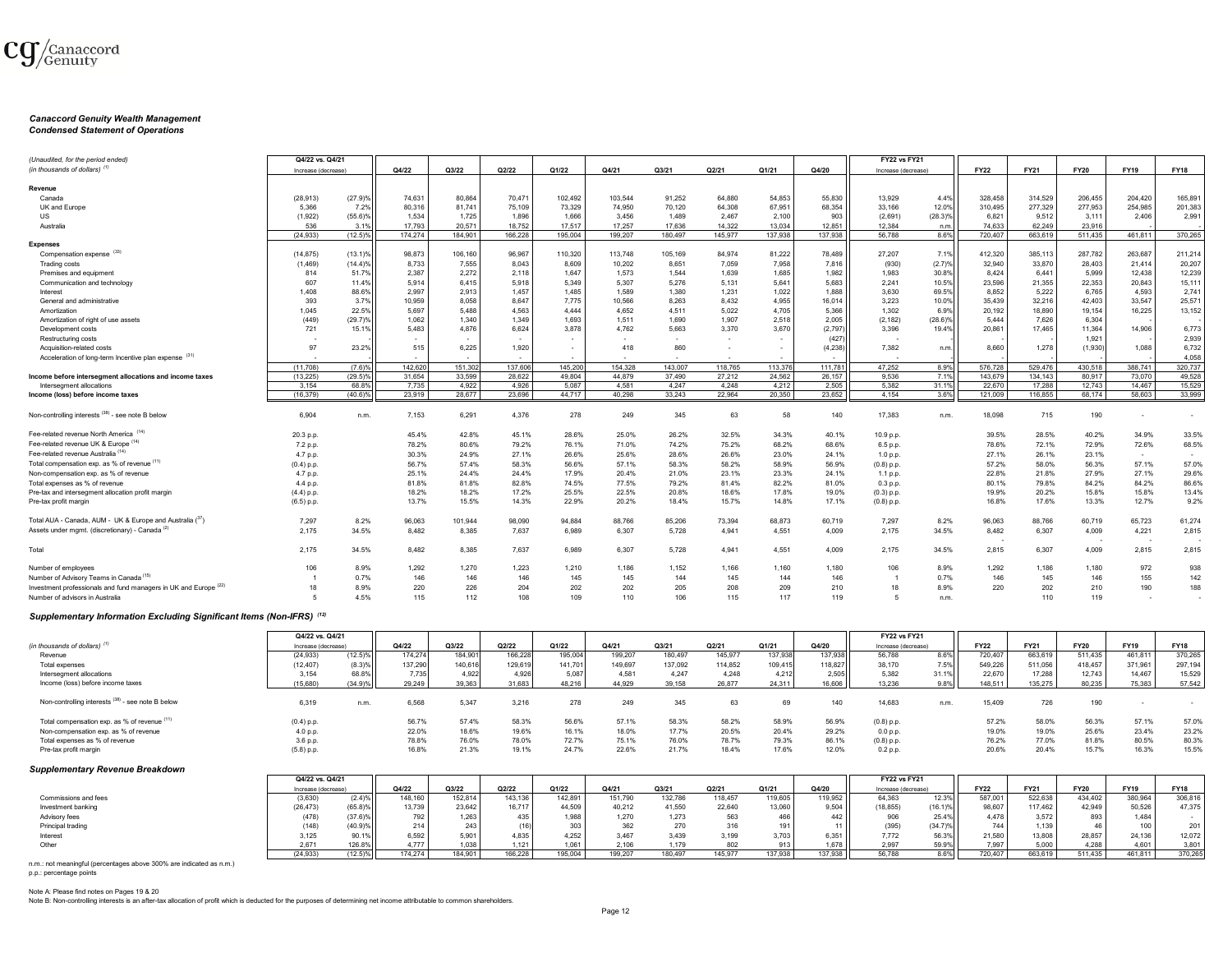

# *Canaccord Genuity Wealth Management North America Condensed Statement of Operations*

| (Unaudited, for the period ended)                                        | Q4/22 vs. Q4/21    |            |        |        |        |         |         |        |        |        |        | <b>FY22 vs FY21</b> |            |             |             |             |             |             |
|--------------------------------------------------------------------------|--------------------|------------|--------|--------|--------|---------|---------|--------|--------|--------|--------|---------------------|------------|-------------|-------------|-------------|-------------|-------------|
| (in thousands of dollars)                                                | Increase (decrease |            | Q4/22  | Q3/22  | Q2/22  | Q1/22   | Q4/21   | Q3/21  | Q2/21  | Q1/21  | Q4/20  | Increase (decrease) |            | <b>FY22</b> | <b>FY21</b> | <b>FY20</b> | <b>FY19</b> | <b>FY18</b> |
| Revenue                                                                  |                    |            |        |        |        |         |         |        |        |        |        |                     |            |             |             |             |             |             |
|                                                                          |                    |            |        |        |        |         |         |        |        |        |        |                     |            |             |             |             |             |             |
| Canada                                                                   | (28, 913)          | (27.9)%    | 74,631 | 80,864 | 70,471 | 102,492 | 103,544 | 91,252 | 64,880 | 54,853 | 55,830 | 13,929              | 4.4%       | 328,458     | 314,529     | 206,455     | 204,420     | 165,891     |
| US                                                                       | (1,922)            | $(55.6)\%$ | 1,534  | 1.725  | 1.896  | 1.666   | 3.456   | 1.489  | 2.467  | 2,100  | 903    | (2,691)             | $(28.3)\%$ | 6,821       | 9.512       | 3.111       | 2.406       | 2,991       |
|                                                                          | (30.835)           | $(28.8)\%$ | 76.165 | 82.589 | 72.367 | 104.158 | 107,000 | 92.741 | 67.347 | 56.953 | 56.733 | 11.238              | 3.5%       | 335.279     | 324.041     | 209.566     | 206,826     | 168,882     |
| Expenses                                                                 |                    |            |        |        |        |         |         |        |        |        |        |                     |            |             |             |             |             | 97.697      |
| Compensation expense (33)                                                | (16, 858)          | (26.2)%    | 47.426 | 49.443 | 43,272 | 58.056  | 64.284  | 55.074 | 39.317 | 35,259 | 33,218 | 4.263               | 2.2%       | 198.197     | 193.934     | 121.494     | 118,860     |             |
| Trading costs                                                            | (1, 127)           | (17.6)%    | 5,278  | 4,217  | 4,618  | 4.984   | 6.405   | 5,051  | 3,681  | 4,436  | 4,423  | (476)               | (2.4)%     | 19.097      | 19.573      | 15.569      | 13,277      | 12,527      |
| Premises and equipment                                                   | 125                | 21.7%      | 700    | 684    | 565    | 593     | 575     | 640    | 553    | 550    | 636    | 224                 | 9.7%       | 2,542       | 2,318       | 1.594       | 3,814       | 4,942       |
| Communication and technology                                             | 909                | 77.4%      | 2,083  | 2,06   | 1,719  | 1,170   | 1.174   | 974    | 1,173  | 1,184  | 1,162  | 2,534               | 56.2%      | 7,039       | 4,505       | 4.866       | 5,303       | 4,149       |
| Interest                                                                 | 269                | 42.8%      | 897    | 532    | 535    | 569     | 628     | 380    | 324    | 390    | 672    | 811                 | 47.1%      | 2,533       | 1,722       | 2.080       | 2,010       | 1,052       |
| General and administrative                                               | 1.204              | 46.3%      | 3,804  | 1,723  | 2,979  | 3,561   | 2.600   | 2.742  | 3.034  | 343    | 7,782  | 3,348               | 38.4%      | 12,067      | 8.719       | 16.428      | 14,411      | 8,382       |
| Amortization                                                             | 122                | 55.2%      | 343    | 246    | 302    | 185     | 221     | 168    | 166    | 160    | 169    | 361                 | 50.5%      | 1,076       | 715         | 668         | 1,057       | 1,595       |
| Amortization of right of use assets                                      | 222                | 52.7%      | 643    | 568    | 641    | 639     | 421     | 642    | 682    | 711    | 591    | 35                  | 1.4%       | 2.491       | 2,456       | 2.385       | $\sim$      |             |
| Development costs                                                        | 110                | 3.4%       | 3,335  | 3.288  | 3.224  | 3.387   | 3.225   | 3,064  | 2.708  | 2.418  | 2.448  | 1.819               | 15.9%      | 13.234      | 11.415      | 9.594       | 8,096       | 4.148       |
| Acceleration of long-term Incentive plan expense (31)                    | $\sim$             |            |        |        |        |         |         | $\sim$ | $\sim$ | $\sim$ | $\sim$ |                     |            |             | $\sim$      |             | $\sim$      | 668         |
|                                                                          | (15, 024)          | (18.9)%    | 64,509 | 62.768 | 57,855 | 73.144  | 79.533  | 68.735 | 51,638 | 45.451 | 51,101 | 12.919              | 5.3%       | 258,276     | 245,357     | 174,678     | 166.828     | 135,160     |
| Income before intersegment allocations and income taxes                  | (15, 811)          | (57.6)%    | 11.656 | 19.821 | 14.512 | 31.014  | 27.467  | 24,006 | 15,709 | 11,502 | 5.632  | (1,681)             | (2.1)%     | 77,003      | 78,684      | 34,888      | 39.998      | 33,722      |
| Intersegment allocations                                                 | 2.324              | 54.9%      | 6,555  | 4.653  | 4.620  | 4.831   | 4.231   | 3.954  | 3.972  | 3.908  | 2,970  | 4.594               | 28.6%      | 20,659      | 16.065      | 12.229      | 13.152      | 14,200      |
| Income (loss) before income taxes                                        | (18, 135)          | $(78.0)\%$ | 5,101  | 15,168 | 9,892  | 26,183  | 23.236  | 20,052 | 11,737 | 7,594  | 2,662  | (6,275)             | $(10.0)\%$ | 56,344      | 62,619      | 22.659      | 26,846      | 19,522      |
|                                                                          |                    |            |        |        |        |         |         |        |        |        |        |                     |            |             |             |             |             |             |
| Fee-related revenue (14)                                                 | 20.3 p.p.          |            | 45.4%  | 42.8%  | 45.1%  | 28.6%   | 25.0%   | 26.2%  | 32.5%  | 34.3%  | 40.1%  | 10.9 p.p.           |            | 39.5%       | 28.5%       | 40.2%       | 34.9%       | 33.5%       |
| Total compensation exp. as % of revenue (11)                             | 2.2 p.p.           |            | 62.3%  | 59.9%  | 59.8%  | 55.7%   | 60.1%   | 59.4%  | 58.4%  | 61.9%  | 58.6%  | $(0.7)$ p.p.        |            | 59.1%       | 59.8%       | 58.0%       | 57.5%       | 57.8%       |
| Non-compensation exp, as % of revenue                                    | 8.2 p.p.           |            | 22.4%  | 16.1%  | 20.2%  | 14.5%   | 14.3%   | 14.7%  | 18.3%  | 17.9%  | 31.5%  | 2.0 p.p.            |            | 17.9%       | 15.9%       | 25.4%       | 23.2%       | 22.2%       |
| Total expenses as % of revenue                                           | 10.4 p.p.          |            | 84.7%  | 76.0%  | 79.9%  | 70.2%   | 74.3%   | 74.1%  | 76.7%  | 79.8%  | 90.1%  | 1.3 p.p.            |            | 77.0%       | 75.7%       | 83.4%       | 80.7%       | 80.0%       |
| Pre-tax and intersegment allocation profit margin                        | (10.4) p.p         |            | 15.3%  | 24.0%  | 20.1%  | 29.8%   | 25.7%   | 25.9%  | 23.3%  | 20.2%  | 9.9%   | $(1.3)$ p.p.        |            | 23.0%       | 24.3%       | 16.6%       | 19.3%       | 20.0%       |
| Pre-tax profit margin                                                    | (15.0) p.p         |            | 6.7%   | 18.4%  | 13.7%  | 25.1%   | 21.7%   | 21.6%  | 17.4%  | 13.3%  | 4.7%   | $(2.5)$ p.p.        |            | 16.8%       | 19.3%       | 10.8%       | 13.0%       | 11.6%       |
|                                                                          |                    |            |        |        |        |         |         |        |        |        |        |                     |            |             |             |             |             |             |
| Assets under mgmt. (discretionary) (\$ millions) - Canada <sup>(2)</sup> | 2.175              | 34.5%      | 8,482  | 8.385  | 7,637  | 6,989   | 6,307   | 5,728  | 4.941  | 4,551  | 4.009  | 2,175               | 34.5%      | 8.482       | 6.307       | 4,009       | 4,221       | 2,815       |
| Assets under admin. (\$ millions) - Canada (2)                           | 5.641              | 17.5%      | 37,881 | 37,472 | 35,768 | 34,588  | 32,240  | 29,270 | 24,648 | 22,243 | 18,440 | 5,641               | 17.5%      | 37,881      | 32,240      | 18,440      | 20,674      | 15,567      |
|                                                                          |                    |            |        |        |        |         |         |        |        |        |        |                     |            | $\sim$      |             |             |             |             |
| Total                                                                    | 5.641              | 17.5%      | 37,881 | 37.472 | 35,768 | 34.588  | 32.240  | 29,270 | 24.648 | 22,243 | 18,440 | 5.641               | 17.5%      | 9.536       | 32.240      | 18,440      | 9.536       | 9,536       |
| Number of employees                                                      | 35                 | 7.7%       | 489    | 474    | 463    | 470     | 454     | 433    | 438    | 426    | 432    | 35                  | 7.7%       | 489         | 454         | 432         | 430         | 379         |
| Number of Advisory Teams in Canada (15)                                  |                    | 0.7%       | 146    | 146    | 146    | 145     | 145     | 144    | 145    | 144    | 146    |                     | 0.7%       | 146         | 145         | 146         | 155         | 142         |
|                                                                          |                    |            |        |        |        |         |         |        |        |        |        |                     |            |             |             |             |             |             |

#### *Supplementary Information Excluding Significant Items (Non-IFRS) (12)*

|                                              | Q4/22 vs. Q4/21     |        |        |        |        |         |         |        |        |        |        | <b>FY22 vs FY21</b> |            |             |             |             |             |             |
|----------------------------------------------|---------------------|--------|--------|--------|--------|---------|---------|--------|--------|--------|--------|---------------------|------------|-------------|-------------|-------------|-------------|-------------|
| (in thousands of dollars)                    | Increase (decrease) |        | Q4/22  | Q3/22  | Q2/22  | Q1/22   | Q4/21   | Q3/21  | Q2/21  | Q1/21  | Q4/20  | Increase (decrease) |            | <b>FY22</b> | <b>FY21</b> | <b>FY20</b> | <b>FY19</b> | <b>FY18</b> |
| Revenue                                      | (30, 835)           | (28.8) | 76,165 | 82,589 | 72,367 | 104,158 | 107,000 | 92,741 | 67.347 | 56,953 | 56,733 | 11,238              | 3.5%       | 335,279     | 324.041     | 209,566     | 206,826     | 168,882     |
| Total expenses                               | (15, 024)           | (18.9) | 64,509 | 62,768 | 57,855 | 73,144  | 79,533  | 68,735 | 51,638 | 45,451 | 51.101 | 12,919              | 5.3%       | 258,276     | 245,357     | 174.678     | 166,828     | 134,492     |
| Intersegment allocations                     | 2.324               | 54.9%  | 6,555  | 4,653  | 4,620  | 4,831   | 4,231   | 3,954  | 3,972  | 3,908  | 2,970  | 4,594               | 28.6%      | 20,659      | 16.065      | 12,229      | 13,152      | 14,200      |
| Income (loss) before income taxes            | (18, 135)           | (78.0) | 5,101  | 15.168 | 9,892  | 26,183  | 23.236  | 20.052 | 11.737 | 7,594  | 2,662  | (6.275)             | $(10.0)\%$ | 56,344      | 62.619      | 22,659      | 26,846      | 20,190      |
|                                              |                     |        |        |        |        |         |         |        |        |        |        |                     |            |             |             |             |             |             |
| Total compensation exp. as % of revenue (11) | 2.2 p.p.            |        | 62.3%  | 59.9%  | 59.8%  | 55.7%   | 60.1%   | 59.4%  | 58.4%  | 61.9%  | 58.6%  | $(0.7)$ p.p.        |            | 59.1%       | 59.8%       | 58.0%       | 57.5%       | 57.8%       |
| Non-compensation exp. as % of revenue        | 8.2 p.p.            |        | 22.4%  | 16.1%  | 20.2%  | 14.5%   | 14.3%   | 14.7%  | 18.3%  | 17.9%  | 31.5%  | 2.0 p.p.            |            | 17.9%       | 15.9%       | 25.4%       | 23.2%       | 21.8%       |
| Total expenses as % of revenue               | 10.4 p.p.           |        | 84.7%  | 76.0%  | 79.9%  | 70.2%   | 74.3%   | 74.1%  | 76.7%  | 79.8%  | 90.1%  | 1.3 p.p.            |            | 77.0%       | 75.7%       | 83.4%       | 80.7%       | 79.6%       |
| Pre-tax profit margin                        | '15.0) p.p.         |        | 6.7%   | 18.4%  | 13.7%  | 25.1%   | 21.7%   | 21.6%  | 17.4%  | 13.3%  | 4.7%   | $(2.5)$ p.p.        |            | 16.8%       | 19.3%       | 10.8%       | 13.0%       | 12.0%       |
|                                              |                     |        |        |        |        |         |         |        |        |        |        |                     |            |             |             |             |             |             |

#### *Supplementary Revenue Breakdown*

|                      | Q4/22 vs. Q4/21     |                       |        |        |        |         |         |        |        |        |        | <b>FY22 vs FY21</b> |            |             |             |             |             |             |
|----------------------|---------------------|-----------------------|--------|--------|--------|---------|---------|--------|--------|--------|--------|---------------------|------------|-------------|-------------|-------------|-------------|-------------|
|                      | Increase (decrease) |                       | Q4/22  | Q3/22  | Q2/22  | Q1/22   | Q4/21   | Q3/21  | Q2/21  | Q1/21  | Q4/20  | Increase (decrease) |            | <b>FY22</b> | <b>FY21</b> | <b>FY20</b> | <b>FY19</b> | <b>FY18</b> |
| Commissions and fees | (5,264)             | $(8.3)$ <sup>9</sup>  | 58,437 | 58,551 | 53,388 | 57,080  | 63,701  | 50,149 | 43,954 | 40,652 | 41,785 | 29,000              | 14.6%      | 227,456     | 198,456     | 145,810     | 131,976     | 109,139     |
| Investment banking   | (26, 509)           | (71.2)%               | 10,716 | 17,086 | 13,496 | 40,341  | 37,225  | 37,427 | 19,556 | 12,985 | 8,802  | (25, 554)           | $(23.8)\%$ | 81,639      | 107,193     | 39,471      | 50,526      | 47,375      |
| Advisory fees        | (478)               | (37.6)%               | 792    | 1,263  | 435    | 1,988   | ,270    | 1,273  | 563    | 466    | 442    | 906                 | 25.4%      | 4.478       | 3,572       | 893         | 1.484       |             |
| Principal trading    | (148)               | $(40.9)$ <sup>9</sup> | 214    | 243    |        |         | 362     | 270    | 316    | 191    |        | (395)               | $(34.7)\%$ | 744         | 1.139       |             | 100         | 201         |
| Interest             | 2,044               | 63.7%                 | 5,255  | 5,163  | 4,539  | 3,967   | 3,21    | 3,071  | 2,772  | 2,507  | 4.742  | 7,363               | 63.7%      | 18,924      | 11,56       | 21,567      | 20,986      | 10,643      |
| Other                | 480.                | $(39.0)$ <sup>9</sup> | 751    | 283    | 525    |         | i,231   | 551    | 186    | 152    |        | (82)                | (3.9)%     | 2,038       | 2,120       | 1.779       | 1,754       | 1,524       |
|                      | (30, 835)           | $(28.8)$ <sup>9</sup> | 6,165  | 82,589 | 72,367 | 104,158 | 107,000 | 92,741 | 67.347 | 56,953 | 56,733 | 11,238              | 3.5%       | 335,279     | 324,041     | 209,566     | 206,826     | 168,882     |

n.m.: not meaningful (percentages above 300% are indicated as n.m.)

p.p.: percentage points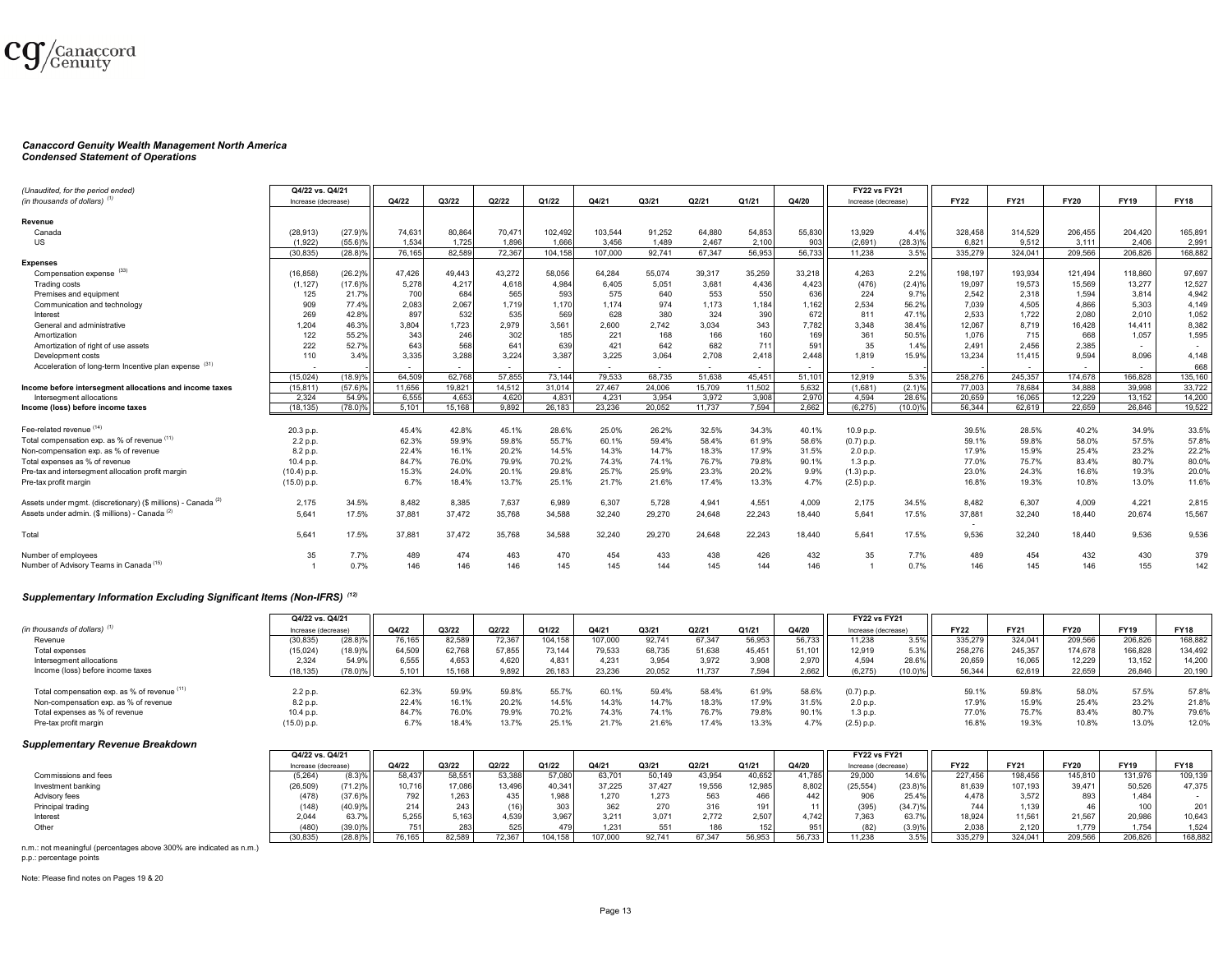

#### *Canaccord Genuity Wealth Management UK & Crown Dependencies (CGWM UK) Condensed Statement of Operations*

| (Unaudited, for the period ended)                                            | Q4/22 vs. Q4/21     |            |        |        |                          |        |        |        |                          |                          |          | <b>FY22 vs FY21</b> |            |             |             |             |             |             |
|------------------------------------------------------------------------------|---------------------|------------|--------|--------|--------------------------|--------|--------|--------|--------------------------|--------------------------|----------|---------------------|------------|-------------|-------------|-------------|-------------|-------------|
| (in thousands of dollars) <sup>(1)</sup>                                     | Increase (decrease) |            | Q4/22  | Q3/22  | Q2/22                    | Q1/22  | Q4/21  | Q3/21  | Q2/21                    | Q1/21                    | Q4/20    | Increase (decrease  |            | <b>FY22</b> | <b>FY21</b> | <b>FY20</b> | <b>FY19</b> | <b>FY18</b> |
|                                                                              |                     |            |        |        | $\sim$                   | $\sim$ |        |        |                          | $\sim$                   | $\sim$   |                     |            |             |             |             |             |             |
| Revenue                                                                      |                     |            |        |        |                          |        |        |        |                          |                          |          |                     |            |             |             |             |             |             |
| UK and Europe                                                                | 5,366               | 7.2%       | 80,316 | 81.741 | 75,109                   | 73,329 | 74.950 | 70.120 | 64.308                   | 67,951                   | 68,354   | 33,166              | 12.09      | 310,495     | 277,329     | 277,953     | 254.985     | 201,383     |
|                                                                              | 5.366               | 7.2%       | 80.316 | 81.741 | 75,109                   | 73,329 | 74.950 | 70,120 | 64.308                   | 67.95                    | 68,354   | 33.166              | 12.0%      | 310.495     | 277,329     | 277.953     | 254.985     | 201,383     |
| <b>Expenses</b>                                                              |                     |            |        |        |                          |        |        |        |                          |                          |          |                     |            |             |             |             |             |             |
| Compensation expense (33)                                                    | 405                 | 1.1%       | 38,202 | 42,817 | 41,213                   | 40,386 | 37.797 | 38,309 | 35,541                   | 37,448                   | 37,318   | 13,523              | 9.1%       | 162,618     | 149,095     | 151,020     | 144,827     | 113,517     |
| Trading costs                                                                | (401)               | $(13.3)\%$ | 2,610  | 2,512  | 2,40                     | 2,86   | 3,011  | 2,752  | 2,494                    | 2,67                     | 1,947    | (547)               | $(5.0)\%$  | 10,389      | 10,936      | 10.752      | 8,137       | 7,680       |
| Premises and equipment                                                       | 855                 | 102.5%     | 1,689  | 1,446  | 1,435                    | 887    | 834    | 1,020  | 937                      | 955                      | 1,204    | 1,711               | 45.7%      | 5,457       | 3.746       | 4.004       | 8,624       | 7,297       |
| Communication and technology                                                 | (372)               | (10.9)%    | 3,051  | 3,551  | 3,484                    | 3,490  | 3,423  | 3,574  | 3,445                    | 3,520                    | 3,502    | (386)               | (2.8)%     | 13,576      | 13,962      | 15,713      | 15,540      | 10,962      |
| Interest                                                                     | 1,066               | 123.0%     | 1,933  | 2,303  | 842                      | 836    | 867    | 906    | 831                      | 1,039                    | 1,107    | 2,271               | 62.3%      | 5.914       | 3.643       | 4.392       | 2,583       | 1,689       |
| General and administrative                                                   | (871                | $(12.1)\%$ | 6,306  | 5,055  | 4,217                    | 3,488  | 7,177  | 4,701  | 4,847                    | 3,567                    | 7,019    | (1, 226)            | (6.0)%     | 19,066      | 20,292      | 23,536      | 19,136      | 17,189      |
| Amortization                                                                 | 927                 | 22.2%      | 5,110  | 4,949  | 4,000                    | 3,990  | 4,183  | 4,148  | 4,246                    | 4,242                    | 4,576    | 1,230               | 7.3%       | 18,049      | 16,819      | 17,688      | 15,168      | 11,557      |
| Amortization of right of use assets                                          | (382)               | $(47.3)\%$ | 425    | 419    | 416                      | 780    | 807    | 778    | 778                      | 754                      | 811      | (1,077)             | $(34.6)\%$ | 2,040       | 3,117       | 3,028       |             |             |
| Development costs                                                            | (174)               | $(12.5)\%$ | 1,221  | 576    | 3,046                    | 311    | 1,395  | 2,599  | 662                      | 1,252                    | (5, 245) | (754)               | $(12.8)\%$ | 5,154       | 5,908       | 1.768       | 6,810       | 2,625       |
| Restructuring costs                                                          |                     |            | $\sim$ |        | $\sim$                   | $\sim$ |        |        |                          | $\overline{\phantom{a}}$ |          |                     |            |             |             | 1,098       | $\sim$      | 2,939       |
| Acquisition-related costs                                                    | 97                  | 23.2%      | 515    | 6,225  | 1,920                    | $\sim$ | 418    | 860    |                          | $\overline{\phantom{a}}$ | (4,238)  | 7,382               | n.m.       | 8,660       | 1,278       | (1,930)     | 1,088       | 6,732       |
| Acceleration of long-term Incentive plan expense (31)                        |                     |            |        | $\sim$ | $\overline{\phantom{a}}$ | $\sim$ |        | $\sim$ | $\overline{\phantom{a}}$ | $\sim$                   | . .      |                     |            |             |             |             | $\sim$      | 3,390       |
|                                                                              | 1.150               | 1.9%       | 61.062 | 69.853 | 62,976                   | 57,032 | 59,912 | 59.647 | 53,781                   | 55.456                   | 48.00    | 22.127              | 9.7%       | 250,923     | 228,796     | 231.069     | 221.913     | 185,577     |
| Income before intersegment allocations and income taxes                      | 4.216               | 28.0%      | 19,254 | 11,888 | 12,133                   | 16,297 | 15.038 | 10,473 | 10,527                   | 12,495                   | 20,353   | 11.039              | 22.7%      | 59.572      | 48.533      | 46.884      | 33.072      | 15,806      |
| Intersegment allocations                                                     | 577                 | 164.9%     | 927    | 269    | 306                      | 256    | 350    | 293    | 276                      | 289                      | 247      | 550                 | 45.5%      | 1,758       | 1,208       | 1.149       | 1,315       | 1,329       |
| Income (loss) before income taxes                                            | 3,639               | 24.8%      | 18,327 | 11,619 | 11,827                   | 16,041 | 14,688 | 10,180 | 10,251                   | 12,206                   | 20,106   | 10,489              | 22.2%      | 57,814      | 47,325      | 45.735      | 31,757      | 14,477      |
| Non-controlling interests (38) - see note B below                            | 7.064               | n.m.       | 7,064  | 6.081  | 4.162                    |        |        |        |                          |                          |          | 16,879              | n.m        | 16.879      |             |             |             |             |
| Fee-related revenue (14)                                                     | 7.2 p.p.            |            | 78.2%  | 80.6%  | 79.2%                    | 76.1%  | 71.0%  | 74.2%  | 75.2%                    | 68.2%                    | 68.6%    | 6.5 p.p.            |            | 78.6%       | 72.1%       | 72.9%       | 72.6%       | 68.5%       |
| Total compensation exp. as % of revenue (11)                                 | (2.9) p.p.          |            | 47.6%  | 52.4%  | 54.9%                    | 55.1%  | 50.4%  | 54.6%  | 55.3%                    | 55.1%                    | 54.6%    | (1.4) p.p.          |            | 52.4%       | 53.8%       | 54.3%       | 56.8%       | 56.4%       |
| Non-compensation exp. as % of revenue                                        | $(1.0)$ p.p.        |            | 28.5%  | 33.1%  | 29.0%                    | 22.7%  | 29.5%  | 30.4%  | 28.4%                    | 26.5%                    | 15.6%    | $(0.3)$ p.p.        |            | 28.4%       | 28.7%       | 28.8%       | 30.2%       | 35.8%       |
| Total expenses as % of revenue                                               | (3.9) p.p.          |            | 76.0%  | 85.5%  | 83.8%                    | 77.8%  | 79.9%  | 85.1%  | 83.6%                    | 81.6%                    | 70.2%    | $(1.7)$ p.p.        |            | 80.8%       | 82.5%       | 83.1%       | 87.0%       | 92.2%       |
| Pre-tax and intersegment allocation profit margin                            | 3.9 p.p.            |            | 24.0%  | 14.5%  | 16.2%                    | 22.2%  | 20.1%  | 14.9%  | 16.4%                    | 18.4%                    | 29.8%    | 1.7 p.p.            |            | 19.2%       | 17.5%       | 16.9%       | 13.0%       | 7.8%        |
| Pre-tax profit margin                                                        | 3.2 p.p.            |            | 22.8%  | 14.2%  | 15.7%                    | 21.9%  | 19.6%  | 14.5%  | 15.9%                    | 18.0%                    | 29.4%    | 1.6 p.p.            |            | 18.6%       | 17.1%       | 16.5%       | 12.5%       | 7.2%        |
| Assets under mgmt. (\$ millions) - UK and Crown Dependencies <sup>(3)</sup>  | 532                 | 1.0%       | 52,830 | 59,407 | 57,508                   | 55,605 | 52,298 | 51,762 | 45,380                   | 43,566                   | 39,879   | 532                 | 1.0%       | 52,830      | 52,298      | 39,879      | 44,195      | 44,877      |
| Assets under mgmt. (GBP millions) - UK and Crown Dependencies <sup>(3)</sup> | 1.935               | 6.4%       | 32,143 | 34,759 | 33,648                   | 32,427 | 30,207 | 29,711 | 26,370                   | 25,884                   | 22,653   | 1,935               | 6.4%       | 32,143      | 30,207      | 22,653      | 25,392      | 24,760      |
| Number of emplovees                                                          | 53                  | 10.0%      | 581    | 576    | 545                      | 533    | 528    | 525    | 530                      | 537                      | 548      | 53                  | 10.0%      | 581         | 528         | 548         | 542         | 559         |
| Investment professionals and fund managers in UK and Crown Dependencies (22) | 18                  | 8.9%       | 220    | 226    | 204                      | 202    | 202    | 205    | 208                      | 209                      | 210      | 18                  | 8.9%       | 220         | 202         | 210         | 190         | 188         |
|                                                                              |                     |            |        |        |                          |        |        |        |                          |                          |          |                     |            |             |             |             |             |             |

#### *Supplementary Information Excluding Significant Items (Non-IFRS) (12)*

|                                                   | Q4/22 vs. Q4/21     |         |        |        |        |        |        |        |        |        |        | <b>FY22 vs FY21</b> |       |             |             |             |             |             |
|---------------------------------------------------|---------------------|---------|--------|--------|--------|--------|--------|--------|--------|--------|--------|---------------------|-------|-------------|-------------|-------------|-------------|-------------|
| (in thousands of dollars) <sup>(1</sup>           | Increase (decrease) |         | Q4/22  | Q3/22  | Q2/22  | Q1/22  | Q4/21  | Q3/21  | Q2/21  | Q1/21  | Q4/20  | Increase (decrease) |       | <b>FY22</b> | <b>FY21</b> | <b>FY20</b> | <b>FY19</b> | <b>FY18</b> |
| Revenue                                           | 5,366               | $7.2\%$ | 80,316 | 81,741 | 75,109 | 73,329 | 74,950 | 70,120 | 64,308 | 67,951 | 68,354 | 33,166              | 12.0% | 310,495     | 277,329     | 277,953     | 254,985     | 201,383     |
| Total expenses                                    | 443                 | 0.8%    | 55,849 | 59,285 | 55.107 | 53,654 | 55,406 | 53,854 | 49,968 | 51,634 | 55,063 | 13,033              | 6.2%  | 223,895     | 210,862     | 220,274     | 205,133     | 162,702     |
| Intersegment allocations                          | 577                 | 164.9%  | 927    | 269    | 306    | 256    | 350    | 293    | 276    | 289    | 247    | 550                 | 45.5% | 1,758       | 1,208       | 1.149       | 1,315       | 1,329       |
| Income (loss) before income taxes                 | 4.346               | 22.69   | 23,540 | 22.187 | 19.696 | 19.419 | 19.194 | 15.973 | 14.064 | 16.028 | 13.044 | 19,583              | 30.0% | 84,842      | 65,259      | 56.530      | 48,537      | 37,352      |
| Non-controlling interests (38) - see note B below | 6,479               | n.m     | 6,479  | 5,137  | 3,002  |        |        |        |        |        |        | 14,386              | n.m.  | 14,386      |             |             |             |             |
| Total compensation exp. as % of revenue (11)      | (2.9) p.p.          |         | 47.6%  | 52.4%  | 54.9%  | 55.1%  | 50.4%  | 54.6%  | 55.3%  | 55.1%  | 54.6%  | (1.4) p.p.          |       | 52.4%       | 53.8%       | 54.3%       | 56.8%       | 56.4%       |
| Non-compensation exp. as % of revenue             | $(1.5)$ p.p.        |         | 22.0%  | 20.1%  | 18.5%  | 18.1%  | 23.5%  | 22.2%  | 22.4%  | 20.9%  | 26.0%  | $(2.5)$ p.p.        |       | 19.7%       | 22.3%       | 24.9%       | 23.7%       | 24.4%       |
| Total expenses as % of revenue                    | (4.4) p.p.          |         | 69.5%  | 72.5%  | 73.4%  | 73.2%  | 73.9%  | 76.8%  | 77.7%  | 76.0%  | 80.6%  | (3.9) p.p.          |       | 72.1%       | 76.0%       | 79.2%       | 80.4%       | 80.8%       |
| Pre-tax profit margin                             | 3.7 p.p.            |         | 29.3%  | 27.1%  | 26.2%  | 26.5%  | 25.6%  | 22.8%  | 21.9%  | 23.6%  | 19.1%  | 3.8 p.p.            |       | 27.3%       | 23.5%       | 20.3%       | 19.0%       | 18.5%       |

#### *Supplementary Revenue Breakdown*

|                      | Q4/22 vs. Q4/21     |      |        |                    |        |        |            |        |        |        |        | <b>FY22 vs FY21</b> |        |             |             |             |             |             |
|----------------------|---------------------|------|--------|--------------------|--------|--------|------------|--------|--------|--------|--------|---------------------|--------|-------------|-------------|-------------|-------------|-------------|
|                      | Increase (decrease) |      | Q4/22  | Q3/22              | Q2/22  | Q1/22  | Q4/21      | Q3/21  | Q2/21  | Q1/21  | Q4/20  | Increase (decrease) |        | <b>FY22</b> | <b>FY21</b> | <b>FY20</b> | <b>FY19</b> | <b>FY18</b> |
| Commissions and fees | 1,138               | 1.5% | 74.953 | 80,248             | 74.217 | 72,465 | 73,815     | 69,291 | 63,374 | 66,193 | 66,061 | 29,210              | 10.7%  | 301,883     | 272,673     | 268,406     | 248,988     | 197,677     |
| Investment banking   |                     |      |        |                    |        |        |            |        |        |        |        |                     |        |             |             |             |             |             |
| Advisory fees        |                     |      |        |                    |        |        |            |        |        |        |        |                     |        |             |             |             |             |             |
| Principal trading    |                     |      |        |                    |        |        |            |        |        |        |        |                     |        |             |             |             |             |             |
| Interest             | 1,07                |      | 1,337  |                    |        |        | <b>260</b> | 201    | 318    | 1.017  | .662   | 857                 | 17.7%  | 2.653       | .796        | 7,259       | 3 150       | 1,429       |
| Other                | 3,151               |      | 4,026  | 755                |        |        |            | 628    |        | 741    | 631    | 3,099               | 108.4% | 5,959       | 2,860       | 2,288       | 2,84        | 2,277       |
|                      | 5,366               | 7.2% | 80,316 | 81 74 <sup>-</sup> |        | 73,329 | 74,950     | 70,120 | 64,308 | 67,951 | 68,354 | 33,166              | 12.0%  | 310,495     | 277,329     | 277.953     | 254,985     | 201,383     |

n.m.: not meaningful (percentages above 300% are indicated as n.m.)

p.p.: percentage points

Note A: Please find notes on Pages 19 & 20

Note B: Non-controlling interests is an after-tax allocation of profit which is deducted for the purposes of determining net income attributable to common shareholders.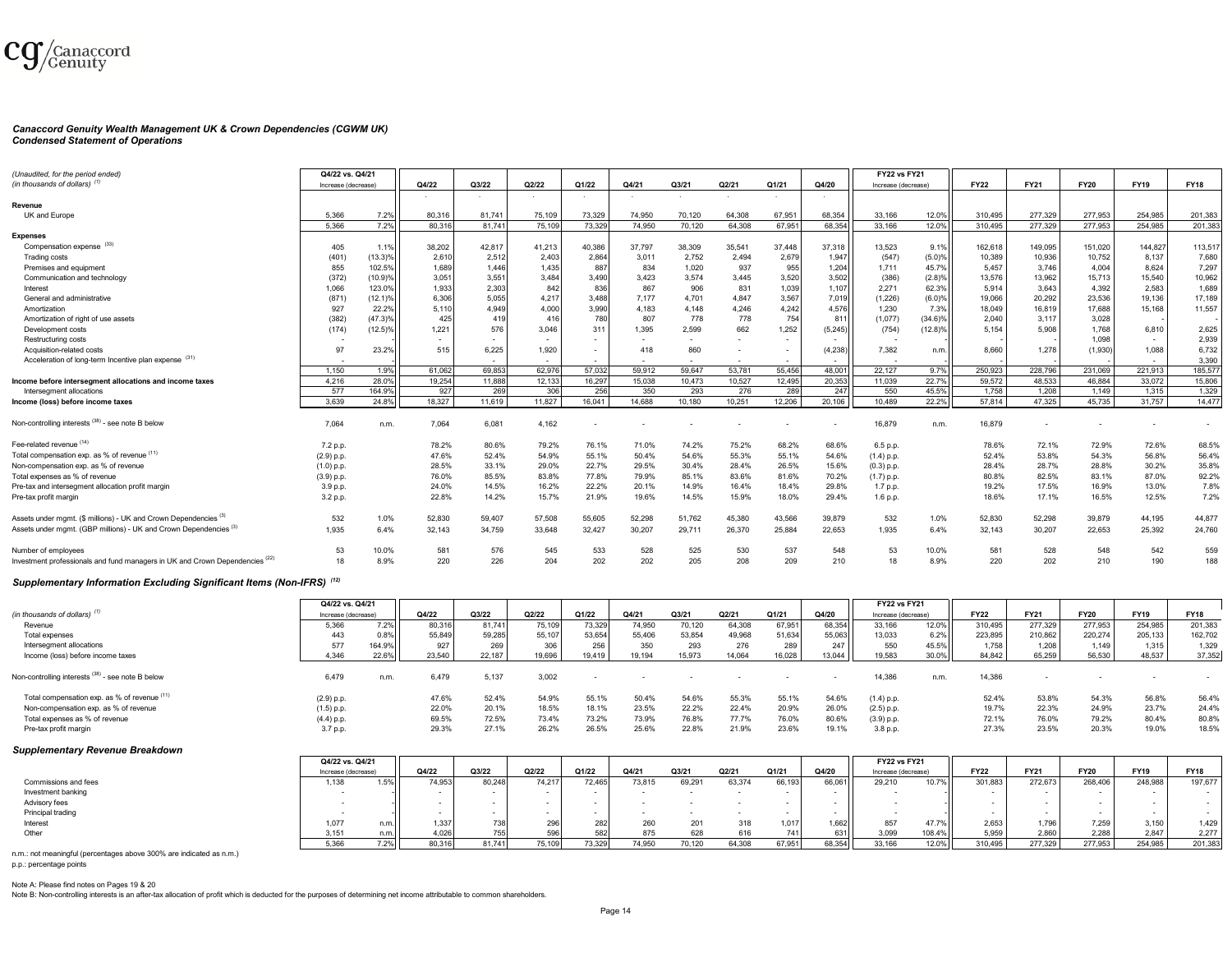

# *Canaccord Genuity Wealth Management Australia*

#### *Condensed Statement of Operations*

| (Unaudited, for the period ended)                       | Q4/22 vs. Q4/21     |             |                          |        |        |        |                          |                          |        |                |        | <b>FY22 vs FY21</b> |            |             |             |                |             |                          |
|---------------------------------------------------------|---------------------|-------------|--------------------------|--------|--------|--------|--------------------------|--------------------------|--------|----------------|--------|---------------------|------------|-------------|-------------|----------------|-------------|--------------------------|
| (in thousands of dollars) $(1)$                         | Increase (decrease) |             | Q4/22                    | Q3/22  | Q2/22  | Q1/22  | Q4/21                    | Q3/21                    | Q2/21  | Q1/21          | Q4/20  | Increase (decrease) |            | <b>FY22</b> | <b>FY21</b> | <b>FY20</b>    | <b>FY19</b> | <b>FY18</b>              |
|                                                         |                     |             |                          |        |        |        |                          |                          |        |                |        |                     |            |             |             |                |             |                          |
| Revenue                                                 |                     |             |                          |        |        |        |                          |                          |        |                |        |                     |            |             |             |                |             |                          |
| Australia                                               | 536                 | 3.1%        | 17.793                   | 20.571 | 18.752 | 17.517 | 17.257                   | 17.636                   | 14.322 | 13.034         | 12.851 | 12.384              | 19.9%      | 74.633      | 62.249      | 23,916         | $\sim$      | $\sim$                   |
|                                                         | 536                 | 3.1%        | 17.793                   | 20.571 | 18.752 | 17.517 | 17.257                   | 17.636                   | 14.322 | 13.034         | 12.85' | 12.384              | 19.9%      | 74.633      | 62.249      | 23.916         | $\sim$      | $\sim$                   |
| <b>Expenses</b>                                         |                     |             |                          |        |        |        |                          |                          |        |                |        |                     |            | $\sim$      |             |                |             |                          |
| Compensation expense (33)                               | 1.578               | 13.5%       | 13,245                   | 13,900 | 12.482 | 11.878 | 11.667                   | 11.786                   | 10.116 | 8,515          | 7,953  | 9,421               | 22.4%      | 51,505      | 42,084      | 15,268         | $\sim$      | $\overline{\phantom{a}}$ |
| <b>Trading costs</b>                                    | 59                  | 7.5%        | 845                      | 826    | 1,022  | 761    | 786                      | 848                      | 884    | 843            | 1.446  | 93                  | 2.8%       | 3,454       | 3,361       | 2,082          | $\sim$      | $\overline{\phantom{a}}$ |
| Premises and equipment                                  | (166)               | $(101.2)\%$ | (2)                      | 142    | 118    | 167    | 164                      | (116)                    | 149    | 180            | 142    | 48                  | 12.7%      | 425         | 377         | 401            | $\sim$      | $\overline{\phantom{a}}$ |
| Communication and technology                            | 70                  | 9.9%        | 780                      | 797    | 715    | 689    | 710                      | 728                      | 513    | 937            | 1,019  | 93                  | 3.2%       | 2,981       | 2,888       | 1,774          | $\sim$      | $\overline{a}$           |
| Interest                                                | 73                  | 77.7%       | 167                      | 78     | 80     | 80     | 94                       | 94                       | 76     | (407)          | 109    | 548                 | n.m.       | 405         | (143)       | 293            | $\sim$      | $\overline{a}$           |
| General and administrative                              | 60                  | 7.6%        | 849                      | 1,280  | 1,451  | 726    | 789                      | 820                      | 551    | 1.045          | 1,213  | 1.101               | 34.4%      | 4.306       | 3.205       | 2,439          | $\sim$      | $\overline{\phantom{a}}$ |
| Amortization                                            | (4)                 | (1.6)%      | 244                      | 293    | 261    | 269    | 248                      | 195                      | 610    | 303            | 621    | (289)               | (21.3)%    | 1,067       | 1.356       | 798            |             | $\overline{\phantom{a}}$ |
| Amortization of right of use assets                     | (289)               | $(102.1)\%$ |                          | 353    | 292    | 274    | 283                      | 270                      | 447    | 1,053          | 603    | (1, 140)            | $(55.5)\%$ | 913         | 2,053       | 891            | $\sim$      | $\overline{a}$           |
| Development costs                                       | 785                 | n.m.        | 927                      | 1,012  | 354    | 180    | 142                      | $\sim$                   |        | $\overline{a}$ | $\sim$ | 2,331               | n.m.       | 2,473       | 142         | $\overline{2}$ |             | $\overline{\phantom{a}}$ |
| Restructuring costs                                     | $\overline{a}$      | $\sim$      | $\overline{\phantom{a}}$ | $\sim$ | $\sim$ |        | $\overline{\phantom{a}}$ | $\overline{\phantom{a}}$ | $\sim$ | $\sim$         | (427)  |                     |            | $\sim$      |             | 823            |             | $\overline{a}$           |
|                                                         | 2.166               | 14.6%       | 17.049                   | 18,681 | 16,775 | 15.024 | 14,883                   | 14.625                   | 13.346 | 12.469         | 12,679 | 12.206              | 22.1%      | 67.529      | 55.323      | 24.771         | $\sim$      | $\sim$                   |
| Income before intersegment allocations and income taxes | (1.630)             | (68.7)%     | 744                      | 1.890  | 1.977  | 2.493  | 2.374                    | 3.011                    | 976    | 565            | 172    | 178                 | 2.6%       | 7.104       | 6.926       | (855)          | $\sim$      | $\sim$                   |
| Intersegment allocations                                | 253                 | n.m.        | 253                      | $\sim$ | $\sim$ | $\sim$ | $\sim$                   | $\sim$                   | $\sim$ | 15             | (712)  | 238                 | n.m.       | 253         | 15          | (635)          | $\sim$      | $\sim$                   |
| Income (loss) before income taxes                       | (1,883)             | $(79.3)\%$  | 491                      | 1,890  | 1.977  | 2.493  | 2.374                    | 3.011                    | 976    | 550            | 884    | (60)                | (0.9)%     | 6,851       | 6.911       | (220)          | $\sim$      | $\sim$                   |
| Non-controlling interests (38) - see note B below       | (160)               | $(64.3)\%$  | 89                       | 210    | 214    | 278    | 249                      | 345                      | 63     | 58             | 140    | 76                  | 10.6%      | 791         | 715         | 190            |             |                          |
| Fee-related revenue (14)                                | 4.7 p.p.            |             | 30.3%                    | 24.9%  | 27.1%  | 26.6%  | 25.6%                    | 28.6%                    | 26.6%  | 23.0%          | 24.1%  | 1.0 p.p.            |            | 27.1%       | 26.1%       | 23.1%          |             |                          |
| Total compensation exp. as % of revenue (11)            | 6.8 p.p.            |             | 74.4%                    | 67.6%  | 66.6%  | 67.8%  | 67.6%                    | 66.8%                    | 70.6%  | 65.3%          | 61.9%  | 1.4 p.p.            |            | 69.0%       | 67.6%       | 63.8%          |             | $\overline{a}$           |
| Non-compensation exp. as % of revenue                   | 2.7 p.p.            |             | 21.4%                    | 23.2%  | 22.9%  | 18.0%  | 18.6%                    | 16.1%                    | 22.6%  | 30.3%          | 36.8%  | 0.2 p.p.            |            | 21.5%       | 21.3%       | 39.7%          |             | $\overline{\phantom{a}}$ |
| Total expenses as % of revenue                          | 9.6 p.p.            |             | 95.8%                    | 90.8%  | 89.5%  | 85.8%  | 86.2%                    | 82.9%                    | 93.2%  | 95.7%          | 98.7%  | 1.6 p.p.            |            | 90.5%       | 88.9%       | 103.6%         |             | $\overline{a}$           |
| Pre-tax and intersegment allocation profit margin       | (9.6) p.p.          |             | 4.2%                     | 9.2%   | 10.5%  | 14.2%  | 13.8%                    | 17.1%                    | 6.8%   | 4.3%           | 1.3%   | $(1.6)$ p.p.        |            | 9.5%        | 11.1%       | (3.6)%         |             | $\overline{\phantom{a}}$ |
| Pre-tax profit margin                                   | (11.0) p.p.         |             | 2.8%                     | 9.2%   | 10.5%  | 14.2%  | 13.8%                    | 17.1%                    | 6.8%   | 4.2%           | 6.9%   | (1.9) p.p.          |            | 9.2%        | 11.1%       | (0.9)%         |             |                          |
| Total AUM - Australia - CAD (37)                        | 1,124               | 26.6%       | 5.352                    | 5,065  | 4,814  | 4.691  | 4,228                    | 4,174                    | 3.366  | 3,064          | 2.400  | 1,124               | 26.6%      | 5.352       | 4,228       | 2,400          |             |                          |
| Total AUM - Australia - AUD (37)                        | 1.287               | 29.0%       | 5.718                    | 5,525  | 5.251  | 5.044  | 4,431                    | 4,256                    | 3.526  | 3.269          | 2.783  | 1.287               | 29.0%      | 5.718       | 4.431       | 2,783          |             |                          |
| Number of employees                                     | 18                  | 8.8%        | 222                      | 220    | 215    | 204    | 204                      | 194                      | 198    | 197            | 200    | 18                  | 8.8%       | 222         | 204         | 200            |             |                          |
| Number of advisors                                      |                     | 4.5%        | 115                      | 112    | 108    | 110    | 110                      | 106                      | 115    | 117            | 119    | 5                   | 4.5%       | 115         | 110         | 119            |             |                          |

#### *Supplementary Information Excluding Significant Items (Non-IFRS) (12)*

|                                                   | Q4/22 vs. Q4/21     |            |        |        |        |        |        |        |        |        |        | <b>FY22 vs FY21</b> |        |             |             |             |             |             |
|---------------------------------------------------|---------------------|------------|--------|--------|--------|--------|--------|--------|--------|--------|--------|---------------------|--------|-------------|-------------|-------------|-------------|-------------|
| (in thousands of dollars) <sup>(1)</sup>          | Increase (decrease) |            | Q4/22  | Q3/22  | Q2/22  | Q1/22  | Q4/21  | Q3/21  | Q2/21  | Q1/21  | Q4/20  | Increase (decrease) |        | <b>FY22</b> | <b>FY21</b> | <b>FY20</b> | <b>FY19</b> | <b>FY18</b> |
| Revenue                                           | 536                 | $3.1\%$    | 17,793 | 20,571 | 18,752 | 17,517 | 17,257 | 17,636 | 14,322 | 13,034 | 12,851 | 12,384              | 19.9%  | 74,633      | 62,249      | 23,916      |             | $\sim$      |
| Total expenses                                    | 2.174               | 14.7%      | 16,932 | 18,563 | 16.657 | 14.903 | 14,758 | 14.503 | 13.246 | 12.330 | 12.663 | 12.218              | 22.3%  | 67,055      | 54.837      | 23,505      |             |             |
| Intersegment allocations                          | 253                 |            | 253    | $\sim$ |        | $\sim$ |        |        |        |        | (712)  | 238                 | n.m.   | 253         |             | (635)       |             |             |
| Income (loss) before income taxes                 | (1,891)             | (75.7)%    | 608    | 2,008  | 2,095  | 2,614  | 2,499  | 3,133  | 1,076  | 689    | 900    | (72)                | (1.0)% | 7,325       | 7,397       | 1,046       |             |             |
| Non-controlling interests (38) - see note B below | (160)               | $(64.3)\%$ | 89     | 210    | 214    | 278    | 249    | 345    | 63     | 69     | 140    | 65                  | n.m.   | 791         | 726         | 190         |             |             |
| Total compensation exp. as % of revenue (11)      | 6.8 p.p.            |            | 74.4%  | 67.6%  | 66.6%  | 67.8%  | 67.6%  | 66.8%  | 70.6%  | 65.3%  | 61.9%  | 1.4 p.p.            |        | 69.0%       | 67.6%       | 63.8%       |             |             |
| Non-compensation exp. as % of revenue             | 2.8 p.p.            |            | 20.7%  | 22.7%  | 22.3%  | 17.3%  | 17.9%  | 15.4%  | 21.9%  | 29.3%  | 36.7%  | 0.3 p.p.            |        | 20.8%       | 20.5%       | 34.4%       |             |             |
| Total expenses as % of revenue                    | 9.6 p.p.            |            | 95.2%  | 90.2%  | 88.8%  | 85.1%  | 85.5%  | 82.2%  | 92.5%  | 94.6%  | 98.5%  | 1.8 p.p.            |        | 89.8%       | 88.1%       | 98.3%       |             |             |
| Pre-tax profit margin                             | (11.1) p.p.         |            | 3.4%   | 9.8%   | 11.2%  | 14.9%  | 14.5%  | 17.8%  | 7.5%   | 5.3%   | 7.0%   | $(2.1)$ p.p.        |        | 9.8%        | 11.9%       | 4.4%        |             |             |

#### *Supplementary Revenue Breakdown*

|                      | Q4/22 vs. Q4/21     |         |        |        |        |        |        |        |        |        |        | <b>FY22 vs FY21</b> |             |             |             |             |             |             |
|----------------------|---------------------|---------|--------|--------|--------|--------|--------|--------|--------|--------|--------|---------------------|-------------|-------------|-------------|-------------|-------------|-------------|
|                      | Increase (decrease) |         | Q4/22  | Q3/22  | Q2/22  | Q1/22  | Q4/21  | Q3/21  | Q2/21  | Q1/21  | Q4/20  | Increase (decrease) |             | <b>FY22</b> | <b>FY21</b> | <b>FY20</b> | <b>FY19</b> | <b>FY18</b> |
| Commissions and fees | 496                 | 3.5%    | 14,770 | 14,015 | 15,531 | 13,346 | 14,274 | 13,346 | 11,129 | 12,760 | 12,106 | 6,153               | 11.9%       | 57,662      | 51,509      | 20,186      |             |             |
| Investment banking   | 36                  | $1.2%$  | 3,023  | 6,556  | 3,221  | 4,168  | 2,987  | 4,123  | 3,084  | 75     | 702    | 6,699               | 65.2%       | 16,968      | 10,269      | 3,478       |             |             |
| Advisory fees        |                     |         |        |        |        |        |        |        |        |        |        |                     |             |             |             |             |             |             |
| Principal trading    |                     |         |        |        |        |        |        |        |        |        |        |                     |             |             |             |             |             |             |
| Interest             |                     |         |        |        |        |        | (4)    | 167    | 109    | 179    | (53)   | (448)               | $(99.3)\%$  |             | 451         |             |             |             |
| Other                |                     |         |        |        |        |        |        |        |        |        |        | (20)                | $(100.0)\%$ |             |             | 221         |             |             |
|                      | 536                 | $3.1\%$ | 17.793 | 20,571 | 18.752 | 17.517 | 17.257 | 17.636 | 14.322 | 13,034 | 12.851 | 12.384              | 19.9%       | 74,633      | 62,249      | 23,916      |             |             |

n.m.: not meaningful (percentages above 300% are indicated as n.m.) p.p.: percentage points

Note A: Please find notes on Pages 19 & 20

Note B: Non-controlling interests is an after-tax allocation of profit which is deducted for the purposes of determining net income attributable to common shareholders.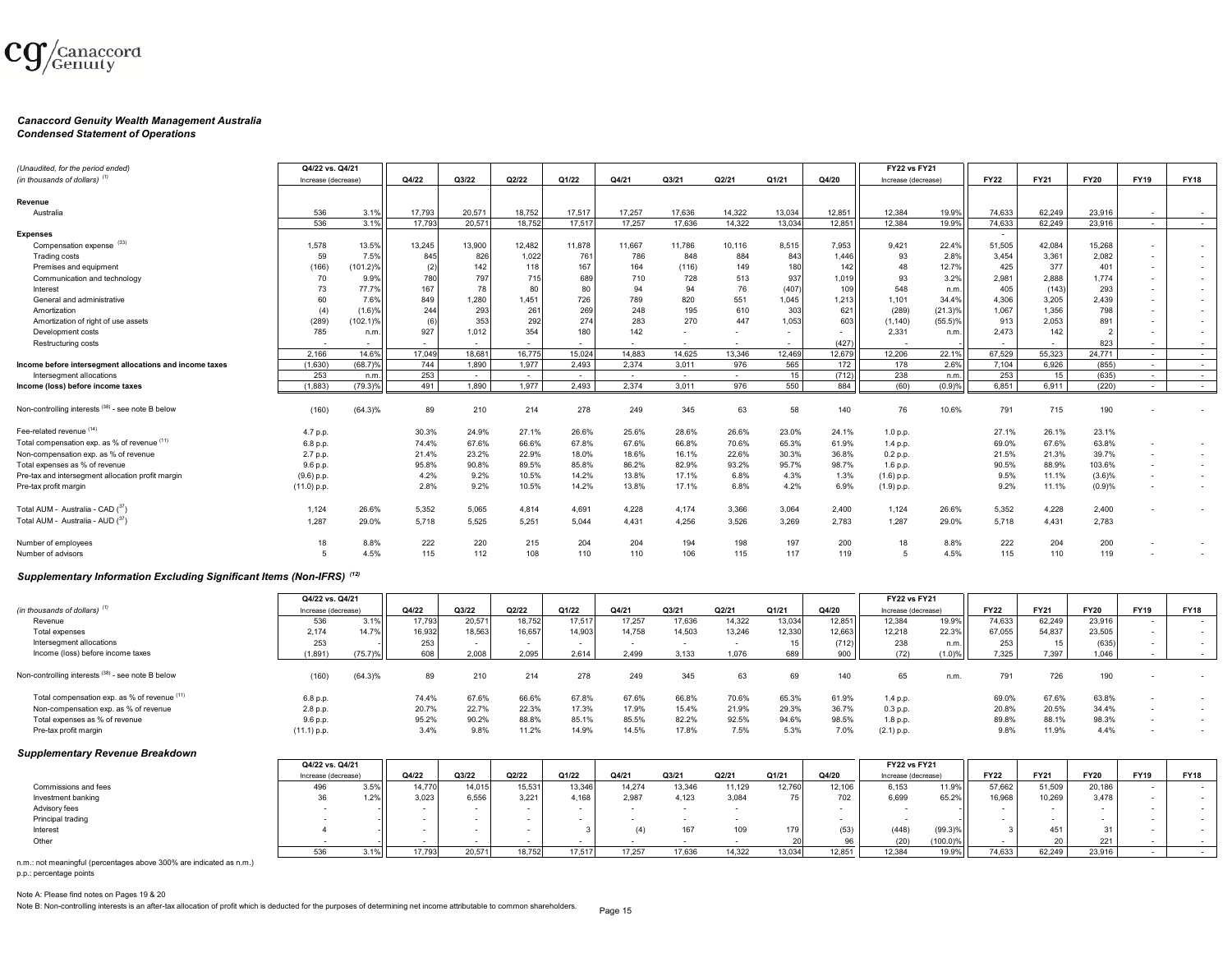

#### *Corporate and Other segment Condensed Statement of Operations*

| (Unaudited, for the period ended)                                     | Q4/22 vs. Q4/21     |             |           |           |           |                          |           |           |           |                          |          | <b>FY22 vs FY21</b>      |            |             |             |             |             |             |
|-----------------------------------------------------------------------|---------------------|-------------|-----------|-----------|-----------|--------------------------|-----------|-----------|-----------|--------------------------|----------|--------------------------|------------|-------------|-------------|-------------|-------------|-------------|
| (in thousands of dollars) $(1)$                                       | Increase (decrease) |             | Q4/22     | Q3/22     | Q2/22     | Q1/22                    | Q4/21     | Q3/21     | Q2/21     | Q1/21                    | Q4/20    | Increase (decrease       |            | <b>FY22</b> | <b>FY21</b> | <b>FY20</b> | <b>FY19</b> | <b>FY18</b> |
|                                                                       |                     |             |           |           |           |                          |           |           |           |                          |          |                          |            |             |             |             |             |             |
| Revenue                                                               |                     |             |           |           |           |                          |           |           |           |                          |          |                          |            |             |             |             |             |             |
|                                                                       |                     |             |           |           |           |                          |           |           |           |                          |          |                          |            |             |             |             |             |             |
| Interest                                                              | (842)               | (40.3)%     | 1,247     | 1.216     | 1,510     | 1.490                    | 2,089     | 1,012     | 1.040     | 1.734                    | 2,275    | (412)                    | (7.0)%     | 5,463       | 5,875       | 10,249      | 12,990      | 6,068       |
| Other - fair value adjustment                                         | (5, 200)            | $(36.6)\%$  | 9.000     | 1.400     | $\sim$    | (5,000)                  | 14,200    |           | $\sim$    | $\sim$                   | $\sim$   | (8,800)                  | n.m.       | 5.400       | 14,200      | $\sim$      |             | $\sim$      |
| Other                                                                 | (853)               | (20.9)%     | 3.226     | 2.807     | 2.504     | 3.121                    | 4.079     | 2.693     | 1.791     | 3.203                    | 2.856    | (108)                    | (0.9)%     | 11.658      | 11.766      | 12.714      | 11.440      | 8,992       |
|                                                                       | (6, 895)            | $(33.9)\%$  | 13,473    | 5.423     | 4.014     | (389)                    | 20,368    | 3,705     | 2,831     | 4,937                    | 5,131    | (9,320)                  | $(29.3)\%$ | 22,521      | 31,841      | 22,963      | 24,430      | 15,056      |
| <b>Expenses</b>                                                       |                     |             |           |           |           |                          |           |           |           |                          |          |                          |            |             |             |             |             |             |
| Compensation expense (33)                                             | (2, 124)            | (8.7)%      | 22,314    | 26.618    | 17,015    | 28,131                   | 24,438    | 25,717    | 23,301    | 26,329                   | 13,942   | (5,707)                  | (5.7)%     | 94,078      | 99,785      | 48.460      | 48,691      | 37,669      |
| <b>Trading costs</b>                                                  | 349                 | 7.1%        | (4,584)   | (3,007)   | (2,718)   | (2,864)                  | (4,933)   | (4,026)   | (1,581)   | (4,085)                  | (5, 324) | 1,452                    | 9.9%       | (13, 173)   | (14, 625)   | (15,050)    | (7, 802)    | (6,583)     |
| Premises and equipment                                                | 411                 | 34.2%       | 1.612     | 750       | 771       | 322                      | 1,201     | 806       | 969       | 612                      | 1,065    | (133)                    | (3.7)%     | 3,455       | 3,588       | 3.443       | 5,499       | 3.148       |
| Communication and technology                                          | 1.614               | 131.5%      | 2,841     | 1,023     | 2,332     | 1,684                    | 1,227     | 1,279     | 1,365     | 1,287                    | 889      | 2,722                    | 52.8%      | 7,880       | 5,158       | 4,726       | 5,686       | 4.778       |
| Interest                                                              | (2,604)             | $(84.8)\%$  | 465       | 481       | 356       | 372                      | 3.069     | 2,858     | 2,672     | 2,804                    | 2,797    | (9,729)                  | $(85.3)\%$ | 1,674       | 11,403      | 11,259      | 11,050      | 6.225       |
| General and administrative                                            | 716                 | 20.4%       | 4,230     | 5,832     | 3,450     | 3.716                    | 3,514     | 4.243     | 3,225     | 2,823                    | 3,962    | 3,423                    | 24.8%      | 17,228      | 13,805      | 12,625      | 13,363      | 9,463       |
| Amortization                                                          |                     | (6.5)%      | 130       | 178       | 202       | 107                      | 139       | 121       | 105       | 105                      | 99       | 147                      | 31.3%      | 617         | 470         | 465         | 856         | 1,391       |
| Amortization of right of use assets                                   | 483                 | 105.7%      | 940       | 711       | 782       | 739                      | 457       | 831       | 830       | 760                      | 619      | 294                      | 10.2%      | 3,172       | 2,878       | 3,334       |             | $\sim$      |
| Development costs                                                     | (2,896)             | $(97.3)\%$  | 80        | 34        | 27        | 54                       | 2,976     | 840       | 37        | 73                       | 37       | (3,731)                  | $(95.0)\%$ | 195         | 3.926       | 194         | 155         | 201         |
| Acceleration of long-term Incentive plan expense (31)                 |                     |             |           |           | $\sim$    |                          | $\sim$    |           |           | $\sim$                   |          | $\overline{\phantom{a}}$ |            |             | $\sim$      |             |             | 1.898       |
| Change in derivative fair value                                       |                     | n.m.        |           | 8.519     | $\sim$    | ۰                        | $\sim$    |           |           | $\sim$                   |          | 8,519                    | n.m.       | 8,519       | $\sim$      | $\sim$      |             |             |
| Loss and other costs on extinguishment of convertible debentures (32) | (4, 354)            | $(100.0)\%$ |           | $\sim$    | 468       | 5.464                    | 4,354     |           |           | $\overline{\phantom{a}}$ |          | 1,578                    | n.m.       | 5,932       | 4,354       | $\sim$      | 8,608       |             |
| Share of (gain) loss of an associate                                  | (605)               | $(98.2)\%$  | 11        | 63        | 118       | $\overline{\phantom{a}}$ | 616       | 275       | 14        | 17                       | 33       | (730)                    | $(79.2)\%$ | 192         | 922         | 207         | 304         | 298         |
|                                                                       | (9,019)             | $(24.3)\%$  | 28.039    | 41.202    | 22,803    | 37.725                   | 37,058    | 32.944    | 30.937    | 30,725                   | 18.119   | (1,895)                  | (1.4)%     | 129,769     | 131,664     | 69.663      | 86.410      | 58,488      |
| Loss before intersegment allocations and income taxes                 | 2.124               | 12.7%       | (14, 566) | (35, 779) | (18, 789) | (38, 114)                | (16, 690) | (29, 239) | (28, 106) | (25, 788)                | (12,988) | (7.425)                  | (7.4)%     | 107,248     | (99, 823)   | (46, 700)   | (61,980)    | (43, 432)   |
| Intersegment allocations                                              | (5.726)             | (58.9)%     | (15, 452) | (8.959)   | (9.285)   | (8.981)                  | (9.726)   | (8, 168)  | (8, 811)  | (8, 846)                 | (6.789)  | (7, 126)                 | $(20.0)\%$ | (42.677     | (35, 551)   | (29.748)    | (33, 156)   | (32,053)    |
| Income (loss) before income taxes                                     | 7,850               | 112.7%      | 886       | (26.820)  | (9,504)   | (29.133)                 | (6,964)   | (21,071)  | (19, 295) | (16, 942)                | (6, 199) | (299)                    | (0.5)%     | (64, 571)   | (64, 272)   | (16, 952)   | (28, 824)   | (11, 379)   |
|                                                                       |                     |             |           |           |           |                          |           |           |           |                          |          |                          |            |             |             |             |             |             |
|                                                                       |                     |             |           |           |           |                          |           |           |           |                          |          |                          |            |             |             |             |             |             |
| Number of employees                                                   | 43                  | 11.9%       | 405       | 382       | 380       | 362                      | 362       | 359       | 345       | 342                      | 339      | 43                       | 12%        |             | 362         | 339         | 308         | 288         |

#### *Supplementary Information Excluding Significant Items (Non-IFRS) (12)*

|                                   | Q4/22 vs. Q4/21     |             |          |         |         |         |          |          |          |          |         | <b>FY22 vs FY21</b> |            |          |          |          |           |                     |  |             |                 |      |             |             |
|-----------------------------------|---------------------|-------------|----------|---------|---------|---------|----------|----------|----------|----------|---------|---------------------|------------|----------|----------|----------|-----------|---------------------|--|-------------|-----------------|------|-------------|-------------|
| (in thousands of dollars) $(1)$   | Increase (decrease) |             |          |         |         |         |          |          | Q4/22    | Q3/22    | Q2/22   | Q1/22               | Q4/21      | Q3/21    | $Q2/2^2$ | Q1/21    | Q4/20     | Increase (decrease) |  | <b>FY22</b> | FY <sub>2</sub> | EVOO | <b>FY19</b> | <b>FY18</b> |
| Revenue                           | (1,695)             | $'27.5$ %   | 4.473    | 4.023   | 4.014   |         | .168     | 3.705    | 2.831    | 4.937    | $5.131$ | (520)               | (2.9)      | 17.121   | 17,641   | 22.96    | 24.430    | 15,056              |  |             |                 |      |             |             |
| Total expenses                    | (4,665)             | (14.3)%     | 28,039   | 32,683  | 22,335  | 32,26'  | 32,704   | 32,944   | 30,937   | 30,725   | 8,119   | (11, 992)           | $(9.4)\%$  | 115,318  | 127,310  | 69,663   | 77,802    | 56,590              |  |             |                 |      |             |             |
| Intersegment allocations          | 5,726)              | $(58.9) \%$ | (15.452) | (8,959) | (9,285) | (8.981) | (9.726)  | (8.168)  | (8, 811) | (8, 846) | (6.789) | (7, 126)            | $(20.0)$ % | (42.677) | 35,551)  | (29.748) | (33, 156) | (32,053)            |  |             |                 |      |             |             |
| (Loss) income before income taxes | 8.696               | 51 7%       | (8.114)  | 19.701  | (9.036) | (18.669 | (16.810) | (21.071) | (19.295) | (16.942) | (6.199) | 18.598              |            | (55.520) | 74.118)  | 16.952   | (20.216)  | (9.481)             |  |             |                 |      |             |             |

n.m.: not meaningful (percentages above 300% are indicated as n.m.) p.p.: percentage points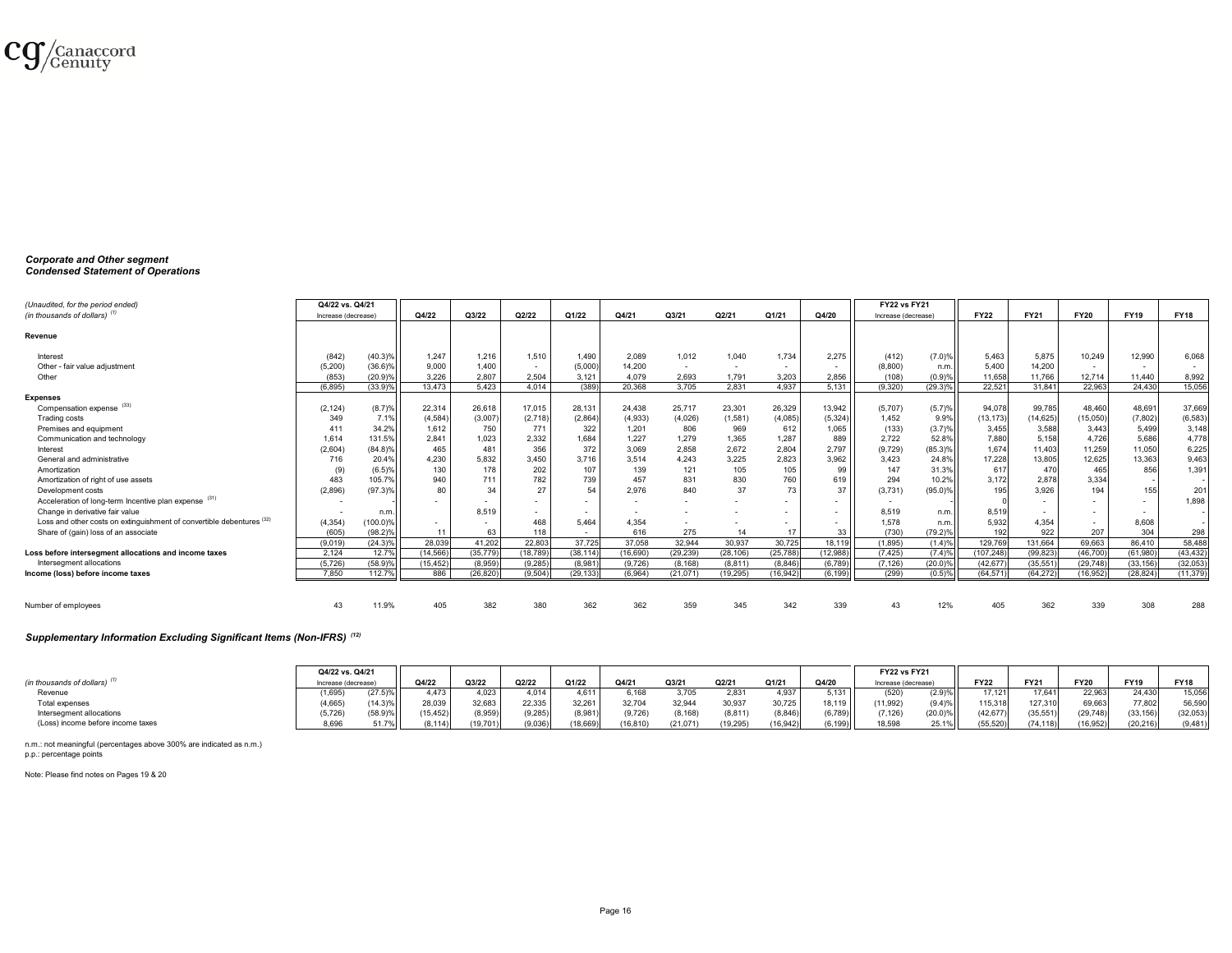

### *Canaccord Genuity Group of Companies*

#### *Condensed Consolidated Statement of Financial Position (20)*

| (Unaudited, for the period ended)                    | Q4/22 vs. Q4/21     |            |           | Q3/22                    | Q2/22     | Q1/22     | Q4/21     |           | Q2/21     |           | Q4/20     | <b>FY22</b> | <b>FY21</b> | <b>FY20</b> | <b>FY19</b> |             |
|------------------------------------------------------|---------------------|------------|-----------|--------------------------|-----------|-----------|-----------|-----------|-----------|-----------|-----------|-------------|-------------|-------------|-------------|-------------|
| (in thousands of dollars)                            | Increase (decrease) |            | Q4/22     |                          |           |           |           | Q3/21     |           | Q1/21     |           |             |             |             |             | <b>FY18</b> |
| <b>Assets</b>                                        |                     |            |           |                          |           |           |           |           |           |           |           |             |             |             |             |             |
|                                                      |                     |            |           |                          |           |           | 1.883.292 | 1.253.263 |           |           | 997.111   |             |             | 997.111     |             |             |
| Cash and cash equivalents                            | (95,031)            | (5.0)%     | 1,788,261 | 1,790,177                | 1,725,252 | 1,364,952 |           |           | 904.598   | 782,300   |           | 1,788,261   | 1,883,292   |             | 820,739     | 862,838     |
| Securities owned                                     | 9.646               | 0.9%       | 1,051,229 | 1,159,854                | 1,136,754 | 1,141,213 | 1.041.583 | 1,062,946 | 903,416   | 830,932   | 931.467   | 1.051.229   | 1,041,583   | 931.467     | 690,499     | 469.217     |
| Accounts receivable                                  | (534,787)           | $(13.5)\%$ | 3,438,655 | 3.137.364                | 4.291.580 | 3,862,988 | 3,973,442 | 3,069,771 | 3,130,499 | 2,647,206 | 3,275,841 | 3,438,655   | 3,973,442   | 3.275.841   | 2,656,664   | 2,215,837   |
| Income taxes recoverable                             | 1.229               | 166.5%     | 1,967     | 9,568                    | 8,012     | 17,342    | 738       | 282       | 3.710     | 10,859    | 5,603     | 1.967       | 738         | 5.603       | 2,502       | 1.170       |
| Deferred tax assets                                  | 16,995              | 20.9%      | 98,224    | 89,186                   | 83,674    | 77,264    | 81.229    | 44,923    | 40,599    | 36,325    | 39,487    | 98,224      | 81,229      | 39.487      | 22,117      | 19,941      |
| Investments                                          | 10,735              | 88.0%      | 22,928    | 24,815                   | 20.430    | 8,879     | 12,193    | 7,348     | 10,396    | 9.837     | 10.105    | 22,928      | 12.193      | 10.105      | 6,224       | 2,035       |
| Equipment and leasehold improvements                 | 11,573              | 50.2%      | 34,643    | 23,724                   | 21,27'    | 21,686    | 23,070    | 22,843    | 23,569    | 23,389    | 24,860    | 34,643      | 23,070      | 24,860      | 25,792      | 30,967      |
| Goodwill and other intangibles                       | 166.234             | 31.3%      | 697,272   | 725.569                  | 522.449   | 524,875   | 531.038   | 537.648   | 543.576   | 543,389   | 565,587   | 697.272     | 531.038     | 565.587     | 524.757     | 418.731     |
| Right of use asset                                   | 31.850              | 37.4%      | 117.066   | 79.169                   | 76.871    | 79.791    | 85,216    | 86.283    | 91.358    | 97.238    | 106,134   | 117.066     | 85.216      | 106.134     |             |             |
| <b>Total assets</b>                                  | (381, 556)          | (5.0)%     | 7,250,245 | 7,039,426                | 7,886,293 | 7,098,990 | 7,631,801 | 6,085,307 | 5,651,721 | 4,981,475 | 5,956,195 | 7,250,245   | 7,631,801   | 5,956,195   | 4,749,294   | 4,020,736   |
|                                                      |                     |            |           |                          |           |           |           |           |           |           |           |             |             |             |             |             |
| <b>Liabilities and equity</b>                        |                     |            |           |                          |           |           |           |           |           |           |           |             |             |             |             |             |
| Bank indebtedness                                    |                     |            |           |                          |           |           |           |           |           |           |           |             |             |             | 9,639       |             |
| Securities sold short                                | (322, 317)          | (36.2)%    | 567,290   | 876,313                  | 1,219,252 | 814,493   | 889,607   | 753,312   | 700,909   | 631,662   | 875,017   | 567,290     | 889,607     | 875,017     | 373,419     | 301,006     |
| Accounts payable, accrued liabilities and provisions | (317,063)           | (6.1)%     | 4,853,894 | 4,436,267                | 1,988,873 | 4,780,498 | 5,170,957 | 3,968,036 | 3,619,631 | 2,997,985 | 3,680,186 | 1,853,894   | 5,170,957   | 3,680,186   | 3,141,977   | 2,647,382   |
| Income taxes pavable                                 | (40, 333)           | (71.7)%    | 15.952    | 6.266                    | 8.183     | 37,013    | 56.285    | 19.664    | 6.192     | 8,287     | 11.721    | 15.952      | 56.285      | 11.721      | 5.415       | 7.851       |
| Current portion of bank loan                         | (5, 545)            | $(45.8)\%$ | 6.574     | 6.843                    | 6,836     | 15,432    | 12.119    | 12.195    | 8.605     | 8,416     | 7,042     | 6.574       | 12,119      | 7.042       | 9.294       | 9.679       |
| Current portion of lease liability                   | (383)               | (1.6)%     | 23,928    | 24,446                   | 25,536    | 23,898    | 24,311    | 22,490    | 22,465    | 22,936    | 23,417    | 23,928      | 24,311      | 23,417      |             |             |
| Current portion of contingent consideration          | (7,088)             | $(40.0)\%$ | 10,618    | 11,034                   |           | 12,399    | 17,706    | 18,769    | 17,286    | 51,373    | 57,859    | 10,618      | 17,706      | 57.859      |             |             |
| Lease liability                                      | 31,029              | 44.0%      | 101,620   | 63,281                   | 59,284    | 64,096    | 70,591    | 72,503    | 77,871    | 83,201    | 88,922    | 101,620     | 70,591      | 88,922      |             |             |
| Other liabilities <sup>(39)</sup>                    | 56,181              | 287.0%     | 75,758    | 80,875                   | 42,166    | 19,482    | 19,577    | 32,399    | 40,275    | 40,624    | 58,340    | 75,758      | 19,577      | 58,340      | 132,285     | 59,841      |
| Bank loan                                            | 79.267              | 119.7%     | 145,467   | 154.501                  | 154.016   | 57,097    | 66.200    | 66,513    | 72.475    | 70,775    | 79,192    | 145,467     | 66.200      | 79.192      | 50,370      | 61.758      |
| Deferred tax liabilities                             | 11,323              | 83.6%      | 24,875    | 25,629                   | 15,010    | 19,180    | 13,552    | 8.083     | 8.489     | 8,647     | 9,903     | 24,875      | 13,552      | 9.903       | 7,978       | 13,715      |
| Subordinated debt                                    |                     |            | 7,500     | 7,500                    | 7,500     | 7,500     | 7.500     | 7,500     | 7.500     | 7,500     | 7,500     | 7.500       | 7,500       | 7.500       | 7.500       | 7.500       |
| Convertible debentures                               | (168, 112)          | (100.0)%   |           | $\overline{\phantom{a}}$ |           | $\sim$    | 168,112   | 129,200   | 128,902   | 128,609   | 128,322   |             | 168,112     | 128,322     | 127,225     | 57,081      |
| Non-controlling interests <sup>(20)</sup>            | 230,510             | 2814.5%    | 238,700   | 238,499                  | 208,208   | 6,337     | 8,190     | 6.844     | 5,439     | 3,469     | 156       | 238,700     | 8.190       | 156         | 1,997       | 13,571      |
| Shareholders' equity                                 | 70.975              | 6.4%       | 1.178.069 | 1.107.972                | .151.429  | .123.24   | 1.107.094 | 967.799   | 935.682   | 917.991   | 928.618   | .178.069    | 1.107.094   | 928.618     | 876.363     | 841,352     |
| <b>Total liabilities and equity</b>                  | (381.556)           | (5.0)%     | 7.250.245 | 7.039.426                | 7.886.293 | 7.098.990 | 7.631.801 | 6.085.307 | 5.651.721 | 4.981.475 | 5.956.195 | 7.250.245   | 7.631.801   | 5.956.195   | 4.749.294   | 4.020.736   |
|                                                      |                     |            |           |                          |           |           |           |           |           |           |           |             |             |             |             |             |

n.m.: not meaningful (percentages above 300% are indicated as n.m.)

p.p.: percentage points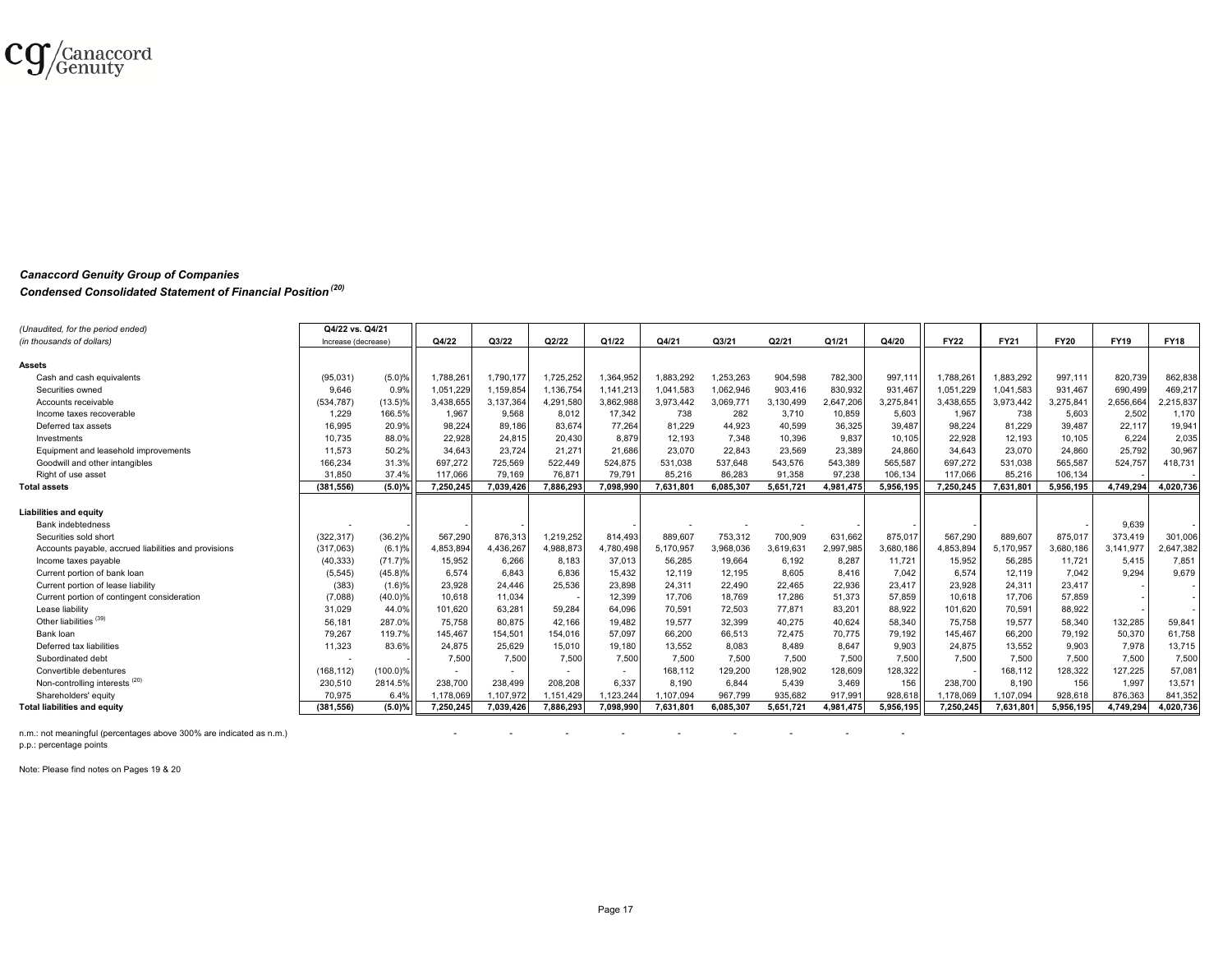

#### *Miscellaneous operational statistics*

|                                                                            | Q4/22 vs. Q4/21 |                     |        |         |                          |        |        |        |        |                          |        |             |             |             |             |                |
|----------------------------------------------------------------------------|-----------------|---------------------|--------|---------|--------------------------|--------|--------|--------|--------|--------------------------|--------|-------------|-------------|-------------|-------------|----------------|
| (Unaudited, for the period ended)                                          |                 | Increase (decrease) |        | Q3/22   | Q2/22                    | Q1/22  | Q4/21  | Q3/21  | Q2/21  | Q1/21                    | Q4/20  | <b>FY22</b> | <b>FY21</b> | <b>FY20</b> | <b>FY19</b> | <b>FY18</b>    |
| <b>Number of employees in Canada</b>                                       |                 |                     |        |         |                          |        |        |        |        |                          |        |             |             |             |             |                |
| Number in Canaccord Genuity Capital Markets                                |                 | 1.5%                | 278    | 270     | 268                      | 266    | 274    | 261    | 259    | 251                      | 257    | 278         | 274         | 257         | 255         | 189            |
| Number in Canaccord Genuity Wealth Management                              | 35              | 7.7%                | 489    | 474     | 463                      | 470    | 454    | 433    | 438    | 426                      | 432    | 489         | 454         | 432         | 430         | 379            |
| Number in Corporate and Other                                              | 43              | 11.9%               | 405    | 382     | 380                      | 379    | 362    | 359    | 345    | 342                      | 339    | 405         | 362         | 339         | 308         | 288            |
| <b>Total Canada</b>                                                        | 82              | 7.5%                | 1,172  | 1,126   | 1,111                    | 1,115  | 1,090  | 1,053  | 1,042  | 1,019                    | 1,028  | 1,172       | 1,090       | 1.028       | 993         | 856            |
| Number of employees in UK, Europe, and Dubai                               |                 |                     |        |         |                          |        |        |        |        |                          |        |             |             |             |             |                |
| Number in Canaccord Genuity Capital Markets                                | 12              | 9.2%                | 143    | 136     | 133                      | 131    | 131    | 133    | 133    | 133                      | 136    | 143         | 131         | 136         | 197         | 214            |
| Number in Canaccord Genuity Wealth Management                              | 53              | 10.0%               | 581    | 576     | 545                      | 533    | 528    | 525    | 530    | 537                      | 548    | 581         | 528         | 548         | 542         | 559            |
| <b>Number of employees in US</b>                                           |                 |                     |        |         |                          |        |        |        |        |                          |        |             |             |             |             |                |
| Number in Canaccord Genuity Capital Markets                                | 59              | 18.5%               | 378    | 366     | 337                      | 315    | 319    | 311    | 308    | 304                      | 313    | 378         | 319         | 313         | 308         | 256            |
| <b>Number of employees in Australia</b>                                    |                 |                     |        |         |                          |        |        |        |        |                          |        |             |             |             |             |                |
| Number in Canaccord Genuity Capital Markets                                |                 | 8.3%                | 91     | 86      | 89                       | 82     | 84     | 80     | 74     | 82                       | 83     | 91          | 84          | 83          | 58          | 57             |
| Number in Canaccord Genuity Wealth Management                              | 18              | 8.8%                | 222    | 220     | 215                      | 207    | 204    | 194    | 198    | 197                      | 200    | 222         | 204         | 200         | 10          | 11             |
| <b>Number of employees in Other Foreign Locations</b>                      |                 |                     |        |         |                          |        |        |        |        |                          |        |             |             |             |             |                |
| Number in Canaccord Genuity Capital Markets                                |                 |                     |        |         | $\overline{\phantom{a}}$ |        |        |        |        | $\overline{\phantom{a}}$ |        |             |             |             |             |                |
| Number of employees firm wide (17)                                         | 231             | 9.8%                | 2,587  | 2,510   | 2,430                    | 2,383  | 2,356  | 2,296  | 2,285  | 2,272                    | 2,308  | 2,587       | 2,356       | 2,308       | 2,112       | 1,956          |
| Number of Advisory Teams in Canada <sup>(15)</sup>                         |                 | 0.7%                | 146    | 146     | 146                      | 145    | 145    | 144    | 145    | 144                      | 146    | 146         | 145         | 146         | 155         | 142            |
| Number of licenced professionals in Canada                                 | 13              | 2.9%                | 464    | 464     | 460                      | 460    | 451    | 438    | 433    | 431                      | 435    | 464         | 451         | 435         | 420         | 374            |
| Europe $(22)$                                                              | 18              | 8.9%                | 220    | 226     | 204                      | 202    | 202    | 205    | 208    | 209                      | 210    | 220         | 202         | 210         | 190         | 188            |
| <b>Number of Advisors - Australia</b>                                      | -5              | 4.5%                | 115    | 112     | 108                      | 109    | 110    | 106    | 115    | 117                      | 119    | 115         | 110         | 119         |             | $\overline{7}$ |
| Assets under mgmt. (discretionary) (\$millions) - Canada (2)               | 2,175           | 34.5%               | 8,482  | 8,385   | 7,637                    | 6,989  | 6,307  | 5.728  | 4.941  | 4,551                    | 4,009  | 8,482       | 6,307       | 4,009       | 4,221       | 2,815          |
| Assets under admin. (\$millions) - Canada (2)                              | 5,641           | 17.5%               | 37,881 | 37,472  | 35,768                   | 34,588 | 32,240 | 29,270 | 24,648 | 22,243                   | 18,440 | 37,881      | 32,240      | 18,440      | 20,674      | 15,567         |
| Assets under mgmt. (\$millions) - UK and Crown Dependencies <sup>(3)</sup> | 532             | 1.0%                | 52,830 | 59,407  | 57,508                   | 55,605 | 52,298 | 51,762 | 45,380 | 43,566                   | 39,879 | 52,830      | 52,298      | 39,879      | 44,195      | 44,877         |
| Assets under mgmt. (\$millions) - Australia (3)                            | 1,124           | 26.6%               | 5,352  | 5,065   | 4,814                    | 4,691  | 4,228  | 4,174  | 3,366  | 3,064                    | 2,400  | 5,352       | 4,228       | 2,400       | 854         | 830            |
| Total AUA - Canada, AUM - UK and Crown Dependencies, Australia             | 7.297           | 8.2%                | 96,063 | 101,944 | 98,090                   | 94,884 | 88,766 | 85,206 | 73,394 | 68,873                   | 60,719 | 96,063      | 88.766      | 60,719      | 65,723      | 61,274         |
| Average currency conversion rate (29)                                      |                 |                     |        |         |                          |        |        |        |        |                          |        |             |             |             |             |                |
| Pound sterling to Canadian dollar                                          | (0)             | (2.7)%              | 1.700  | 1.699   | 1.736                    | 1.717  | 1.746  | 1.722  | 1.721  | 1.720                    | 1.718  | 1.713       | 1.727       | 1.691       | 1.722       | 1.702          |
| US dollar to Canadian dollar                                               | $\Omega$        | 0.0%                | 1.267  | 1.260   | 1.260                    | 1.228  | 1.266  | 1.303  | 1.332  | 1.386                    | 1.344  | 1.267       | 1.266       | 1.344       | 1.329       | 1.264          |
| Aus dollars to Canadian dollar                                             |                 |                     | 0.917  | 0.918   | 0.925                    | 0.946  | 0.979  | 0.953  | 0.953  | 0.911                    | 0.883  | 0.927       | 0.949       | 0.906       | 0.957       | 0.992          |
| المكسومات والمتواطنة والمناسب                                              |                 |                     |        |         |                          |        |        |        |        |                          |        |             |             |             |             |                |

n.m. not meaningful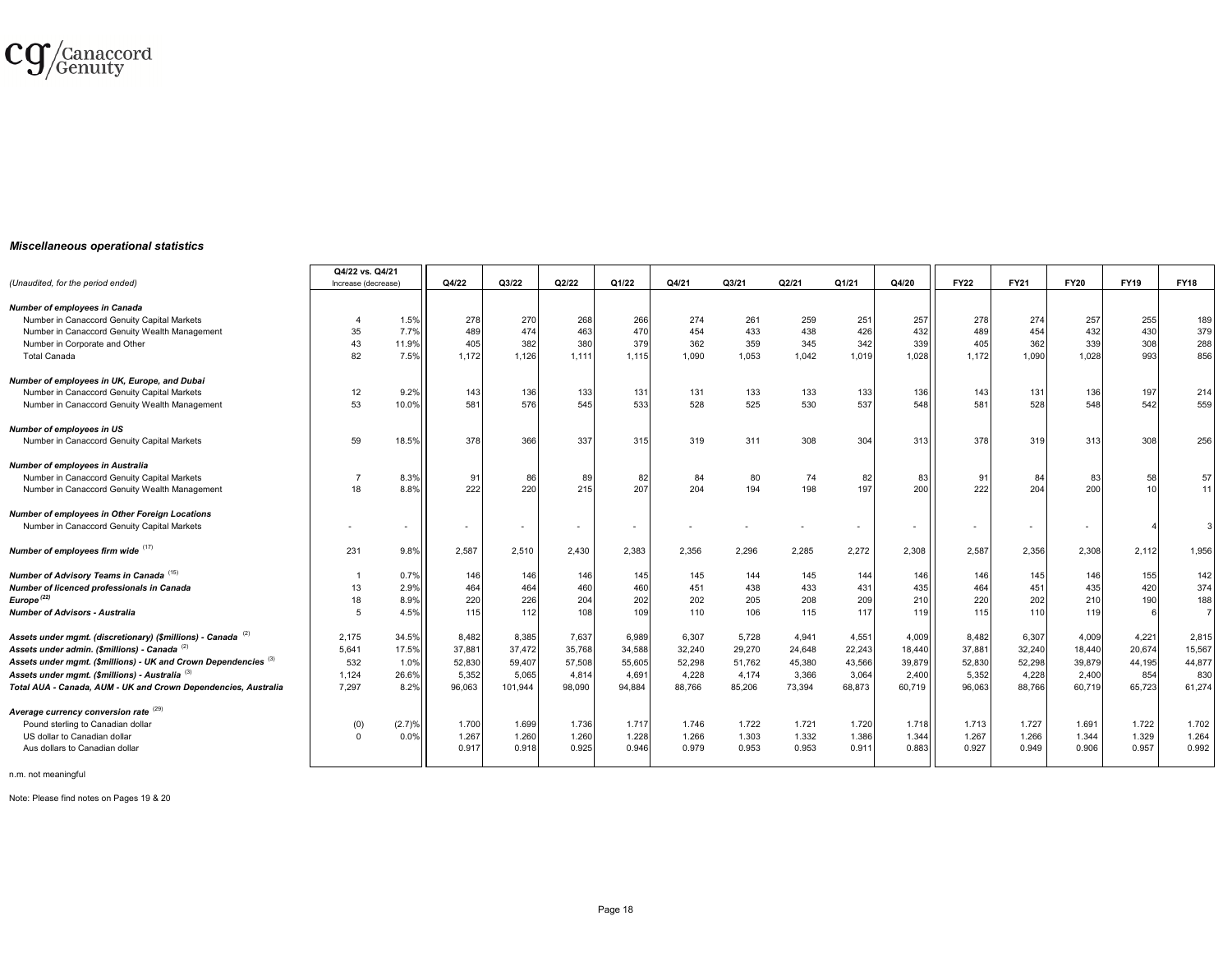

#### *Canaccord Genuity Group of Companies*

#### *Notes*

- (1) Financial results are expressed in C\$ thousands, except for assets under administration and assets under management which are expressed in C\$ millions, preferred share information, common share information, dividends, number of Advisors, number of investment professionals and fund managers and number of licensed professionals.
- (2) Assets under management in Canada are assets managed on a discretionary basis under our programs that include CGWM's Managed Solutions Programs as well as its Private Investment Mangement Program. offered by Canaccord Genuity, Assets under management in Canada are included in the total of assets under administration in Canada, Assets under administration in Canada is the market value of client assets managed and adm by Canaccord Genuity, from which Canaccord Genuity earns commissions or fees. This measure includes both discretionary and non-discretionary accounts.
- (3) Assets under management in Australia and assets under management in UK and Europe are the market value of client assets managed and administered by Canaccord Genuity as well as assets under management contracts from wh earns commission or fees. This measure includes both discretionary and non-discretionary accounts.

(4) Refer to Non-IFRS Measures

- (5) Excludes shares relating to share purchase loans for recruitment and retention programs and unvested shares purchased by employee benefit trusts for LTIP awarded, and excludes shares held in treasury purchased through
- (6) Includes shares relating to share purchase loans for recruitment and retention programs and unvested shares purchased by employee benefit trusts for LTIP awarded, and includes shares held in treasury purchased through
- (7) This is the diluted common share number used to calculate book value per diluted share. As such it includes estimated amounts in respect of share issuance commitments

including options, warrants, other share-based payment plans, deferred consideration related to acquisitions, convertible debentures and a promissory note, as applicable, and adjusted for shares purchased or committed to be purchased under the normal course or substantial issuer bid and not yet cancelled, and estimated forfeitures in respect of unvested share awards under share-based payment plans.

- (8) This is the diluted common share number used to calculate diluted earnings (loss) per common share. For periods with net losses, all instruments involving potential common shares were excluded from the calculation of d they were anti-dilutive.
- (9) Dividends per preferred share are not included in the dividend yield. Refer to Non-IFRS Measures.
- (10) Intentionally left blank.
- (11) Total compensation expense includes incentive compensation expense and salaries and benefits, but excludes hiring incentives and certain salaries and benefits expense incurred in relation to development activities whi (12) Refer to Non-IFRS Measures.
- (13) Intentionally left blank.
- (14) Fee-related revenue in this calculation includes fees earned in separately managed, advisor managed and fee-based accounts, as well as mutual fund and segregated fund trailer revenue. This method of calculating fee-ba approaches used by other companies and therefore may not be comparable.
- (15) Advisory Teams are normally comprised of one or more Investment Advisors (IAs) and their assistants and associates, who together manage a shared set of client accounts. Advisory Teams that are led by, or only include, who has been licenced for less than three years are not included in our Advisory Team count, as it typically takes a new IA approximately three years to build an average sized book.
- (16) Intentionally left blank.
- (17) The employee count excludes temporary employees and those on long term disability but includes employees on leave of absence.
- (18) Canaccord Genuity Capital Market's facilitation losses are included as part of commission revenue.
- (19) Operating results disclosed as Other Foreign Locations prior to O3/17 include Canaccord Genuity (Barbados) Ltd. Canaccord Genuity Asia. Canaccord Singapore Pte. Ltd., and our 50% ownership interest in the issued share Genuity (Australia) Limited. Commencing in Q3/17, the operating results of our Australian operations are disclosed as Canaccord Genuity Australia Capital Markets and Canaccord Genuity Australia Wealth Management and our Du Canaccord Genuity UK, Europe, and Dubai respectively. Comparatives for all prior periods have not been reclassified. (20) The operating results of the Australian operations have been fully consolidated since November 1, 2011. The Company owns 80% of the issued shares, but for accounting purposes, the Company is considered to have an 85%
- because of the shares held in a trust controlled by Canaccord Financial Group (Australia) Pty Ltd. [November 1, 2011 to December 31, 2014 50%, January 1, 2015 to December 31, 2015 to December 31, 2015 to December 31, 201 Non-controlling interests have been recognized which represent the portion of the net identifiable assets in Australia attributable to non-controlling shareholders.

Continue to next page